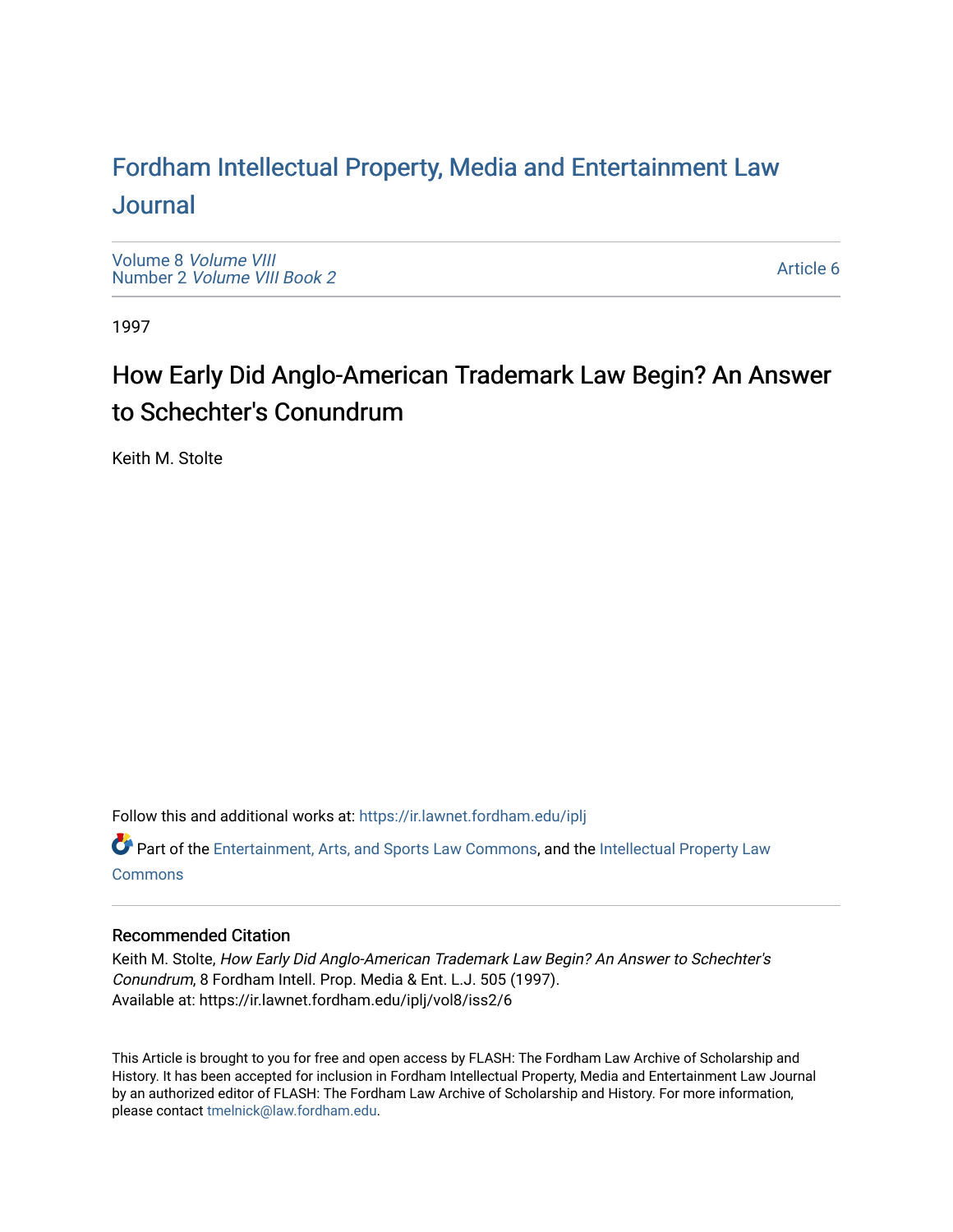# ARTICLES

# How Early Did Anglo-American Trademark Law Begin? An Answer to Schechter's Conundrum

Keith M. Stolte\*

*It is possible that some day in some moldering mass of unpublished records of the common law may be found a report of a case in the reign of Elizabeth by a clothier for infringement of his trademark that will justify the authority with which* Southern v. How *has been so unanimously endowed.*

 $-$ Frank I. Schechter $<sup>1</sup>$ </sup>

# TABLE OF CONTENTS

| I. SOUTHERN V. HOW: THE BASIS OF TRADEMARK     |  |
|------------------------------------------------|--|
| LAW OR "AN IRRELEVANT DICTUM OF A              |  |
|                                                |  |
|                                                |  |
| B. The Historical Treatment of Southern v. How |  |
|                                                |  |

<sup>\*</sup> Associate, Brinks Hofer Gilson & Lione, Chicago, Ill. University of Chicago, B.A. 1987; John Marshall Law School, J.D., *magna cum laude*, 1998. This Article is dedicated to the memory of Howard Mayer Brown, late distinguished Service Professor at the University of Chicago, and renowned Medieval and Renaissance scholar.

<sup>1.</sup> FRANK I. SCHECHTER, THE HISTORICAL FOUNDATIONS OF THE LAW RELATING TO TRADE-MARKS 123 (1925).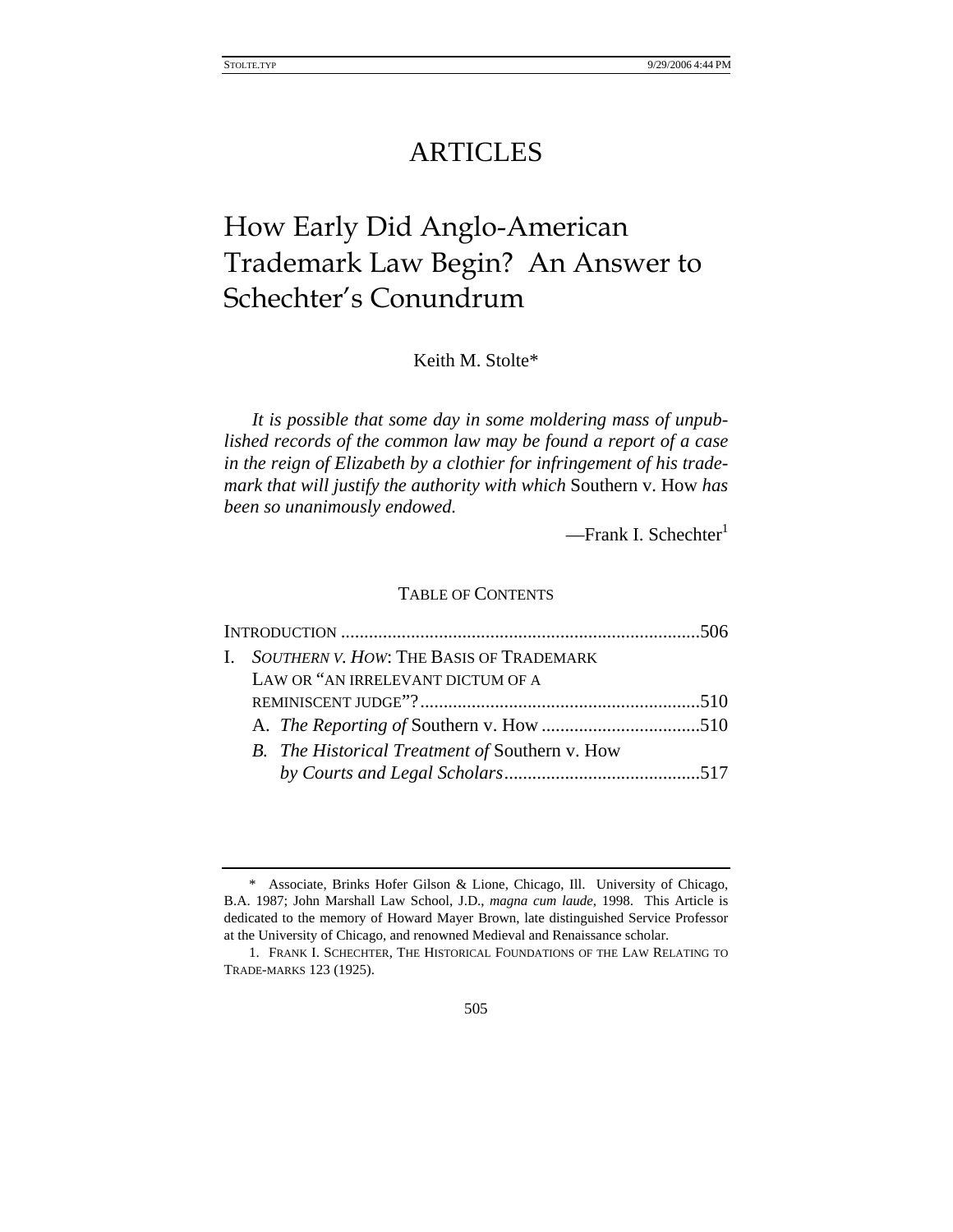| II. INTRODUCING SANDFORTH'S CASE: THE FIRST             |  |  |
|---------------------------------------------------------|--|--|
| <b>REPORTED TRADEMARK CASE IN ANGLO-AMERICAN</b>        |  |  |
| .523                                                    |  |  |
| A. Explaining the Dormancy of Sandforth's Case523       |  |  |
| 1. The General Problem of Reporting Early               |  |  |
|                                                         |  |  |
| Law Reporting During the Elizabethan Era525<br>2        |  |  |
| A Problem in Modern Legal Scholarship 528<br>3          |  |  |
|                                                         |  |  |
|                                                         |  |  |
|                                                         |  |  |
|                                                         |  |  |
|                                                         |  |  |
| B. Placing Sandforth's Case in the Commercial And       |  |  |
| <i>Economic Context of Sixteenth Century England540</i> |  |  |
| .544                                                    |  |  |
| APPENDIX: THE COMPLAINT IN SANDFORTH'S CASE<br>545      |  |  |

# **INTRODUCTION**

There is a new entry in the law books as the oldest reported trademark case in Anglo-American law. It is known as *Sand*forth's Case.<sup>2</sup> Ironically, it was discovered through an obscure ref-

<sup>2.</sup> Sandforth's Case, *Cory's Entries*, BL MS. Hargrave 123, fo. 168 (1584) (providing a fairly complete portion of the complaint), *reprinted in* J.H. BAKER & S.F.C. MILSOM, SOURCES OF ENGLISH LEGAL HISTORY—PRIVATE LAW TO 1750 615-18 (1986); HLS MS. 2071, fo. 86 (providing a brief abstract of the case), *reprinted in* BAKER & MILSOM, *supra*, at 615-18; HLS MS. 5048 fo. 118v. (formerly catalogued as HLS MS. Acc. 704755, fo 118v.) (providing another brief abstract of the case), *reprinted in* BAKER & MILSOM, *supra*, at 615. Other unpublished references to the case are found in CUL MS. Ii 5. 38, fo. 132; HLS MS. 2074, fo. 84v.; and BL MS. Lansdowne 1086, fo. 74v. There is a discrepancy among the six sources as to the name of the case. For example, in BL MS. Hargrave 123, fo. 168v. the name of the case is apparently *Sandford's Case*. J.H. BAKER, INTRODUCTION TO ENGLISH HISTORY 385 n.45 (2d ed. 1979) [hereinafter ENGLISH HISTORY I]. In CUL MS. Ii. 5. 38, fo. 132, the case name is *Samforde*, and in HLS MS. 2074, fo. 84v, it is *Sandforth's Case*. In view of this conflict, and intending to modernize the name of the case, Professor Baker chose to name the case *J.G. v. Samford* in the 1990 edition of his book *Introduction to English History*. J.H. BAKER, INTRODUCTION TO ENGLISH HISTORY 522 n.68 (3d ed. 1990) [hereinafter ENGLISH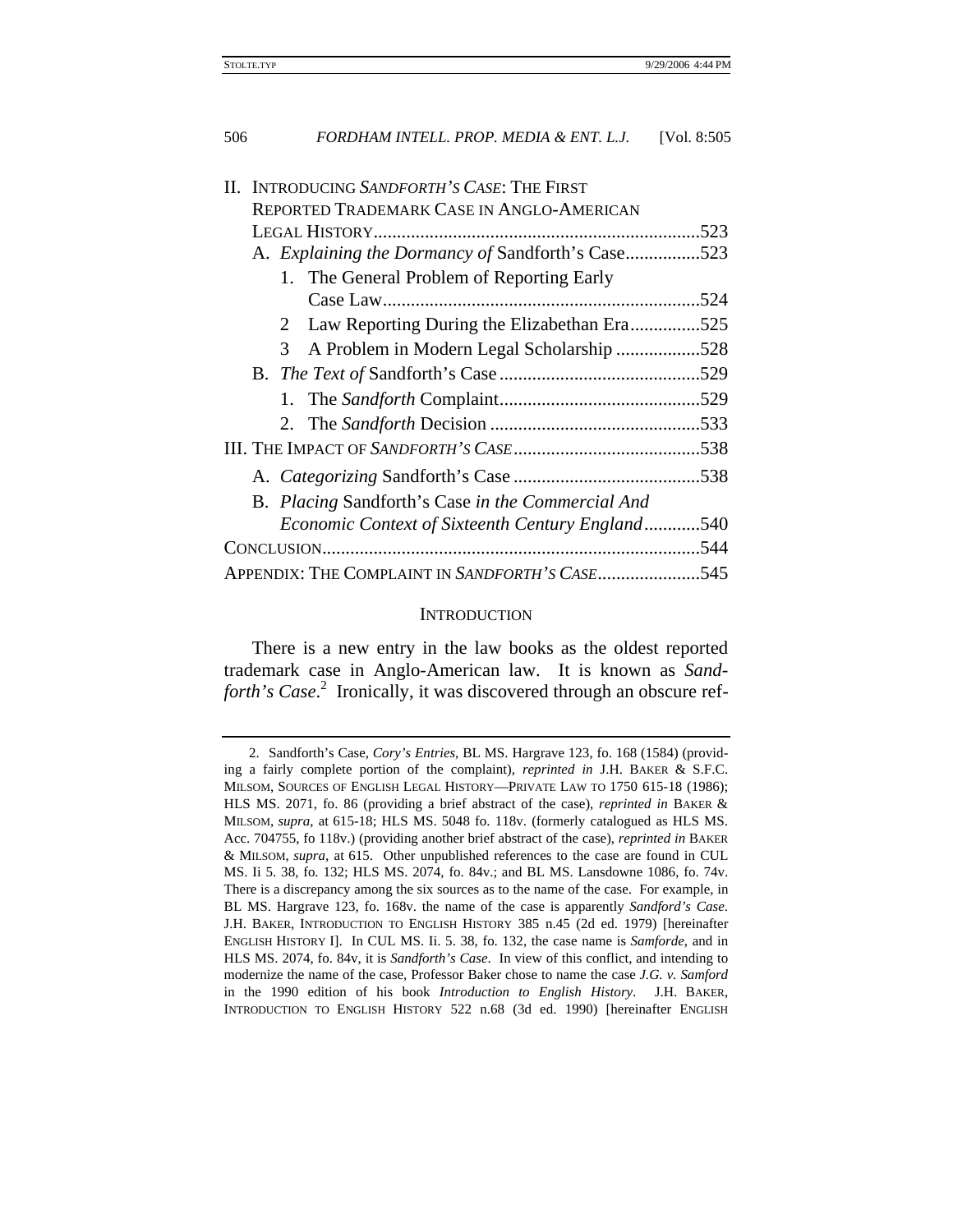reference in a seventeenth century lawsuit that previously claimed the title of oldest trademark case.

History has generally honored *Southern v. How*, 3 decided in 1618, as the first reported trademark case in Anglo-American law<sup>4</sup>—despite the fact it was not a trademark case at all, but one that involved the sale of counterfeit jewels.<sup>5</sup> Its connection with trademark law arose out of Judge Dodderidge's dictum in that case, wherein the learned judge made a brief reference to an earlier, unnamed and apparently unreported case that involved a suit brought against a cloth maker who used another cloth maker's mark.<sup>6</sup> That lawsuit—published as *Sandforth's Case*—may now be declared the earliest reported trademark case in Anglo-American law.

For four centuries, the obscure reference made in *Southern v. How* served as the foundation for all subsequent trademark law and, more broadly, the law of unfair competition.<sup>7</sup> But *Southern v*. *How* provides a feeble and problematic basis for the development of the law of trademarks and unfair competition in England, the British Commonwealth, and the United States. For example, some prominent scholars, particularly Frank Schechter,<sup>8</sup> argue that the

HISTORY II]. To preserve the historical quality of the case, this Article uses the name designated in HLS MS. 2074, fo. 84., that is, *Sandforth's Case*.

<sup>3</sup>*. Popham's Reports* 143 (1618), 79 Eng. Rep. 1243 (K.B. 1907); *J. Bridgeman's Reports* 125 (1659), 123 Eng. Rep. 1248 (K.B. 1912); *Cro. Jac.* 468 (1659), 79 Eng. Rep. 400 (K.B. 1907); 2 *Rolle's Reports* 5 (1676), 81 Eng. Rep. 621 (K.B. 1908); 2 *Rolle's Reports* 26 (1676), 81 Eng. Rep. 635 (K.B. 1908).

<sup>4</sup>*. See* JEROME GILSON & JEFFREY M. SAMUELS, TRADEMARK PROTECTION AND PRACTICE § 1.01<sup>[1]</sup> (1997); JAMES LOVE HOPKINS, THE LAW OF TRADEMARKS, TRADENAMES AND UNFAIR COMPETITION 15-16 (4th ed. 1924); J. THOMAS MCCARTHY, MCCARTHY ON TRADEMARKS AND UNFAIR COMPETITION § 5:2 (1996); EDWARD S. ROGERS, GOOD WILL, TRADE-MARKS AND UNFAIR TRADING 34 (1914); SCHECHTER, *supra* note 1, at 6-9.

<sup>5.</sup> Southern v. How, *Popham's Reports* at 143, 79 Eng. Rep. at 1243-44.

<sup>6</sup>*. Id.* at 144, 79 Eng. Rep. at 1244.

<sup>7</sup>*. See* GILSON, *supra* note 4, at § 1.01[1]; MCCARTHY, *supra* note 4, at § 5:2; SCHECHTER, *supra* note 1, at 5-6, 9, 123.

<sup>8.</sup> The scholarly contributions made by Frank Schechter during the 1920's have significantly influenced the law of trademarks during the twentieth century, especially in the United States. Most trademark practitioners know of Schechter as the father of the doctrine of trademark dilution. His 1927 law review article, *The Rational Basis of Trademark Protection*, 40 HARV. L. REV. 813 (1927), was the first to propose the dilution the-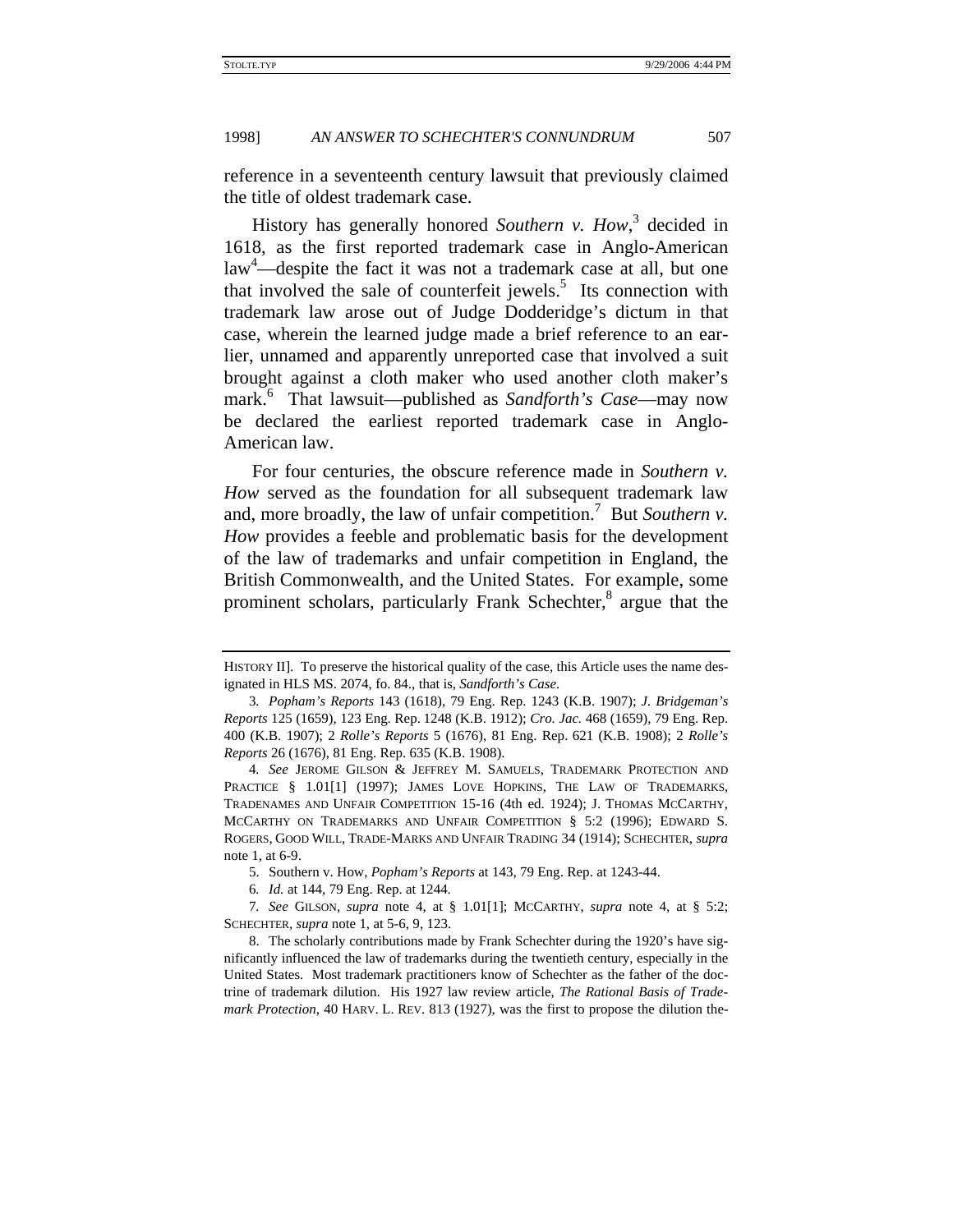case is practically worthless in demonstrating that the common law of trademarks developed any earlier than the advent of the Industrial Revolution.9 Schechter has declared *Sykes v. Sykes*, 10 decided in 1824, to be "the first reported case squarely involving the protection of trade-marks by an English common law court."<sup>11</sup> Many other scholars and the courts are less assertive; they simply tend to avoid the question as to the availability of relief for trademark infringement or unfair competition prior to the nineteenth century.<sup>12</sup>

Though the Court was in recess, Holmes was formally attired in the cutaway, striped trousers, and stiff bosom shirt with a winged collar. He sat at his desk on the fourth floor of his home overlooking the garden. The two justices [Holmes and Justice Stone] did most of the talking .... Turning to Stone, Holmes observed that in the course of writing an opinion in a trademark case, he had occasion to read a fascinating book on the history of the law and usage of trademarks. Stone inquired whether Holmes was referring to a doctoral dissertation by Frank Schechter on the historical foundations of the law of trademarks. Holmes responded that that was the book he had in mind. Stone then told him that he had persuaded Schechter, who was trademark counsel for the BVD company, to take a year off from his practice and to be the first candidate for a doctoral degree in law at Columbia. When Holmes learned that Stone had inspired the writing of this book, he rose, walked across the room, shook Stone's hand and said, "I congratulate you on one of the great acts of your life."

Milton W. Handler, *Are the State Antidilution Laws Compatible with the National Protection of Trademarks*, 75 TRADEMARK REP. 269, 270-71 (1985) (citation omitted). Even Milton Handler, who has severely criticized Schechter's theory of trademark dilution, acknowledged that Schechter's book on the history of trademarks inspired his own impressive career in the trademark field from 1927 to the present. *Id.* at 271.

9*. See* SCHECHTER, *supra* note 1, at 8-10, 123 (criticizing the reliance of courts and legal commentators on *Southern v. How* as the initial basis for Anglo-American trademark law and the law of unfair competition due to the unavailing mysteries created by differing reports of the case).

- 10. 107 Eng. Rep. 834 (K.B. 1824).
- 11. SCHECHTER, *supra* note 1, at 137.

12*. See* SCHECHTER, *supra* note 1, at 6-10, 123; *see also* discussion *infra* notes 50- 75 and accompanying text (providing a historical demonstration of how the courts and trademark scholars have treated the case). Schechter, who argued that the usage and regulation of trademarks by medieval and renaissance guilds established the antiquity of trademark law in England and throughout Europe, nevertheless stated that most commen-

ory that has occupied so much of the scholarly literature on trademark law in the last 40 years. Less known is Schechter's seminal work on the history of trademarks, *The Historical Foundations of the Law Relating to Trade-Marks*, *supra* note 1, which is still unsurpassed as the most comprehensive and reliable authority on the subject.

The following anecdote serves as a testament to the importance of Schechter's historical work in the area of trademark scholarship and demonstrates that even Oliver Wendell Holmes recognized Schechter's contribution: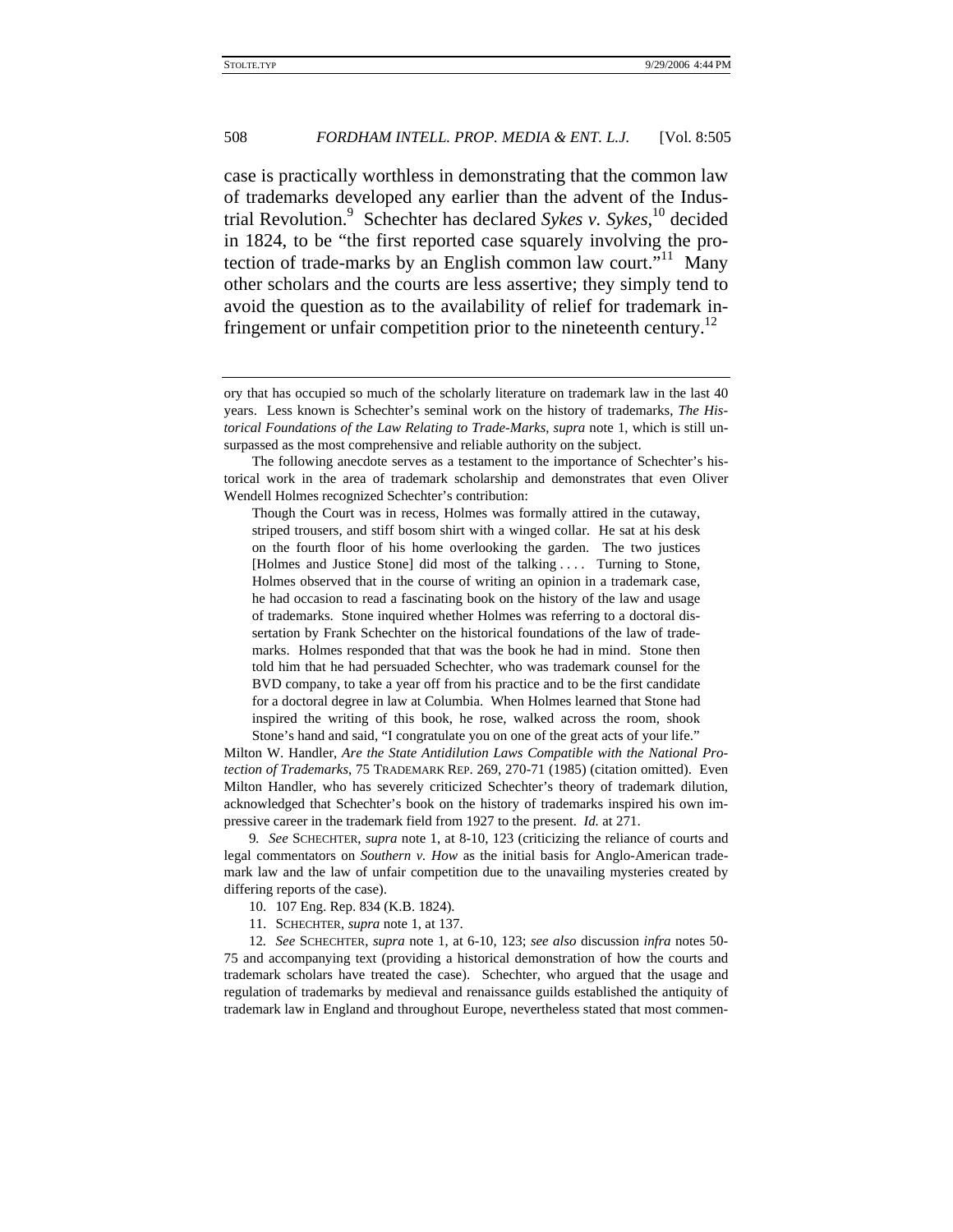We can now dispense altogether with *Southern v. How*, in favor of *Sandforth's Case*. There is now little doubt that *Sandforth's Case* was the very case to which Judge Dodderidge made brief reference in *Southern v. How*. 13 *Sandforth's Case* conclusively demonstrates that the English courts recognized a common law right against trademark infringement as early as 1584, some two hundred and fifty years before the Industrial Revolution caused a surge in the development of this area of the law on both sides of the Atlantic.<sup>14</sup> Ironically, like *Southern v. How*, one of the two extant abstracts of *Sandforth* makes brief reference to an unreported case involving counterfeiting activity, apparently heard in the House of Commons in  $1558$ .<sup>15</sup> While it may be another four hundred years before this even earlier case surfaces, the brief treatment of the parliamentary action in *Sandforth's Case* strengthens the conclusion that trademark infringement and unfair competition was a violation of English law as early as the mid-sixteenth century.

This Article introduces *Sandforth's Case* to practitioners and trademark scholars and provides a brief analysis of the case, particularly in the contexts of sixteenth century commerce and law reporting. Part I explores the problems posed by, and the historical treatment accorded to, the brief reference of the case that appeared in *Southern v. How*. Part II introduces *Sandforth's Case* as the true

tators assign the origin of the common law protection of trademarks to the early nineteenth century. SCHECHTER, *supra* note 1, at 11, 16. According to Schechter:

<sup>[</sup>T]hose who have attained pre-eminence either as practitioners or as textwriters of trade-mark law have with few exceptions been quite content to regard that law as practically the creation of the nineteenth century, without attempting in any way to ascertain the extent to which trade-marks had been used prior to the nineteenth century, the functions or purposes which these trademarks had served and the methods, if any, by which they came under any form of legal protection or surveillance.

*Id.*; *see also* DUNCAN MACKENZIE KERLY, LAW OF TRADE MARKS AND TRADE NAMES 2 (5th ed. 1923) (stating that "[t]he law on this subject cannot be traced back further than the nineteenth century"); SEBASTIAN, TRADE MARK REGISTRATION 3 (2d ed. 1922) (stating that "it is possible that this right [to trademark protection] was recognized as early as the reign of Queen Elizabeth; it was at any rate established in 1833").

<sup>13</sup>*. See* BAKER & MILSOM, *supra* note 2, at 617 n.18.

<sup>14</sup>*. See infra* notes 101-142 and accompanying text (providing a comprehensive analysis of *Sandforth's Case*).

<sup>15.</sup> Sandforth's Case, *Cory's Entries*, HLS MS. 5048, fo. 118v, *reprinted in* BAKER & MILSOM, *supra* note 2, at 615.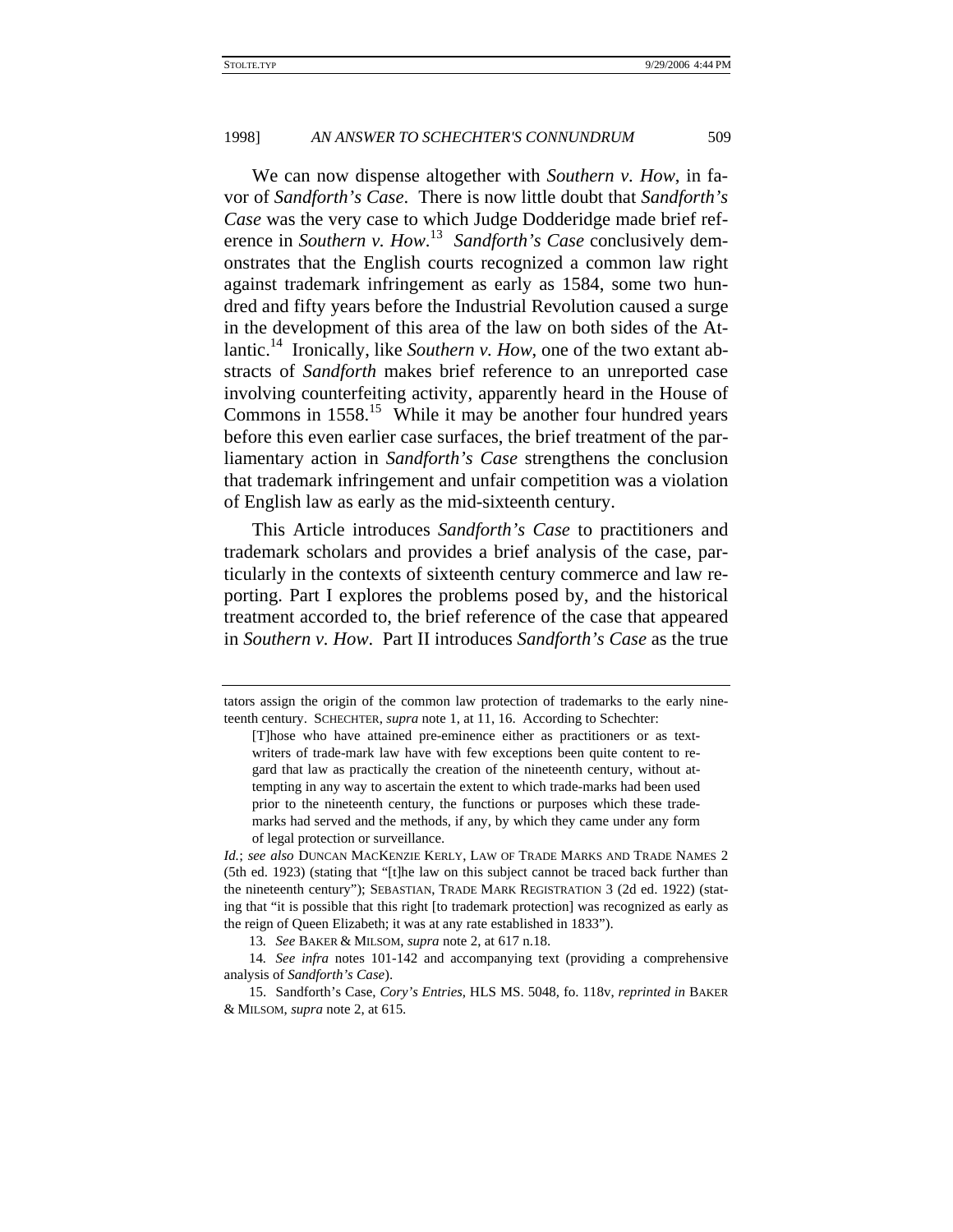foundation of Anglo-American trademark law, yet never cited by any English or American court. Part III explores the impact of *Sandforth's Case* and demonstrates that it clearly established trademark infringement as a violation of sixteenth century common law. This Article concludes that *Sandforth's Case* is the bridge, sought by legal scholars, between trademark regulation by the medieval English trade guilds and the birth of modern trademark jurisprudence in the common law courts of the nineteenth century.

# I. *SOUTHERN V. HOW*: THE BASIS OF TRADEMARK LAW OR "AN IRRELEVANT DICTUM OF A REMINISCENT JUDGE"?

For centuries, the case of *Southern v. How* has been subject to significant controversy.<sup>16</sup> The question at the center of this unending debate is whether the case demonstrates that the English common law of the sixteenth and seventeenth centuries cultivated a tort of trademark infringement and unfair competition, or whether the case should be discarded as nothing more than a vehicle for an irrelevant, highly ambiguous piece of legal gossip.<sup>17</sup> Whatever the answer was during the 380 year period since the case was first heard, there is no question that, until now, *Southern v. How* has been universally regarded as the first to make reference to an action at law involving what we would call trademark infringement.<sup>18</sup>

#### A. *The Reporting of* Southern v. How

*Southern v. How* has historically engendered controversy as to its value in the development of Anglo-American trademark law because the case was reported in at least five abstracts by four different chroniclers at five different times.<sup>19</sup> As one may expect, each of the five versions of the case differs in its treatment of an

<sup>16</sup>*. See* discussion *infra* notes 51-76 and accompanying text (analyzing the continuing controversy on the relevance of the case to origins of trademark law).

<sup>17</sup>*. See* SCHECHTER, *supra* note 1, at 7-12, 123-26 (characterizing the import of the case in the development of Anglo-American law of trademarks as "an irrelevant dictum of a reminiscent judge").

<sup>18</sup>*. See* GILSON, *supra* note 4, at § 1.01[1]; *see also* MCCARTHY, *supra* note 4, at § 5:2; SCHECHTER, *supra* note 1, at 9-11.

<sup>19</sup>*. See* discussion *infra* notes 21-48 and accompanying text (examining the five reported versions of the case); *see also supra* note 3 (citing the five versions of *Sandforth's Case*).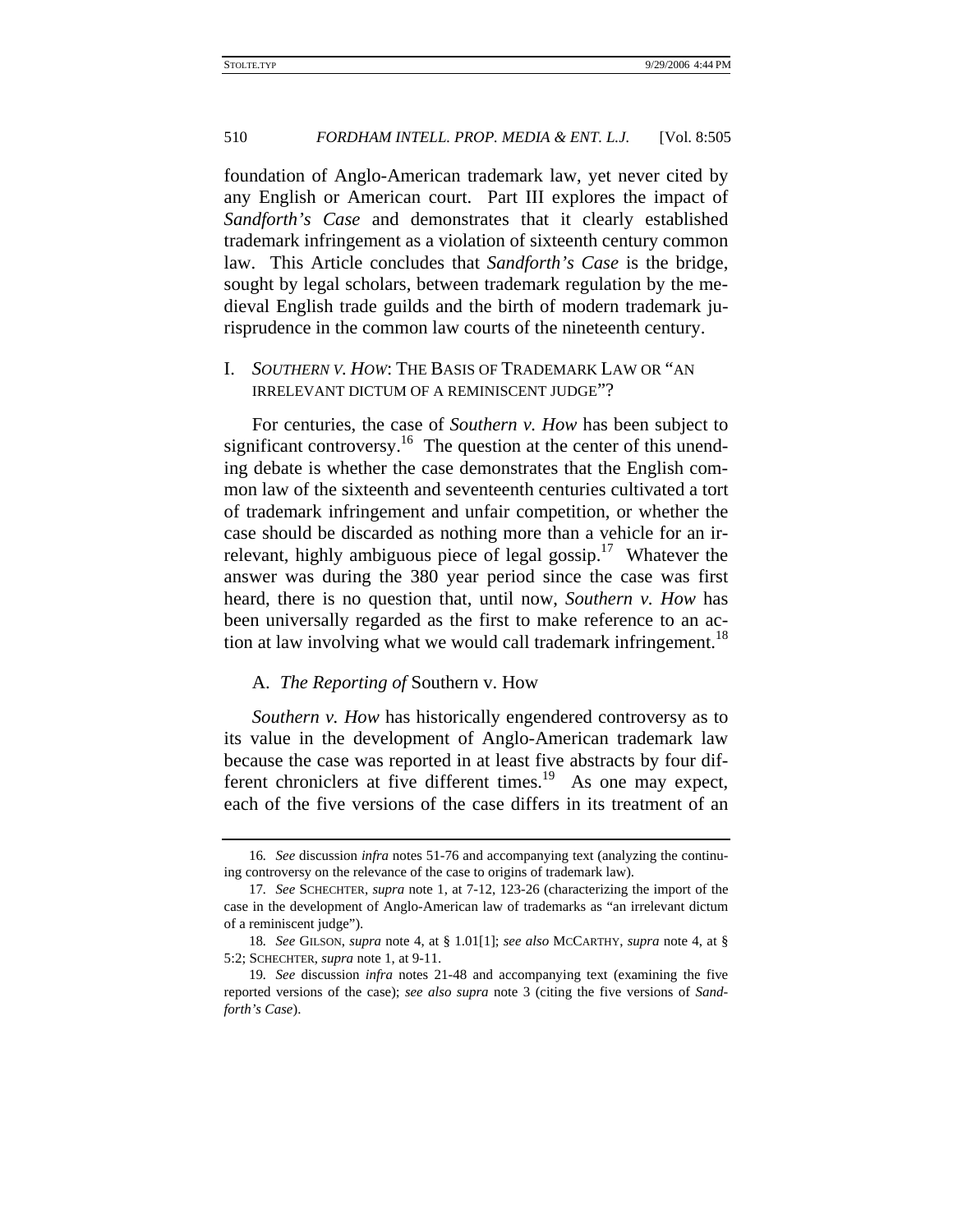earlier, unnamed, unreported case during the reign of Elizabeth I. Two of the versions do not even mention the earlier case; of the three that do make reference to the earlier case, one indicates that the senior user of the infringed mark was the plaintiff in the case, while two state that the plaintiff was a purchaser of the infringing goods. The differing versions do not even agree on the year the case was decided. $20$ 

The first published abstract of *Southern v. How* appeared in *Popham's Reports* in 1656.<sup>21</sup> That report assigns the decision to Trinity term, 15 Jac.  $I<sub>1</sub><sup>22</sup>$  that is, 1618. The case was a suit heard by the King's Bench involving a civil charge of deceit. The plaintiff alleged that the defendant, through his servant, sold him counterfeit jewels.

Although *Southern v. How* was not in any sense a case involving trademarks, Judge Dodderidge recalled in dicta an earlier case, which he assumed to be an action heard on the tort of deceit.<sup>23</sup> According to the abstract in *Popham's Report*, that earlier action was brought in the Court of Common Pleas by a "clothier," who (1) had gained a "great reputation" as a skilled clothier, (2) "had

<sup>20.</sup> In fact, there is a discrepancy between the five abstracts even as to the year that *Southern v. How* was heard.

<sup>21</sup>*. Popham's Reports* 143, 79 Eng. Rep. 1243. *Popham's Reports* is an important collection of numerous abstracts of early common law cases. But the author, Popham, did not report the case of *Southern v. How*, which was actually published after his death. The abstract had been reported presumably by successors of Popham's enterprise and included in the book under a section entitled "Some Remarkable Cases Reported by Other Learned Pens Since His Death."

<sup>22.</sup> The term "15 Jac. I" refers to the 15th year of the reign of James I.

<sup>23</sup>*. See infra* notes 27-28 and accompanying text (discussing the nature of the common law tort of deceit during the sixteenth century). According to the opinion reported in *Popham's Reports*:

Dod[d]eridge said, that 22 Eliz., the action upon the case was brought in the [Court of] Common Pleas by a clothier, that whereas he had gained great reputation for his making of his cloth by reason whereof he had great utterance to his benefit and profit, and that he used to set his mark on his cloth whereby it should be known to be his cloth; and another clothier, observing it, used the same mark to his ill-made cloth on purpose to deceive him, and it was resolved that the action did well lie.

Southern v. How, *Popham's Reports*, at 144, 79 Eng. Rep. at 1244. The term "22 Eliz." refers to the twenty-second year of the reign of Elizabeth I, that is, 1580.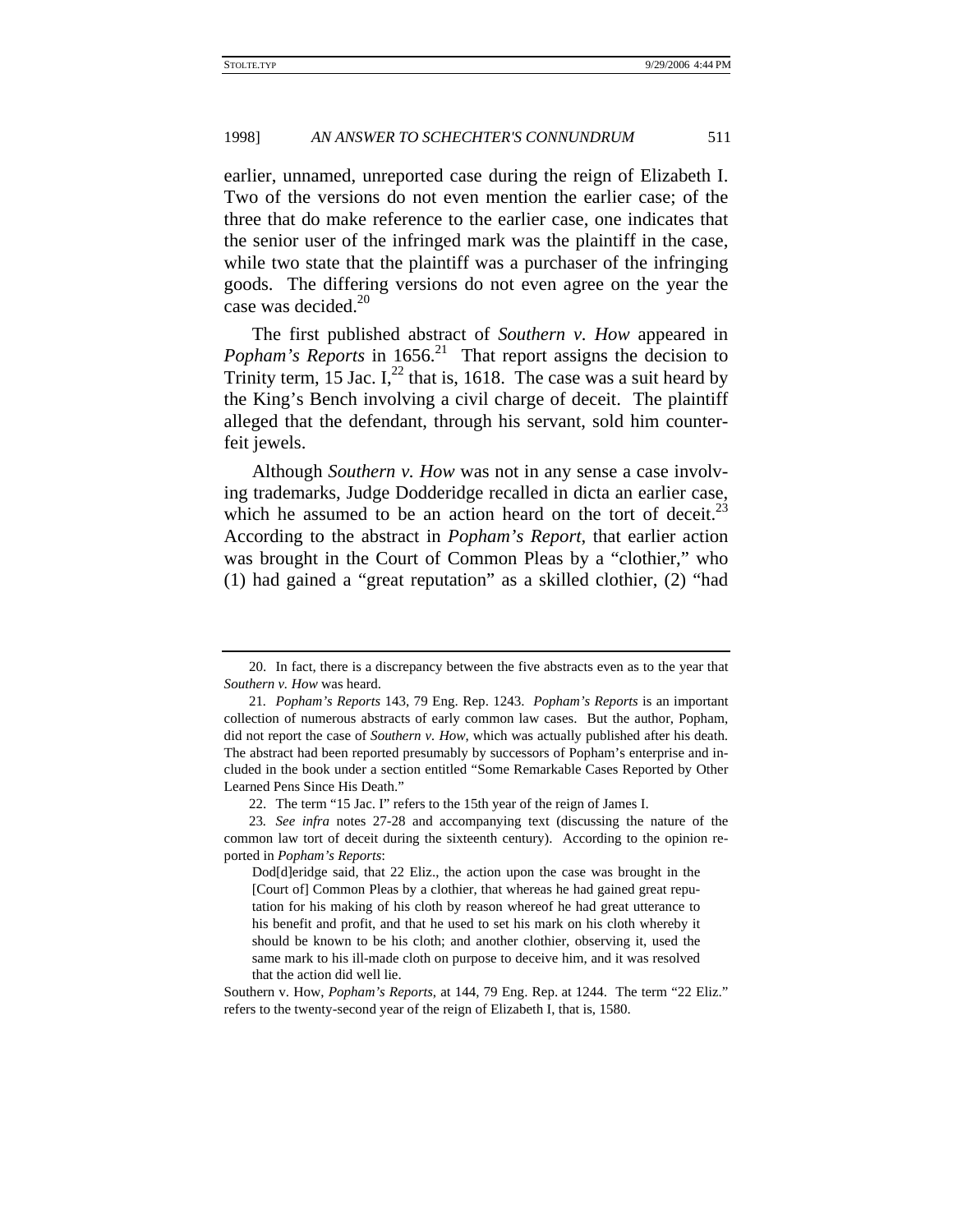great utterance to his benefit and profit,"<sup>24</sup> and (3) affixed "his mark on his cloth whereby it should be known to be his cloth," against another clothier who, upon "observing [the other clothier's mark], used the same mark to his ill-made cloth on purpose to deceive him."25 In that case, "it was resolved that the action did well lie." $^{,26}$ 

The abstract of *Southern v. How* in *Popham's Reports* makes clear that the plaintiff in the earlier, unnamed case is the senior trademark user and not a consumer, but the reference appears to state that the action was one that fit into the developing doctrine of tortious deceit. $27$  There is no indication in the abstract that the case occupied a new cause of action for trademark infringement or unfair competition, though this is a possibility.<sup>28</sup> Nevertheless, Dod-

28. At this period of English legal history, a warranty of quality and some form of privity between the parties were usually required before an action for deceit would lie. *See supra* note 27 (discussing prior and contemporaneous cases that require a warranty and privity for the tort of deceit in commercial transactions); *see also* Paula J. Dalley, *The Law of Deceit, 1790-1860: Continuity Amidst Change*, 39 AM. J. LEGAL HIST. 405, 412- 13 (1995) (stating that during the Medieval and Renaissance periods, the tort of deceit required proof of a warranty). According to Dalley, *Southern v. How* was the only reported case of the period in which an action laid for deceit, merely on the basis of the defendant's scienter, without any showing of a warranty. *Id.* at 412-13. Some cases, however, appear to have sounded in deceit where no warranty existed but where the defendant had actual knowledge that the merchandise sold contained a defect. *See Caryll's Reports*, Keil 91, pl. 16 (1505). Despite this anomaly, ordinarily the cases of the period required a warranty. The account in *Popham's* indicates that the plaintiff was the senior user of the mark and makes no mention of any warranty made by either party or any prior relationship of trust or privity. Southern v. How, *Popham's Reports* 144, 79 Eng. Rep. 1244. It may be that the common law tort of commercial deceit was expanding at this time to include cases where no warranty or privity needed to exist between the parties. Alternatively, the unnamed case Dodderidge cited may have recognized a new cause of action, beyond the established common law tort of deceit. See discussion *infra* notes 143-151 and accompanying text for an analysis of this possibility.

<sup>24</sup>*. Id.* The phrase "great utterance" undoubtedly means the clothier attained a high level of fame for his cloths and success in his business. *See* WEBSTER'S THIRD NEW INT'L DICTIONARY 2526 (1986) (defining utterance as "the sale or disposal (as of goods or commodities) to the public").

<sup>25</sup>*. Popham's Reports*, at 144, 79 Eng. Rep. at 1244.

<sup>26</sup>*. Id.*

<sup>27.</sup> The tort of deceit has a long and meandering history. Over time, a line of cases generated a doctrine that an action for deceit would lie where a seller of merchandise warranted the quality or character of his merchandise, but later delivered goods of lesser quality. Some early cases also required privity, or a relation of trust, between the parties at suit. *See, e.g.*, BAKER & MILSOM, *supra* note 2, at 506-23.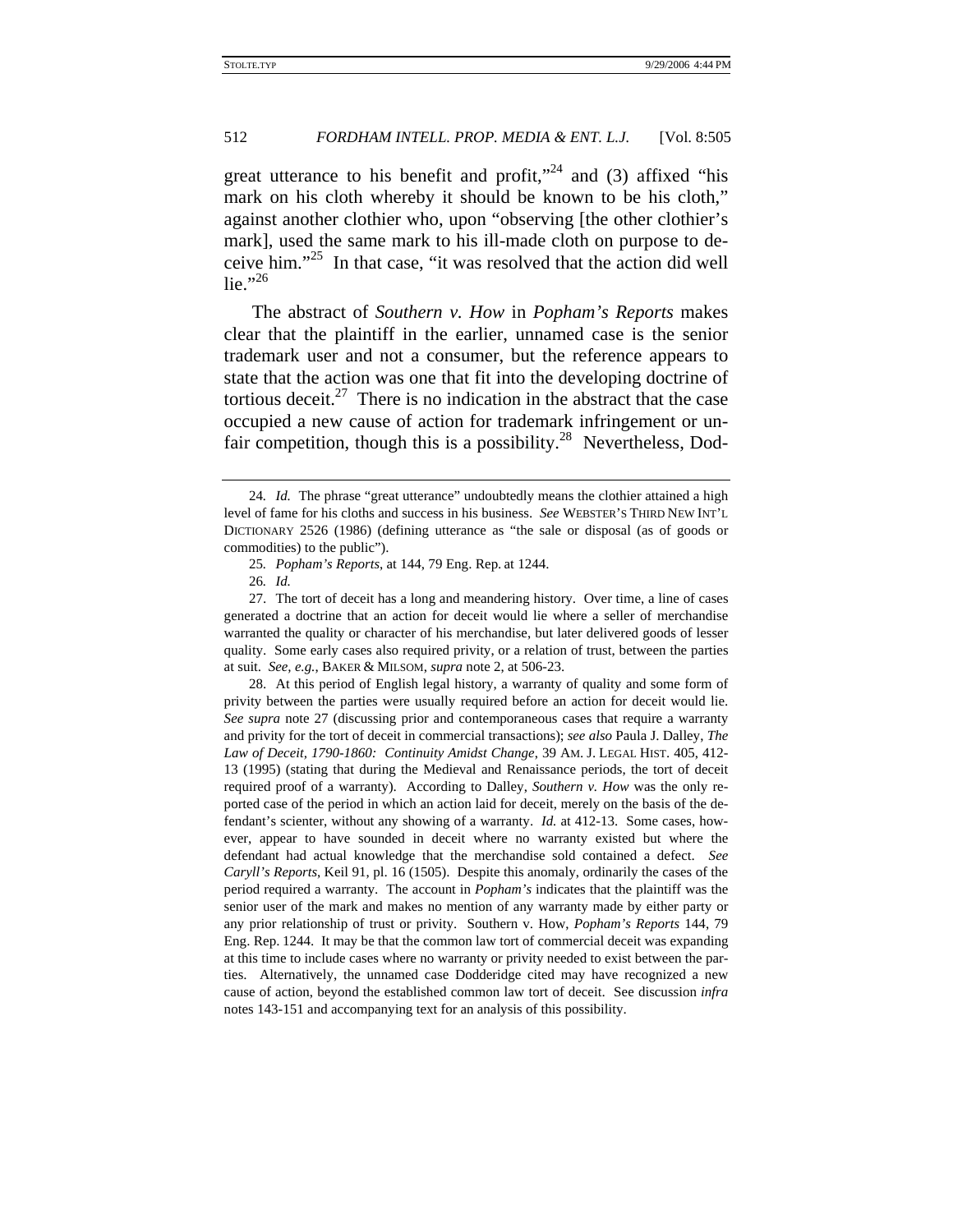deridge appears to characterize the action as an intentional deceit on the senior trademark user by the defendant.

The second report of *Southern v. How* appeared in *J. Bridgeman's Reports*, published in 1659, four years after the *Popham's* version appeared.<sup>29</sup> The *Bridgeman's* abstract cites *Southern v*. *How* as decided in 1616,<sup>30</sup> two years before the date ascribed by the abstract in *Popham's Reports*. This report of the case makes no reference to Judge Dodderidge's discussion of the earlier clothier's case, and is therefore of little use except to demonstrate the inconsistencies in the five reports of *Southern v. How*.

The third abstract of the case was published in *Croke's Reports*, also in 1659.31 The *Croke's* version, like that in *Popham's*, indicates that *Southern v. How* was heard in the year 1618 and, like the abstract in *Popham's*, it included a reference to Judge Dodderidge's discussion in dicta of an earlier clothier's case. The *Croke's* version of the earlier clothier's case, however, contains striking inconsistencies with the *Popham's* version.

According to the version in *Croke's Reports*, Judge Dodderidge referred to a case from the Court of Common Pleas, in which (1) "a clothier of Gloucestershire sold very good cloth, so that in London if they saw any cloth of his mark they would buy it without searching thereof;" $32$  (2) "another who made ill cloth put his

<sup>29.</sup> Southern v. How, *J. Bridgeman's Reports*, 125, 123 Eng. Rep. 1248.

<sup>30.</sup> The abstract indicates that the case was heard during the Hilary Term, "13 Jac. I," that is, during the thirteenth year of the reign of James I.

<sup>31.</sup> Southern v. How, *Cro. Jac.* 468, 79 Eng. Rep. 400. According to *Croke's Reports*:

Dodderidge cited a case to be adjudged 33 Eliz. in the [Court of] Common Pleas: a clothier of Gloucestershire sold very good cloth, so that in London if they saw any cloth of his mark they would buy it without searching thereof; and another who made ill cloth put his mark upon it without his [the senior user's] privity; and an action upon the case was brought by him who bought the cloth, for this deceit; and adjudged maintainable.

*Id.* at 471, 79 Eng. Rep. at 402. The term "33 Eliz." indicates that the case was heard during the thirty-third year of the reign of Elizabeth I, that is, in 1591.

<sup>32</sup>*. Id.* Presumably the term "they" means consumers or retailers of cloth. As a whole, this statement probably means that prospective consumers or retailers relied on the trademark appearing on the cloth to signify the quality of the cloth, thereby alleviating the need to diligently inspect the goods to assure themselves of the quality of each individual article.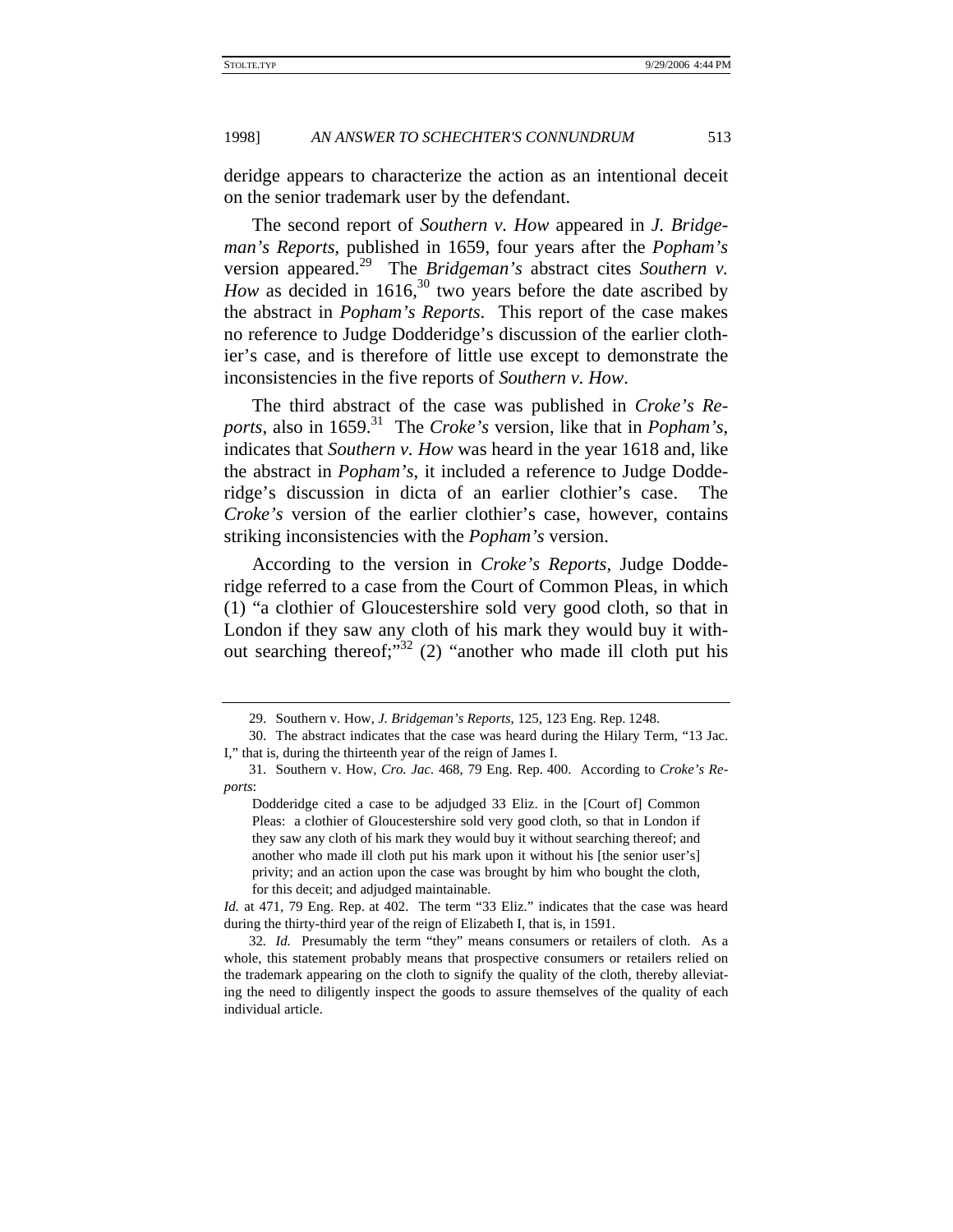mark upon it without his [the senior user's] privity; $33$  and (3)" and action upon the case was brought by him who bought the cloth, for this deceit."34 Also, as in the *Popham's* abstract, the case was "adjudged maintainable."<sup>35</sup>

*Croke's* abstract of *Southern v. How* includes certain details of the earlier clothier's case which the *Popham's* version did not provide. For example, a more definite picture of the plaintiff in that case has emerged, to wit, that (1) he was a clothier from Gloucestershire, (2) he sold his goods beyond his locale—specifically in London, (3) he had a considerable reputation for the quality of his cloths, and (4) he used his mark to embody the good-will and fame of his business.<sup>36</sup> Another very interesting difference between *Croke's* version and that of *Popham* is that *Croke's* report identifies the plaintiff as the *purchaser* of the infringing cloths, not the senior user of the mark. This version of the unnamed clothier's case, therefore, found that consumers of infringing goods could have an action for deceit against the infringer, although it is not clear from *Croke's* account whether the senior user of the mark could likewise find relief at law.<sup>37</sup> Unsurprisingly, the discrepancy between the versions as to the identity of the plaintiff became the most contentious aspect of the controversy surrounding *Southern v.*  How.<sup>38</sup> Be that as it may, we know that Anglo-American trademark law certainly did not develop in accordance with *Croke's* version.<sup>39</sup>

<sup>33</sup>*. Id.* In other words, without authorization. This language may offer a slight hint that it was commonplace for manufacturers of cloths to contract with others regarding the use of their trademarks.

<sup>34</sup>*. Id.*

<sup>35</sup>*. Id.*

<sup>36</sup>*. Id.*

<sup>37.</sup> Allowing a purchaser of inferior merchandise an action for deceit against an infringer who uses a mark, known to convey a reputation of quality, seems to fit better within the doctrine of the tort of deceit as developed by the seventeenth century. In such a case, the trademark could be viewed as serving as an acceptable type of warranty and there would be privity between the infringer and the purchaser. *See supra* note 27 (discussing cases requiring the existence of a warranty and privity in cases involving deceit).

<sup>38</sup>*. See* GILSON, *supra* note 4, at § 1.01[1]; *see also* SCHECHTER, *supra* note 1, at 8- 10.

<sup>39</sup>*. See generally* Colligan v. Activities Club of New York, Ltd., 442 F.2d 686, 170 U.S.P.Q. 113 (2d Cir.), *cert. denied*, 404 U.S. 1004 (1971) (holding that consumers have no standing to bring an action for trademark infringement); GILSON, *supra* note 4, §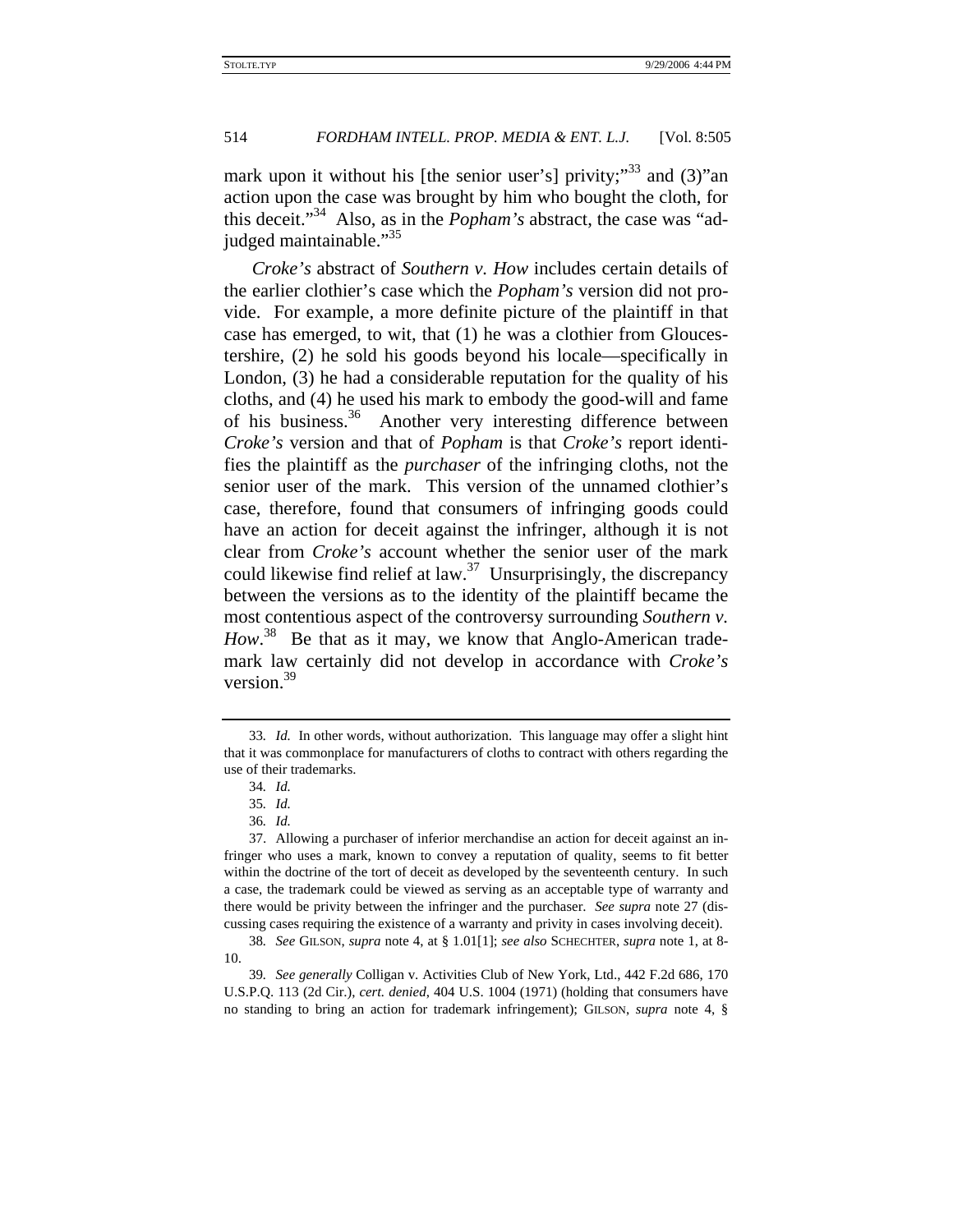The last two abstracts of *Southern v. How* appeared in *Rolle's Reports*, which was published in 1676. The two reports are not consistent. The first of the two abstracts agrees with *Popham's* version, which stated that *Southern v. How* was heard in 1618, but like the abstract published in *J. Bridgeman's Reports*, this report fails to mention Judge Dodderidge's dictum about the earlier clothier's case.40 The second *Rolle's* abstract, however, assigns the date of *Southern v. How* as 1619,<sup>41</sup> and does in fact refer to Dodderidge's comments on the earlier case. $42$ 

As reported in the second *Rolle's* abstract, Justice Dodderidge referred to a case in the Court of Common Pleas involving "a clothier of Gloucester [who] made cloths which were more expensive and more saleable than the cloths of any other, and he put a special mark on them which no other clothier had before that."<sup>43</sup> Subsequently, "[another] clothier had counterfeited said mark and placed it on his cloths, which were not as good but which he sold at the same price as the other by this deceit."44 The second *Rolle's* abstract concluded, likewise to the abstracts in *Popham's* and *Croke's*, that an action "was deemed . . . against" the defendant "in this case," but, unlike the *Popham's* and *Croke's* abstracts, Judge Dodderidge "did not say by which of the two the action was

<sup>1.01[1] (</sup>noting that courts have not yet recognized a consumer's action for trademark infringement). Gilson states that the idea of permitting consumers to sue for trademark infringement is "a concept so advanced that even today in the age of consumerism the courts have not yet come to recognize it." GILSON, *supra* note 4, at § 1.01[1].

<sup>40.</sup> Southern v. How, 2 *Rolle's Reports* 5, 81 Eng. Rep. 621.

<sup>41.</sup> This abstract indicates that the case was heard during the Trinity Term, "16 Jac. I," that is, during the sixteenth year of the reign of James I.

<sup>42.</sup> Southern v. How, 2 *Rolle's Reports* 26, 81 Eng. Rep. 635. According to the second abstract in *Rolle's Reports*:

Justice Dod[d]eridge in 23 Eliz. in the [Court of] Common Pleas; the case was that a clothier of Gloucester made cloths which were more expensive and more saleable than the cloths of any other, and he put a special mark on them which no other clothier had before that; and after a [another] clothier had counterfeited said mark and placed it on his cloths, which were not as good but which he sold at the same price as the other by this deceit; [it] was deemed that the action was against him in this case, but Mr. Justice Dod[d]eridge did not say by which of the two the action was brought, i.e. by the clothier who first had the mark, or by the purchaser, although it seems to have been by the purchaser.

*Id.* This abstract reports that the earlier case was heard in 1581.

<sup>43</sup>*. Id.*

<sup>44</sup>*. Id.*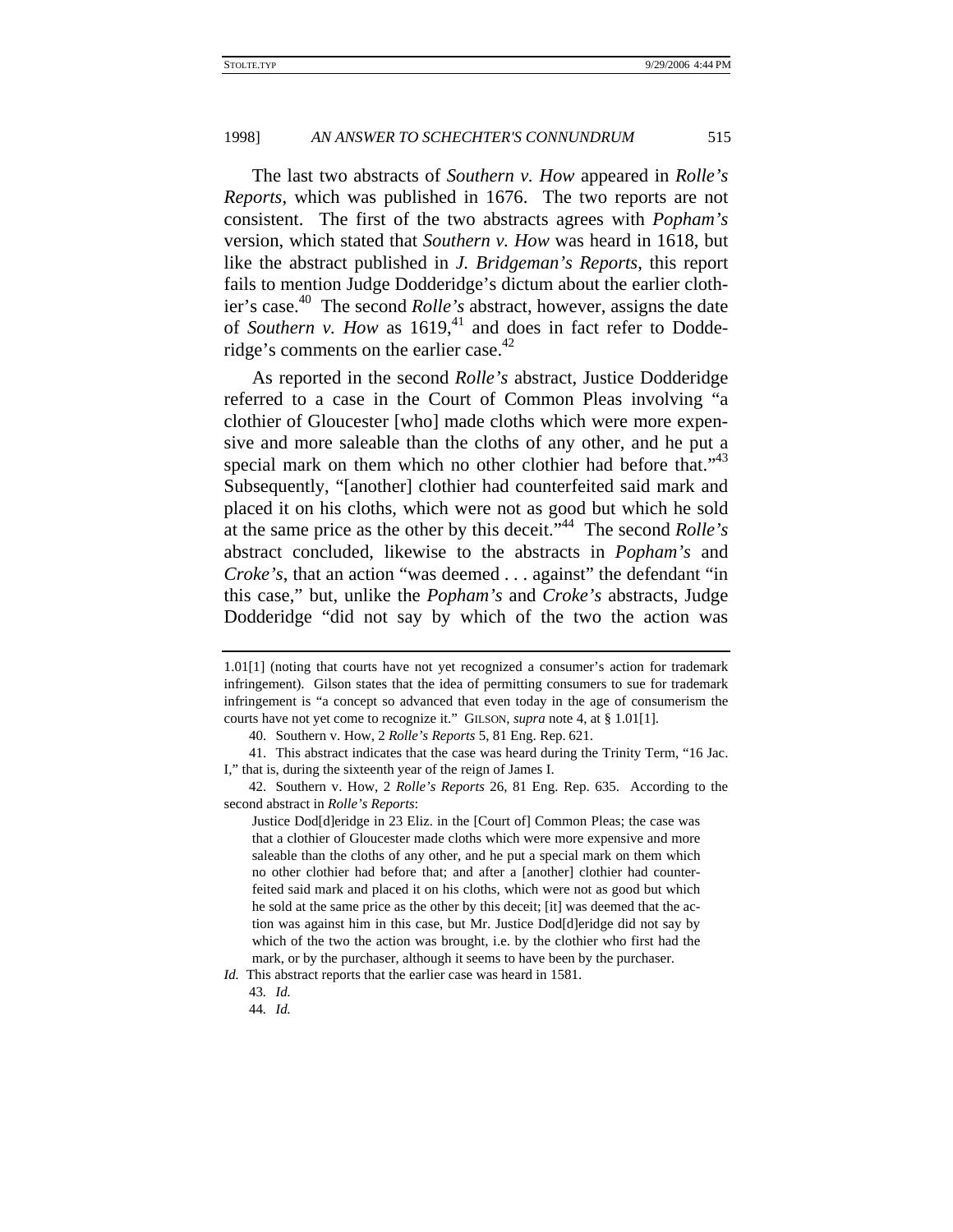brought, i.e., by the clothier who first had the mark, or by the purchaser, although it seems to have been by the purchaser."<sup>45</sup>

The second *Rolle's* abstract points to two further aspects of the senior trademark user: (1) his cloths were reputed to be the most expensive and famous in the region, and (2) he apparently had the exclusive use of his mark as applied to cloths. That report also suggests that the defendant passed-off his inferior infringing cloths at the same price as the senior user's cloths. It seems clear that Rolle was familiar with the previously reported abstracts because he specifically highlighted the discrepancy between the report in *Popham* and the abstract in *Croke's* on the issue of who the plaintiff was.<sup>46</sup> Rolle awkwardly posited that Dodderidge failed to indicate whether the plaintiff in the earlier case was the senior trademark user or a duped purchaser, although he proffered his own opinion that it was the purchaser. $47$ 

As demonstrated above, the five extant abstracts of *Southern v. How* are rife with inconsistencies. Despite the conflicting reports, the case has been universally cited as the foundation for the development of the Anglo-American law of trademarks and unfair competition.<sup>48</sup> In response, Frank Schechter and other commentators have pointed out that the conflicting accounts of *Southern v. How* render the case an enfeebled and worthless precedent on which to

<sup>45</sup>*. Id.*

<sup>46.</sup> The publication of *Rolle's Reports* was pre-dated by *Popham's Reports* by 20 years and *Croke's Reports* by 15 years.

<sup>47.</sup> Rolle may have favored *Croke's* view that the purchaser was the plaintiff because such a view would fit better within the action for deceit as developed by 1676. *See supra* notes 27, 28, 37 (discussing the general requirements of a warranty and privity between the parties for an action in deceit to lie).

<sup>48</sup>*. See, e.g.*, SCHECHTER, *supra* note 1, at 9. Schechter, who apparently had grave misgivings about assigning an important historical role to *Southern v. How* because of the mass of inconsistencies appearing between the five different reports, lamented:

Despite the fact that Dodderidge's reminiscence,—whatever it was—was pure dictum, and despite the conflict of evidence as to what the dictum was, *Southern v. How* appears to have acquired considerable weight as authority for the proposition that the unauthorized use of a trade-mark is unlawful and may be the subject of an action in deceit.

*Id.* Schechter added that "[t]he English Courts have unequivocally relied upon the authority in *Southern v. How* to establish the antiquity of their jurisdiction to prevent trademark piracy." *Id.*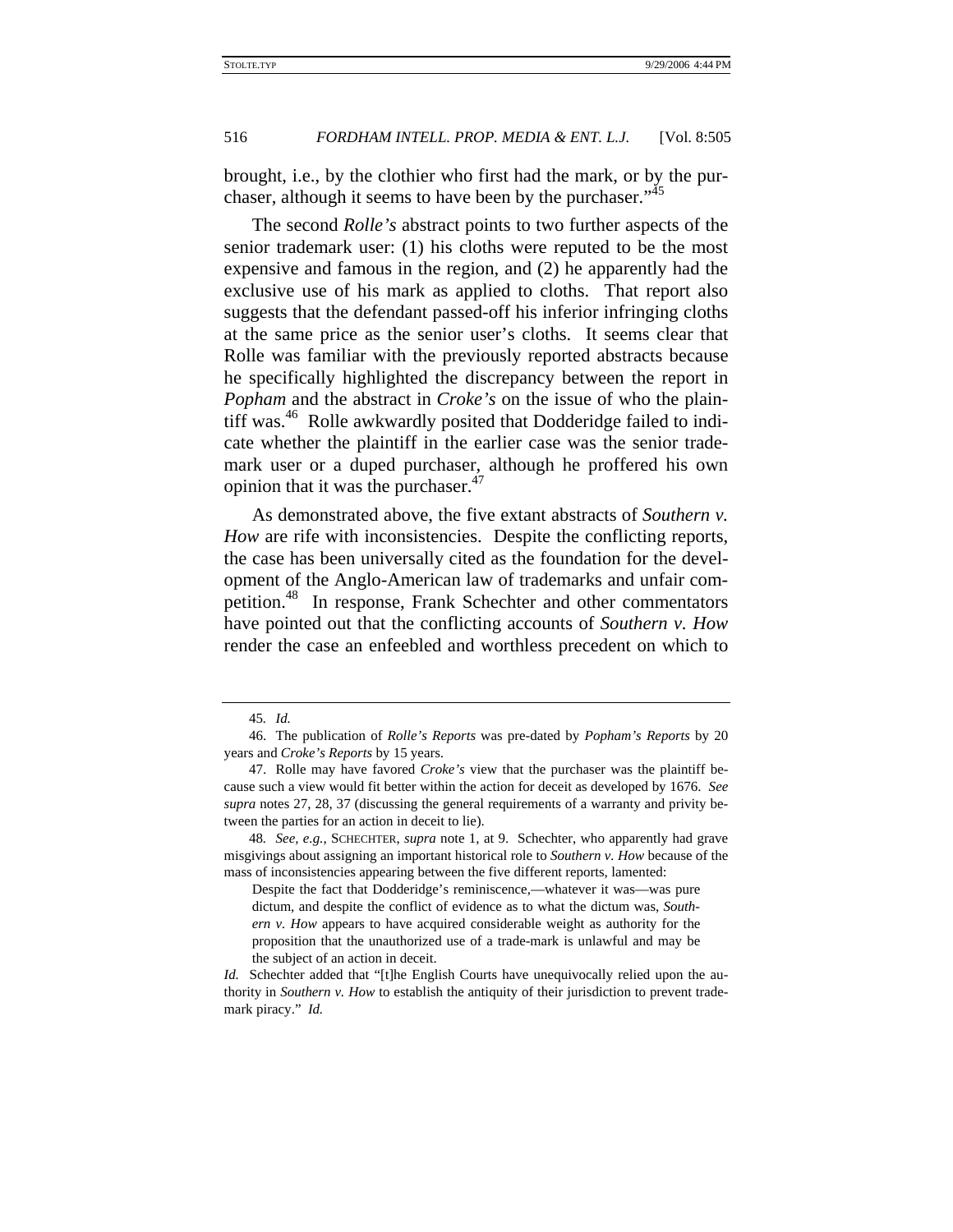lay the foundation of trademark law.<sup>49</sup>

# B. *The Historical Treatment of* Southern v. How *By Courts and Legal Scholars*

The earliest court decisions bearing on the law of trademarks and unfair competition make copious references to *Southern v. How* as primary authority to grant legal and equitable relief for an infringer's misappropriation of another's trade identity.<sup>50</sup> The case of *Blanchard v. Hill*, 51 the first case to cite *Southern v. How*, is generally regarded as the second English case on trademarks to be reported.<sup>52</sup> That case, dated 1742, involved a suit for an injunction by a playing card merchant against another for use of the mark "GREAT MOGUL" on playing cards. $53$ 

In denying the injunction, Lord Chancellor Hardwicke declared, "I do not know of any instance of granting an injunction here, to restrain one trader from using the same mark with another; and I think it would be of mischievous consequence to do it."<sup>54</sup> The plaintiff's attorney, in support of the injunction, cited the unnamed reference in *Southern v. How*, to which the Lord Chancellor

54*. Id.* Some commentators suggest that Lord Chancellor Hardwicke's denial of an injunction demonstrated that an action for trademark infringement was essentially legal during this early period and not susceptible to the courts of equity. *See, e.g.*, Gary M. Ropski, *The Federal Trademark Jury Trial—Awakening of a Dormant Constitutional Right*, 70 TRADEMARK REP. 177, 179-80 (1980). Such a claim overstates the significance of Lord Chancellor Hardwicke's comments. By the time that *Blanchard v. Hill* was heard, the courts, both legal and chancery, became quite hostile to any past monopolies granted by the monarchy and not granted by a statute of Parliament. *See* Motte v. Bennett, 17 F. Cas. 909, 913-14 (D.S.C. 1849) (discussing the hostility in the English courts of equity to any royal grants of monopoly rights). In some senses, *Blanchard v. Hill* is as much a political decision as one based on the principles of equity.

<sup>49</sup>*. Id.* at 8-9; *see infra* notes 66-76 and accompanying text (discussing the hostility by some commentators to *Southern v. How*).

<sup>50</sup>*. See* SCHECHTER, *supra* note 1, at 9-12 (discussing nineteenth century English cases declaring that *Southern v. How* is the starting point for the law of trademarks).

<sup>51. 26</sup> Eng. Rep. 692 (Ch. 1742).

<sup>52</sup>*. Id.* The case was dismissed by a court of equity for lack of jurisdiction.

<sup>53</sup>*. Id.* at 693. The senior user of the mark claimed a privilege of monopoly to the use of the mark by virtue of the grant of a royal charter bestowed during the seventeenth century upon his company, which apparently provided for the exclusive use of the "GREAT MOGUL" mark on playing cards. *Id.* Although Lord Chancellor Hardwicke found that the charter was valid insofar as the creation of the company, he emphatically denied that a royal grant of monopoly to a trademark was legal. *Id.*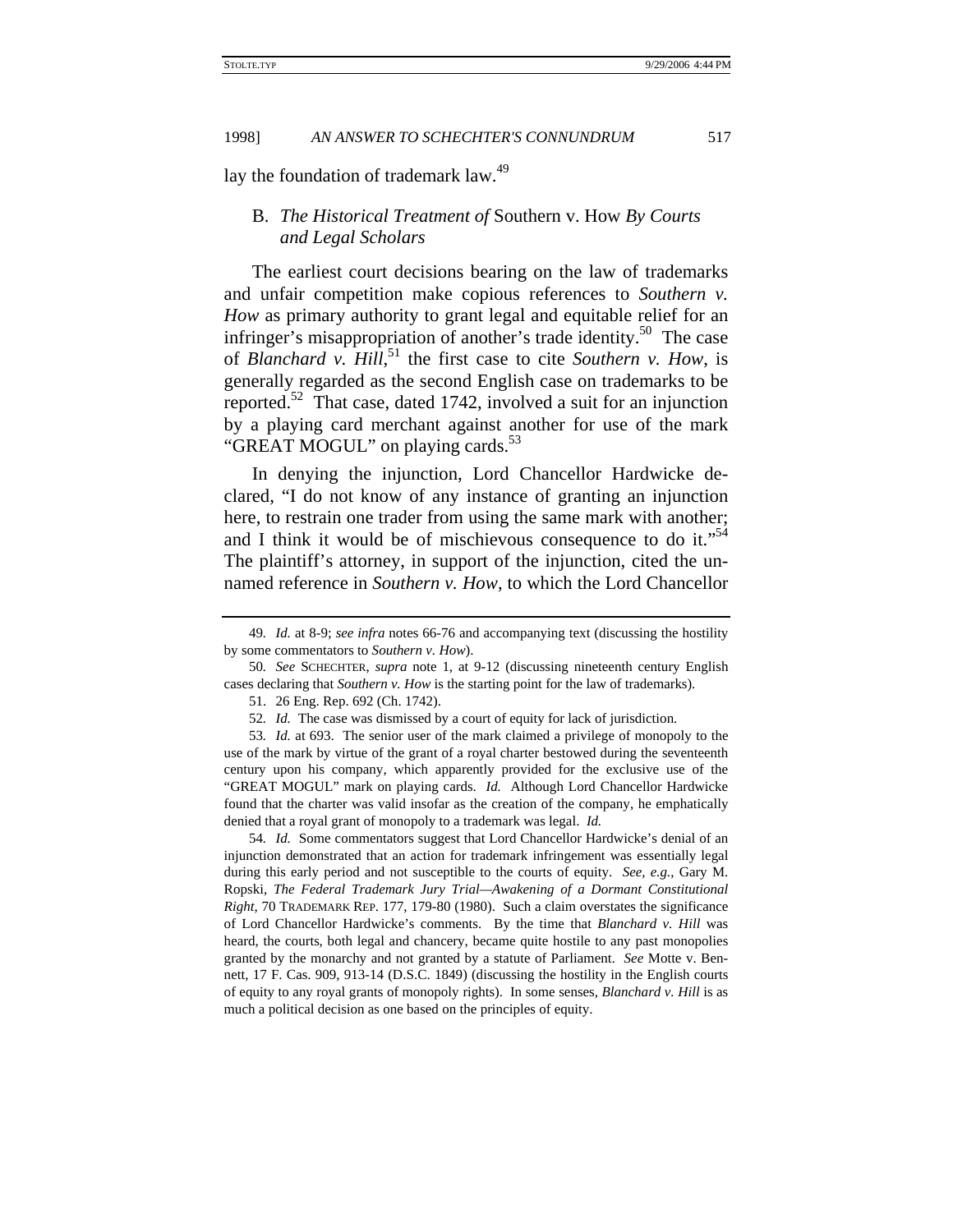Hardwicke commented, "[b]ut it was not the single act of making use of the mark that was sufficient to maintain the action, but doing it with a fraudulent design, to put off bad cloths by this means, or to draw away customers from the other clothier."<sup>55</sup> By thus distinguishing the circumstances of the unnamed case discussed in Dodderidge's dictum in *Southern v. How* from the facts of *Blanchard v. Hill*, Lord Chancellor Hardwicke suggested that had the defendant playing card merchant used the "GREAT MOGUL" mark to pass off his cards as those of the plaintiff, then an action at law, if not in equity, could indeed lie.<sup>56</sup> If this is the case, Lord Chancellor Hardwicke recognized *Southern v. How* as valid precedent for an action of unfair competition.

The third reported action for trademark infringement, *Singleton v. Bolton*, 57 was heard in 1783. Although the abstract does not mention *Southern v. How*, Lord Mansfield stated that "if the defendant had sold a medicine of his own under the plaintiff's name or mark, that would be a fraud for which an action would lie."<sup>58</sup> The next six English cases bearing on the law of trademarks or unfair competition seem to display a judicial ambivalence to the value of *Southern v. How*; most fail to cite it at all, and the two that do reference the case cite it in passing and attach no significance to  $it.<sup>59</sup>$ 

By the 1840s, the courts in both Great Britain and the United States, finding a need to establish "the antiquity of their jurisdiction to prevent trade-mark piracy,"60 began paying homage to *Southern v. How* as the foundation for granting relief against

<sup>55</sup>*. Blanchard*, 26 Eng. Rep. at 693.

<sup>56</sup>*. See* D.M. KERLY, LAW OF TRADE MARKS AND TRADE NAMES 2 (T.A. Blanco White & Robin Jacobs eds., 12th ed. 1986).

<sup>57. 99</sup> Eng. Rep. 661 (K.B. 1783).

<sup>58</sup>*. Id.* (footnote omitted).

<sup>59</sup>*. See* Blofeld v. Payne, 110 Eng. Rep. 509 (K.B. 1833) (failing to mention *Southern v. How*); Sykes v. Sykes, 107 Eng. Rep. 834 (K.B. 1824) (failing to mention *Southern v. How*); Seddon v. Senate, 104 Eng. Rep. 290 (K.B. 1810) (failing to mention *Southern v. How*); Motley v. Downman, 40 Eng. Rep. 824 (Ch. 1837) (citing and providing details of *Southern v. How*); Canham v. Jones, 35 Eng. Rep. 302 (Ch. 1813) (declaring the argument made by the defendant's attorney that *Southern v. How* requires that the infringing goods be inferior and not merely bear a spurious mark); Hogg v. Kirby, 32 Eng. Rep. 336 (Ch. 1803) (failing to mention *Southern v. How*).

<sup>60.</sup> SCHECHTER, *supra* note 1, at 9.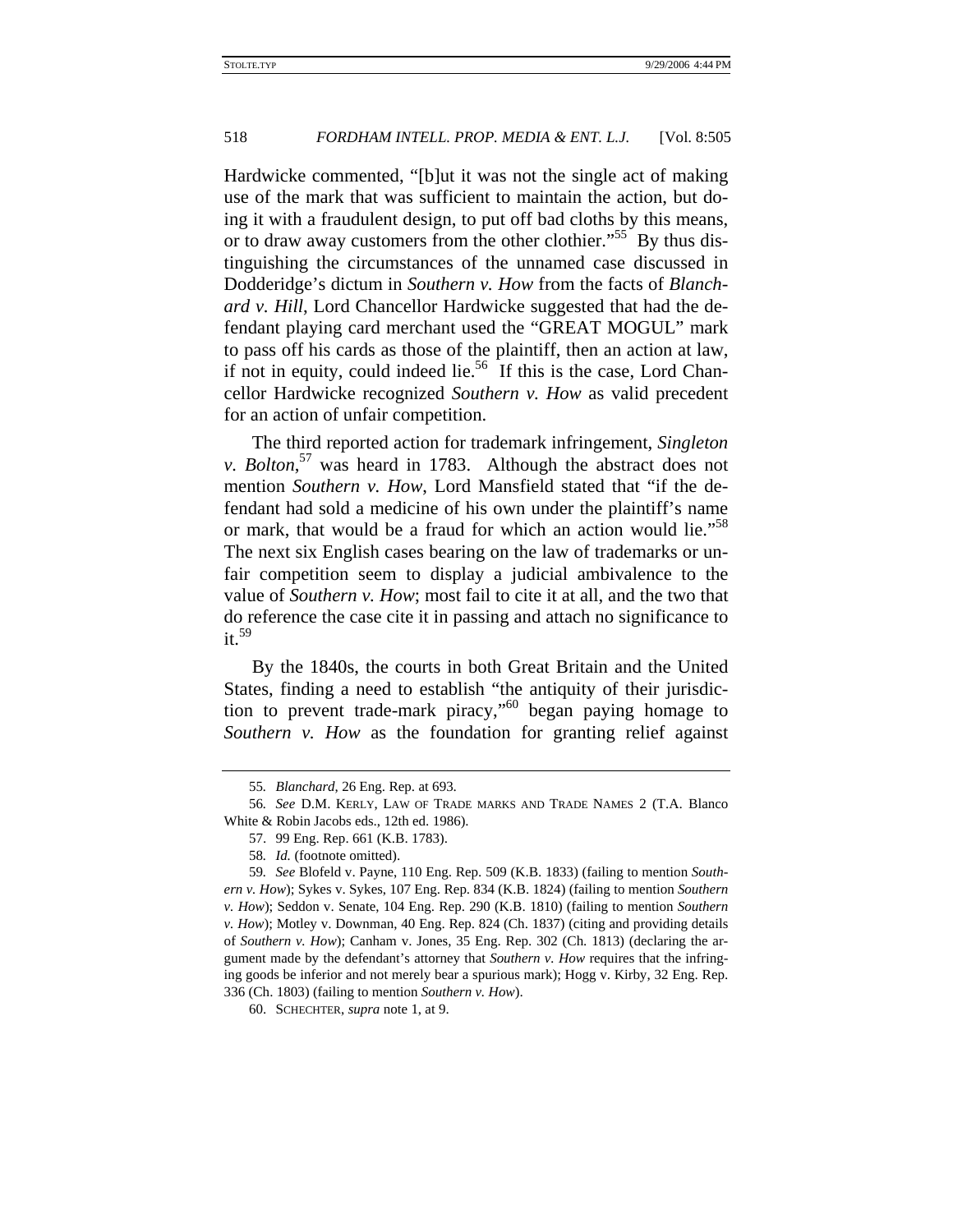trademark infringement or unfair competition.<sup>61</sup> During the twentieth century, the courts continued to cite *Southern v. How* as the starting point of common law recognition of trademark rights. $62$ Even in the 1990s, judicial recognition of *Southern v. How* as the foundation for Anglo-American trademark rights apparently still has significant impetus. $63$ 

<sup>61</sup>*. See* Fowle v. Spear, 9 F. Cas. 611, 612 (C.C.E.D. Penn. 1847) (No. 4,996); Taylor v. Carpenter, 23 F. Cas. 744, 748 (C.C.D. Mass. 1846) (No. 13,785); Taylor v. Carpenter, 23 F. Cas. 742 (C.C.D. Mass. 1844) (No. 13,784) (Storey, J.); Clinton Metallic Paint Co. v. New York Metallic Paint Co., 50 N.Y.S. 437, 442 (N.Y. Sup. Ct. 1898) (declaring that the common law of trademark infringement dates back "as early as 1590" to the *Southern v. How* case, as reported in *Popham's Reports*); Crawshay v. Thompson, 134 Eng. Rep. 146, 157-58 (C.P. 1842); Hall v. Barrows, 32 L.J.K.B. 548, 551 (Ch. 1863) (stating that "[i]t was established as early as *Popham's Reports* that an action at law would lie for the piracy of a trade-mark"); Burgess v. Burgess, 43 Eng. Rep. 351, 353 (Ch. 1853) (declaring that the "law on the subject [of trademark infringement] is as old as *Southern v. How* in *Popham's Reports*"); Hirst v. Denham, 14 L.R.-Eq. 542, 549 (M.R. 1872). Some attorneys during this period thought the case could be used in fields beyond mere trademark law. In 1839, the plaintiff in a case involving the fraudulent sale of a human slave in Washington, D.C., apparently found something in *Southern v. How* to support his argument that the buyer of the slave deceived the plaintiff into under-pricing the slave. *See* Fenwick v. Grimes, 8 F. Cas. 1144, 1145 (C.C.D.C. 1839) (No. 4,734).

<sup>62</sup>*. See* Magnolia Metal Co. v. Tandem Smelting Synd., Ltd., 17 R.P.C. 477, 483-84 (1900). In this case, Lord Halsbury, citing *Southern v. How*, waxes poetic, if somewhat ineloquently, on the antiquity of the British common law of trademarks stating:

<sup>[</sup>T]hat cause of action is, as I have said, a very old and a familiar one . . . . Going back, therefore, as far as the reign of Elizabeth the form of action which the Statement of Claim adopts has undoubtedly been a form of action in which if the right of a man to have the reputation of selling that which is his manufacture as his manufacture, the right to prevent other people [from] fraudulently stating that it is their manufacture when it is not—if that right is infringed there is a remedy. That has, as I have said, ever since the reign of Elizabeth, been established in our Courts as being a right of action upon which anybody may sue who has a ground for doing so.

*Id.* at 484; *see also* Stephano Bros., Inc. v. Stamatopoulos, 238 F. 89, 91 (2d Cir. 1916) ("The right to an exclusive trade-mark is not one created by act of Congress. It is a right which the common-law courts recognized at an early day." (citing Southern v. How, *Popham's Reports* 143 (1582))); Beer Nuts, Inc. v. Clover Club Foods Co., 520 F. Supp. 395, 397 (D. Utah 1981) (citing *Southern v. How* to establish the root of the common law prohibition against passing-off).

<sup>63</sup>*. See* Kenner Parker Toys, Inc. v. Rose Art Indus., Inc., 963 F.2d 350, 354 n.1 (Fed. Cir. 1992). Judge Rader stated:

In this earliest reference to trademarks in the King's courts, the Judge sustained the action of a high-quality clothier against a maker of ill-made cloth who affixed the mark of the high-grade clothier to inferior products. This early case illustrates that trademarks function as guarantors of quality, suppliers of infor-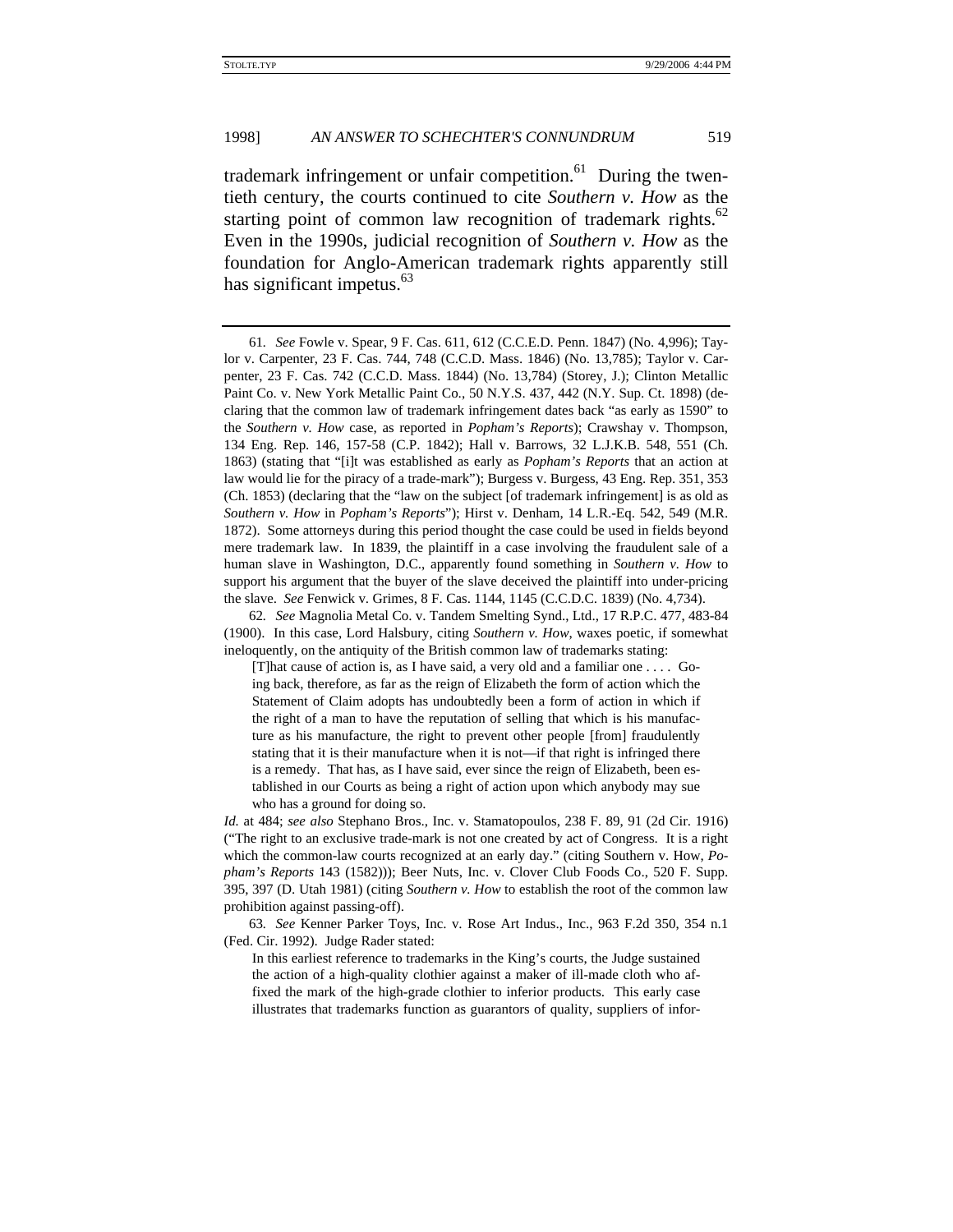Although some trademark scholars have slavishly followed the view of the courts that *Southern v. How* has significant value in establishing the earliest common law of trademarks and unfair competition,<sup>64</sup> others have merely cited the case as a potential starting point for the law.<sup>65</sup> Still other scholars have been even more ambivalent about the import of the case and have been skeptical to assigning it much value at all. The most hostile treatment of the case comes from Frank Schechter's book *The Historical Foundations of the Law Relating to Trade-Marks*, 66 which, after almost seventyfive years, remains the most comprehensive and reliable source on the subject. Assigning the case to the trash bin of irrelevancy, Schechter devoted more than seven pages of his book to discredit-

64*. See* HOPKINS, *supra* note 4, at 12-13; Kenneth R. Pierce, *The Trademark Law Revision Act: Origins of the Use Requirement and an Overview of the New Federal Trademark Law*, 64 FLA. B.J. 35, 36 (1990); Kenneth L. Port, *Foreword* to *Symposium on Intellectual Property Law Theory*, 68 CHI.-KENT L. REV. 585, 595 (1993) (erroneously stating that the judgment of the unnamed case cited by Judge Dodderidge in *Southern v. How* was decided in the defendant's favor); Kenneth L. Port, *The Illegitimacy of Trademark Incontestability*, 26 IND. L. REV. 519, 522 (1993) (repeating the same error); Andrew Ruff, Comment, *Releasing the Grays: In Support of Legalizing Parallel Imports*, 11 U.C.L.A. PAC. BASIN L.J. 119, 129 n.66 (1992).

65*. See* GILSON, *supra* note 4, at § 1.01[1]; MCCARTHY, *supra* note 4, at § 5:2; BEVERLY W. PATTISHALL ET AL., TRADEMARKS AND UNFAIR COMPETITION 2 (2d ed. 1994); EDWARD S. ROGERS, GOOD WILL TRADE-MARKS AND UNFAIR TRADING 34 (1914); Sidney A. Diamond, *The Historical Developments of Trademarks*, 65 TRADEMARK REP. 265, 287 n.63 (1975); James M. Koelemay, Jr., *Monetary Relief for Trademark Infringement Under the Lanham Act*, 72 TRADEMARK REP. 458, 460 n.7 (1982); Rembert Meyer-Rochow, *Passing Off—Past, Present and Future*, 84 TRADEMARK REP. 38 (1994); Beverly W. Pattishall, *The Constitutional Foundations of American Trademark Law*, 78 TRADEMARK REP. 456, 457 (1988); Ropski, *supra* note 54, at 179.

66. SCHECHTER, *supra* note 1.

mation to consumers seeking a reliable source of products, insurers of proper allocation of reward to investors in the good will and reputation of a trade name, in short, preservers of property rights and responsibilities.

*Id.* It is unlikely that anyone anticipated in 1618, when *Southern v. How* was heard, that Judge Dodderidge's dictum could amount to so much. The musical group New Kids on the Block would probably hope that the case provided even greater scope than that accorded to it by Judge Rader. *See* New Kids on the Block v. News America Publishing, Inc., 971 F.2d 302, 305 (9th Cir. 1992) (citing *Southern v. How* and stating that "[t]he law has protected trademarks since the early seventeenth century, and the primary focus of trademark law has been misappropriation—the problem of one producer's placing his rival's mark on his own goods"). Unfortunately for the New Kids on the Block, the courts have never declared *Southern v. How* to prohibit non-trademark use of someone else's mark. *Id.*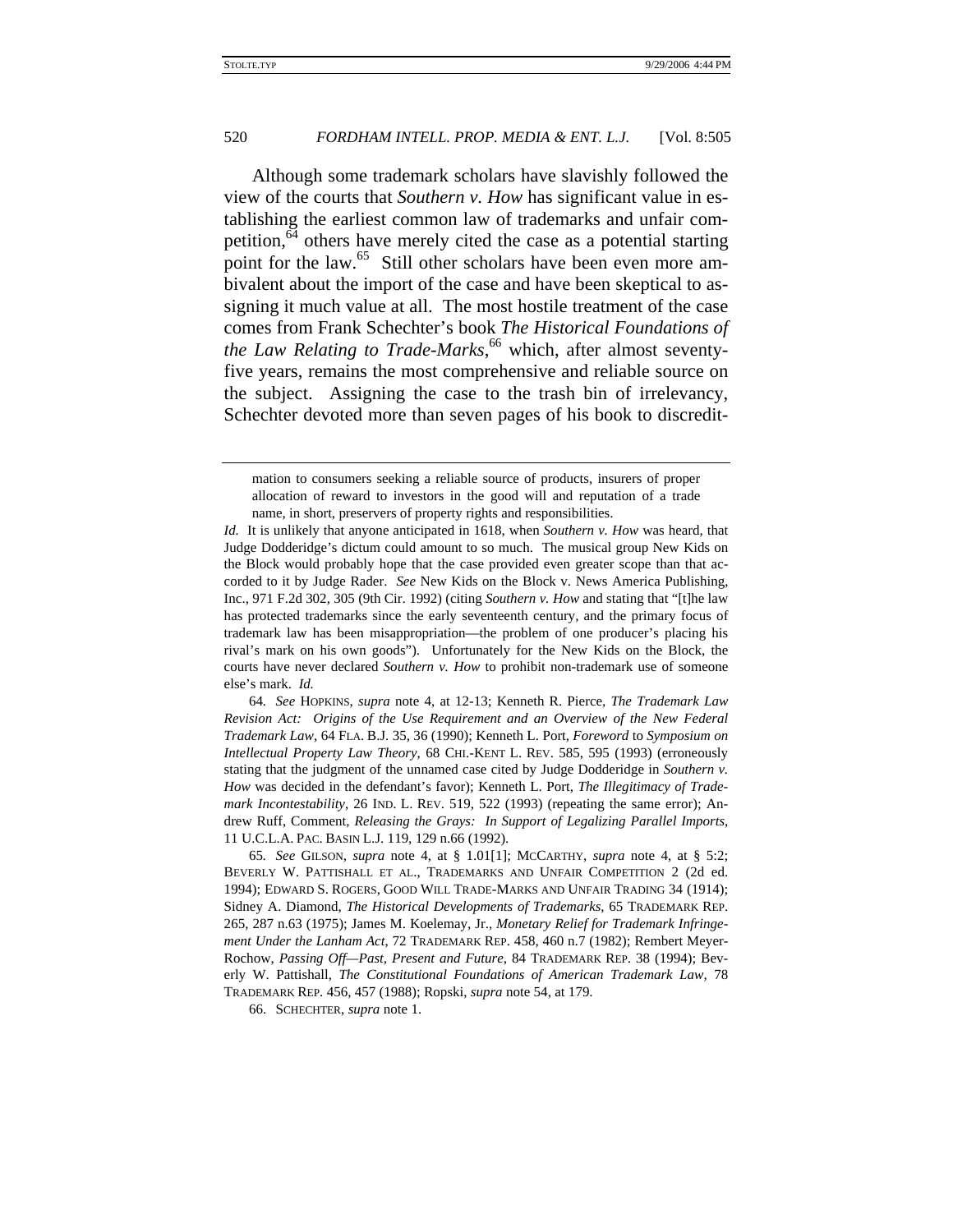ing *Southern v. How* as a reliable foundation of Anglo-American trademark law.67 He emphatically stated that "the sole contribution of that case was at best an irrelevant dictum of a reminiscent judge  $\ldots$ ."<sup>68</sup>

Much of Schechter's hostility to the level of authority *Southern v. How* has traditionally enjoyed is apparently the result of his frustration with the inconsistencies of the five accounts of the case.<sup>69</sup> Schechter summarized "the remarkable discrepancies occurring in the reports of this case" in four points. First, Schechter noted that "[t]hree of the five reports contain no reference whatsoever to the clothier's case in Elizabeth['s reign]."<sup>70</sup> Second, of those three reports, although the *Popham's* abstract "definitely states the action to have been by the clothier whose mark had been infringed," Schechter highlighted that the *Croke's* abstract "is equally definite that the action was by the defrauded purchaser," and the second *Rolle's* abstract, "while not perhaps so positive in this regard, like-

<sup>67</sup>*. Id.* at 9-12, 123-26. Other commentators have agreed with this analysis. *See* DUNCAN MACKENZIE KERLY, KERLY'S LAW OF TRADE MARKS AND TRADE NAMES 2 (7th ed. 1951); Benjamin G. Paster, *Trademark's—Their Early History*, 59 TRADEMARK REP. 551, 562-63 (1969) (closely following Schechter's analysis of the case); Edward S. Rogers, *Some Historical Matter Concerning Trade-Marks*, 9 MICH. L.R. 29 (1910), *reprinted in* 62 TRADEMARK REP. 239, 251 n.30 (1972).

<sup>68.</sup> SCHECHTER, *supra* note 1, at 123.

<sup>69</sup>*. Id.* at 9-10, 123. In regard to the inconsistencies between the five accounts of *Southern v. How*, Schechter stated:

To sum up the remarkable discrepancies occurring in the reports of this case: (1) Three of the five reports contain no reference whatsoever to the clothier's case in Elizabeth['s reign]. (2) Of these three reports only one (*Popham)* definitely states the action to have been by the clothier whose mark had been infringed. Of the two others, one (*Croke*) is equally definite that the action was by the defrauded purchaser, and the other (2 *Rolle* 26), while not perhaps so positive in this regard, like-wise believes that the action was made by the vendee. (3) Popham reports Dodderidge to have remembered that the clothier's action occurred in 22 Elizabeth, 2 *Rolle* says 23 Elizabeth, while Croke's report states 33 Elizabeth. (4) Only two of the five reports (*Popham* and 2 *Rolle* 5) agree that *Southern v. How* was decided in 15 Jac. I, the other three reports giving other and different dates for the decision.

*Id.* at 8-9.

<sup>70</sup>*. Id.* Only two abstracts of the case fail to mention Dodderidge's dictum of the earlier unnamed clothier's case. *See supra* notes 19-47 and accompanying text (providing a discussion of the five accounts of the case). It is fairly clear from this passage that Schechter meant to say that only three of the cases *did* mention the earlier case.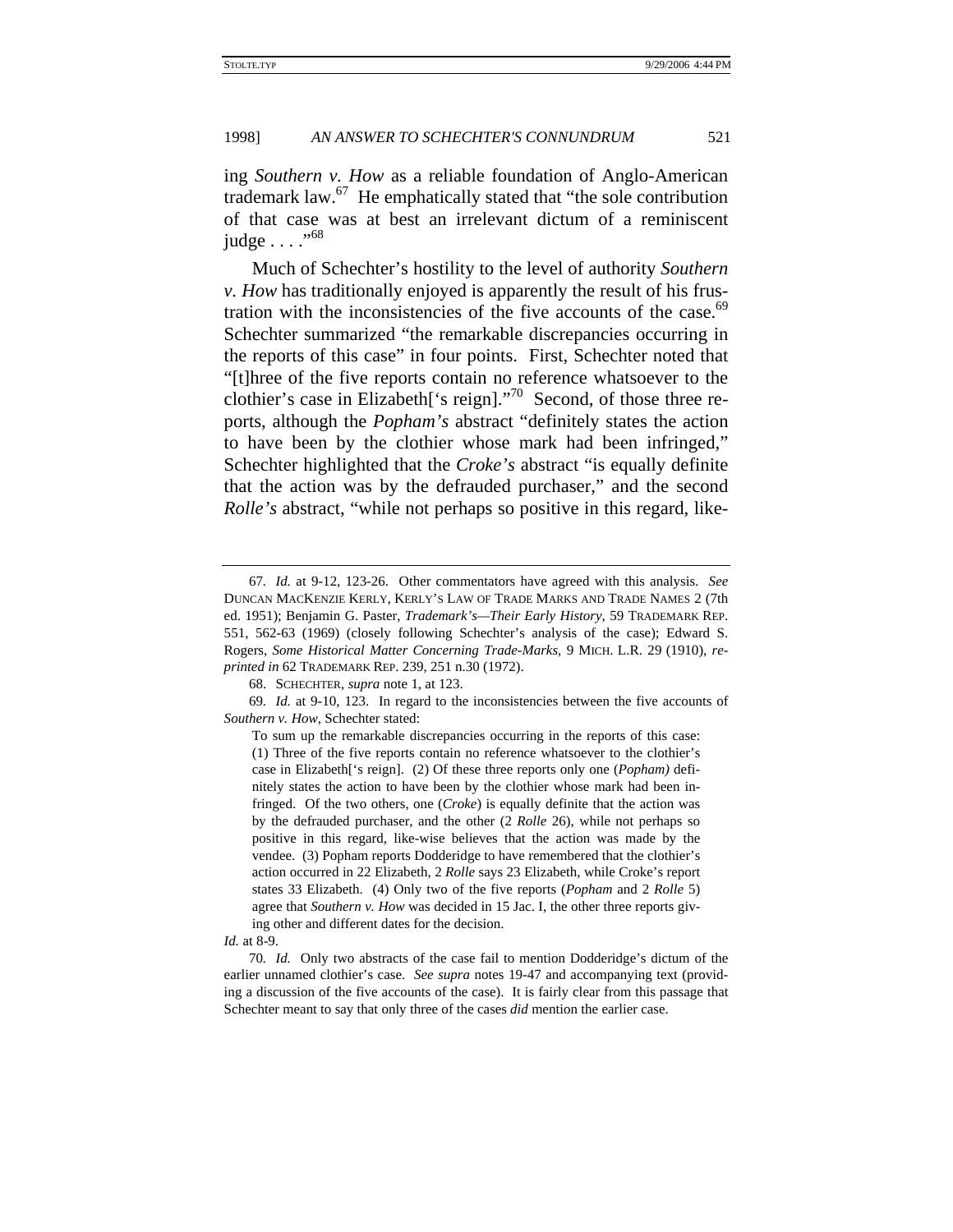wise believes that the action was made by the vendee. $"^{71}$  Third, Schechter took offense to the discrepancies between the timing of the action, that is, whether "the clothier's action occurred in 22 Elizabeth, ... 23 Elizabeth, ... [or] 33 Elizabeth."<sup>72</sup> Finally, Schechter observed that "[o]nly two of the five reports (*Popham* and 2 *Rolle* 5) agree that *Southern v. How* was decided in 15 Jac. I, the other three reports giving . . . different dates for the decision."<sup>73</sup>

Although Schechter's frustration is justified, it is far from clear why he devoted so much effort to dislodge the case from its precedential pedestal. Because the three versions of *Southern v. How* only included a very brief, ambiguous account of the earlier unnamed action, the case could not help being what Schechter called "a most fragile link between the Middle Ages and the modern commercial law of trade-marks." Discrediting *Southern v. How* could not change this fact. True to his progressive nature, however, Schechter ended his treatment of *Southern v. How* on a positive, hopeful note.<sup>74</sup> Referring to the missing bridge between the guild jurisprudence of trademark law<sup>75</sup> and common law protection, Schechter predicted that "[f]urther researches into the history of the clothier's case mentioned in *Southern v. How* on the one hand, and into the contemporaneous activity of the councilor courts in the protection of trade-marks on the other, may possibly ultimately furnish a satisfactory solution of our problem."<sup>76</sup>

Research during the late 1970s and early 1980s did exactly what Schechter had anticipated. Like a phoenix, rising out of some "moldering mass of unpublished records of the common law" the

<sup>71.</sup> SCHECHTER, *supra* note 1, at 8-9.

<sup>72</sup>*. Id.*

<sup>73</sup>*. Id.*

<sup>74</sup>*. Id.* at 123. Schechter appeared sincere in stating that he hoped that the unnamed clothier's case made reference to by Judge Dodderidge in *Southern v. How* would be unearthed sometime in the future. Along these lines, Schechter stated that:

It is possible that some day in some moldering mass of unpublished records of the common law may be found a report of a case in the reign of Elizabeth by a clothier for infringement of his trade-mark that will justify the authority with which *Southern v. How* has been so unanimously endowed.

*Id.*

<sup>75</sup>*. See id.* at 38-77 (discussing the use and protection of marks within individual guilds during early English history).

<sup>76</sup>*. Id.* at 126.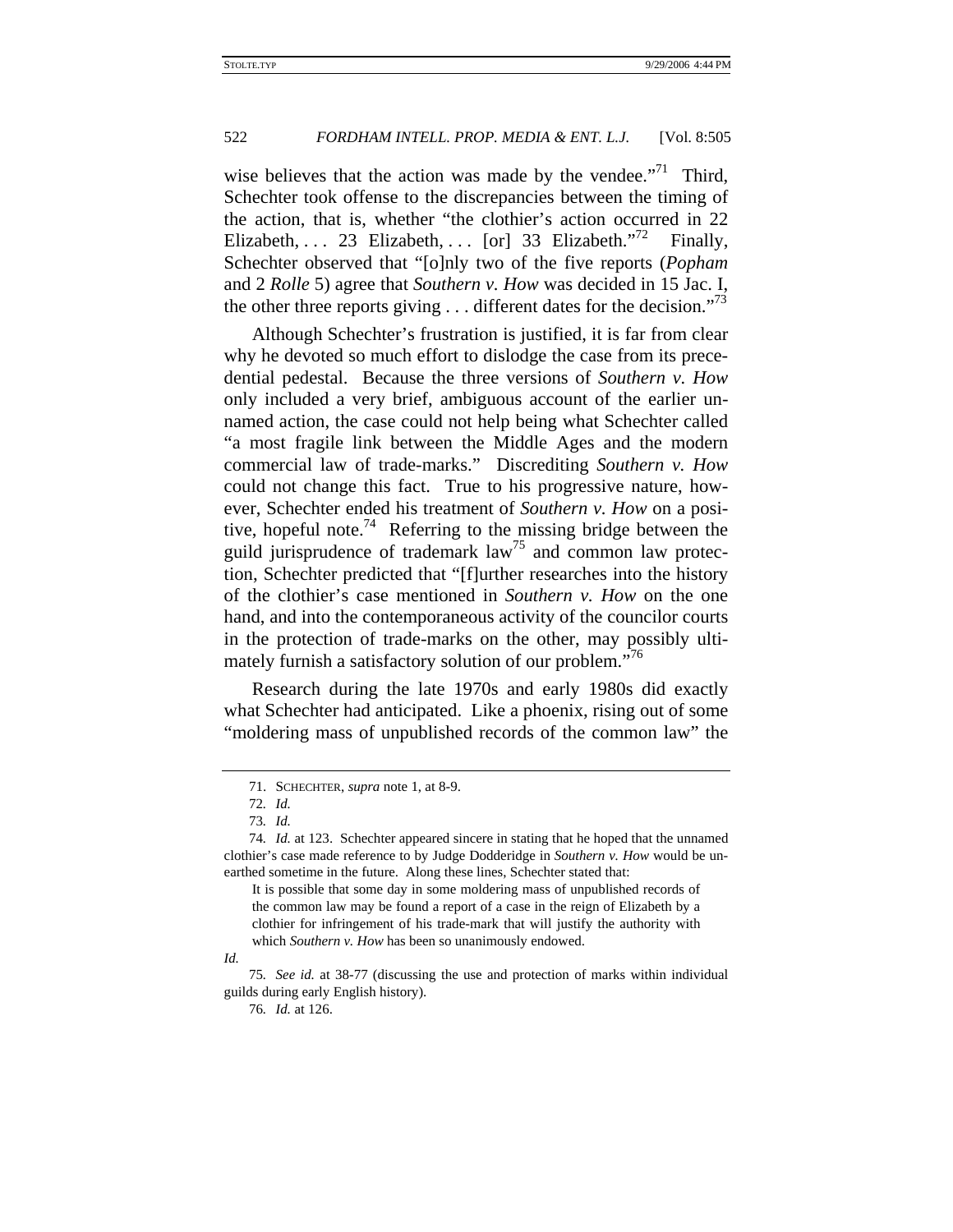case of *Sandforth* slipped into the hands of an enterprising legal history scholar who translated the documents and published them for posterity. Frank Schechter, in the end, shall have his way. *Southern v. How* finally can be supplanted in the annals of trademark law by the case to which it so ambiguously referred: *Sandforth's Case*.

# II. INTRODUCING *SANDFORTH'S CASE*: THE FIRST REPORTED TRADEMARK CASE IN ANGLO-AMERICAN LEGAL HISTORY

This Article embodies the first comprehensive analysis of the "lost" case that Judge Dodderidge referred to in *Southern v. How*. No English or American court has ever cited to it and the case has been ignored altogether by the mass of textbooks, treatises, law review articles, and other scholarly works in the field of trademark and unfair competition law. The emergence of *Sandforth's Case* raises questions as to why the case lay dormant from 1584 to the late 1970s and, more strikingly, why courts and trademark scholars have generally failed to take notice of the discovery of this true foundation of Anglo-American trademark law.

#### A. *Explaining the Dormancy of* Sandforth's Case

In 1972, the British Legal History Conference ("Conference") was held at Aberystwyth, in Wales, to discuss the problems and progress in the scholarship of British legal history.<sup>77</sup> Since then the Conference has met at least twelve times and has generated a number of valuable collections of essays devoted to the mysteries of the history of the law in Great Britain.<sup>78</sup> Many of those essays

<sup>77</sup>*. See* LAW REPORTING IN BRITAIN ix. (Chantal Stebbings ed. 1995) (reporting the proceedings of the British Legal History Conference). The British Legal History Conference ("Conference") has become the pre-eminent forum of discussion of all aspects of the history of British law. *Id.*

<sup>78.</sup> In addition to *Law Reporting in Britain*, *supra* note 77, the Conference has generated many other proceedings. *See, e.g.*, THE LIFE OF THE LAW (Peter Birks ed. 1993) (prepared by the Conference); LEGAL HISTORY IN THE MAKING (W.M. Gordon & T.D. Fergus eds., 1991) (same); LEGAL RECORD AND HISTORICAL REALITY (Thomas G. Watkin ed. 1989) (same); THE POLITICAL CONTEXT OF LAW (Richard Eales & David Sullivan eds., 1987) (same); CUSTOMS, COURTS AND COUNSEL (A. Kiralfy et al. eds. 1985) (same); LAW, LITIGANTS AND THE LEGAL PROFESSION (E.W. Ives & A.H. Manchester eds., 1983) (same); LEGAL RECORD AND THE HISTORIAN (J.H. Baker ed. 1978) (same); LEGAL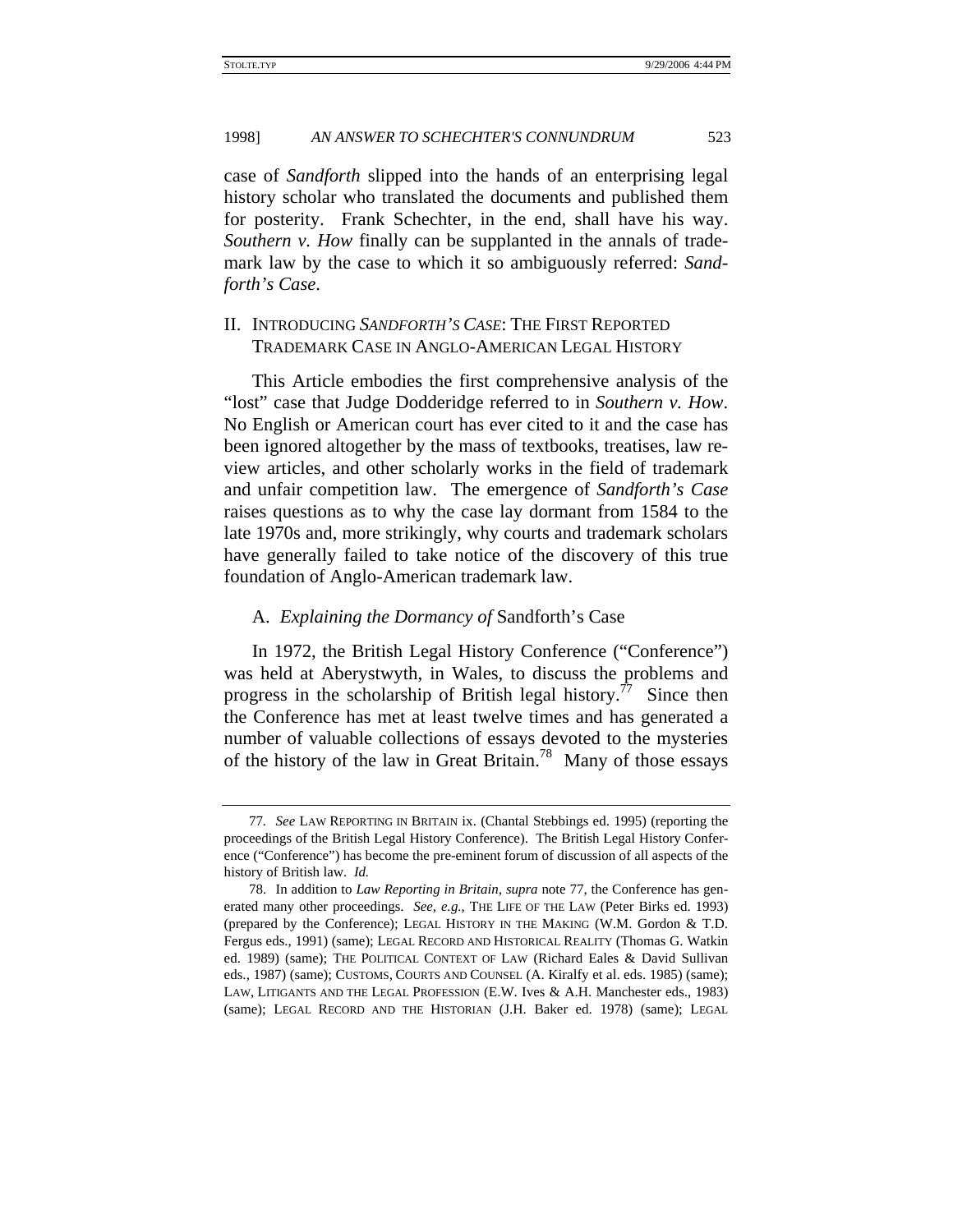are designed to introduce the modern legal practitioner and scholar to the earliest law reports and their importance in the development of statutory and common law over twelve centuries. Unfortunately, early English law case-reporting deficiencies, particularly during the Elizabethan period, have had a significant impact on "lost" cases, such as *Sandforth's Case*.

1. The General Problem of Reporting Early Case Law

The most significant difficulty facing British legal historians is the sheer volume of unpublished accounts of early case law.<sup>79</sup> A significant amount of early legal history has never been printed and lacks an exhaustive catalogue of sources. $80$  The next nagging problem is the discovery and collection of early reports that do exist in a plethora of institutions and private collections.<sup>81</sup>

Although the great libraries, archives, and other institutions

HISTORY STUDIES (D. Jenkins ed. 1975) (same).

<sup>79</sup>*. See* PERCY H. WINFIELD, THE CHIEF SOURCES OF ENGLISH LEGAL HISTORY 23 (1925). Professor Winfield was one of the most respected legal historians of this century and his volume remains one of the best, most readable texts on early British law reporting. The first efforts in this area of scholarship were made between 1863 and 1879 by Alfred John Horwood who translated and published five volumes of case reports during the reign of Edward I. *See* Paul Brand, *The Beginnings of English Law Reporting*, *in* LAW REPORTING IN BRITAIN 1 (Chantal Stebbings ed. 1995). Shortly afterwards, the Selden Society was formed and began publishing translations of previously unpublished primary source materials. From the 1880s until the present, the Selden Society has presented posterity with over 100 massive volumes incorporating tens of thousands of MSS (primary legal accounts by the earliest law reporters) occupying over 100,000 pages. Many of the early cases cited in this Article were obtained from the Selden Society series, the author having perused the indices of all available volumes for relevant case materials. Despite the present availability of thousands of early case reports, an untold quantity have yet to be discovered, translated, and published. *See* WINFIELD, *supra*, at 23-30; Brand, *supra*, at 1.

<sup>80.</sup> The author of the present Article can personally attest that, even 70 years after Winfield lamented the absence of useful indices, the Seldon Society has unfortunately failed to provide a comprehensive index of the sources published in its hundred-plus series of volumes.

<sup>81</sup>*. See* WINFIELD, *supra* note 79, at 23-26. Although the great British universities, namely, Oxford, Cambridge, Cantabury, etc., the British Library, the Inns of Court, and national archives hold much of the known MSS (primary legal accounts by the earliest law reporters), it is currently impossible to estimate the number of early sources that are in the possession of local institutions, ancient private library collections, which exist in large part in the manor houses of Great Britain, and foreign entities. *See id.* at 24.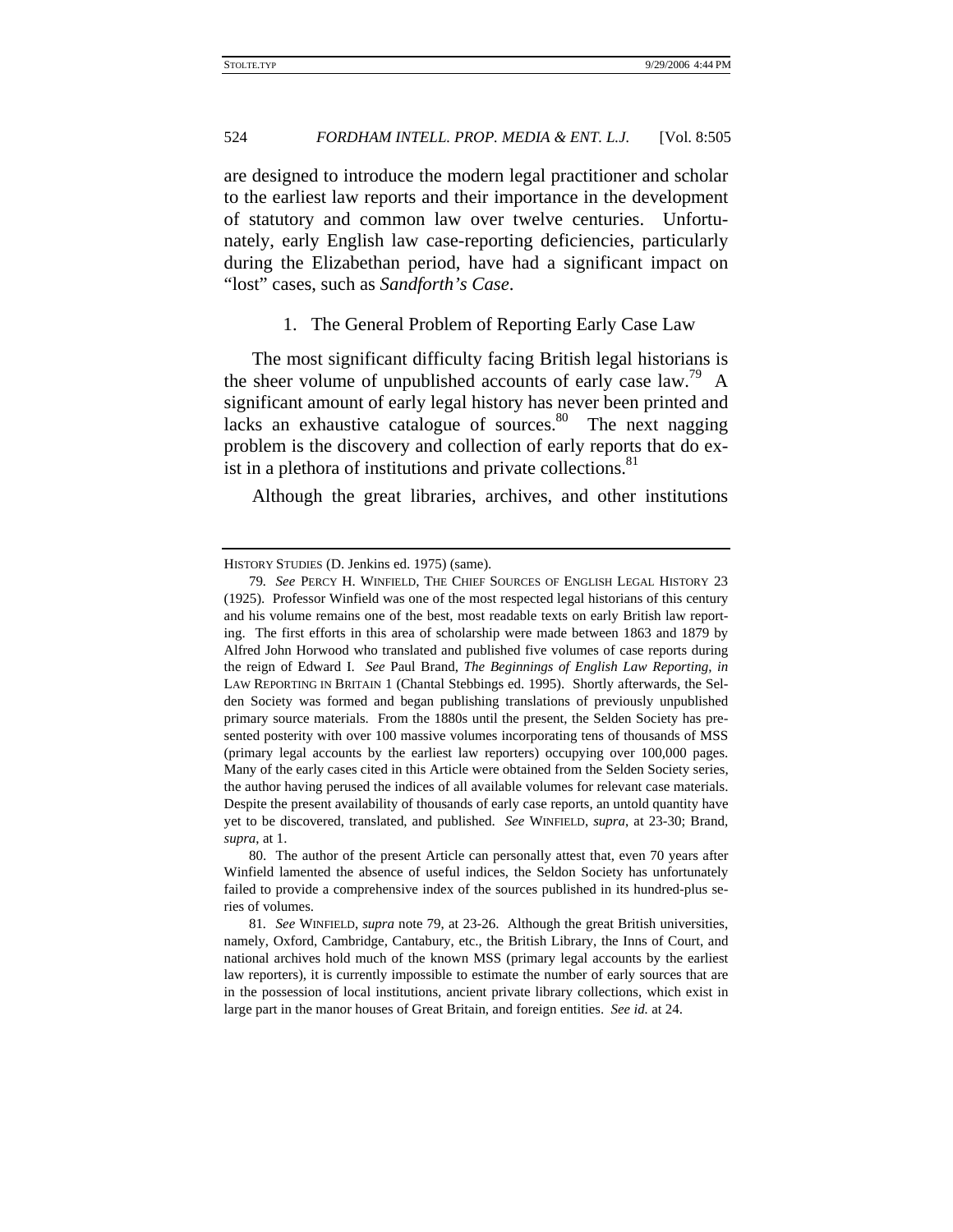probably have improved the organization and accessibility of the earliest legal records in their possession, problems still exist. Difficulties remain regarding the competent translation of legal materials. $82$  Also of great significance are the issues associated with prioritizing the treatment of the tremendous number of unpublished materials known to exist. $83$  Finally, injudicious editing of early reports over the past 150 years also has taken its toll on the legal history available. For example, Professor Baker, who discovered and translated *Sandforth's Case*, has criticized some editors for such unintended censorship, stating, "Unconscious censorship by printers and editors, including even Selden Society editors, has kept [some primary case reports] largely from sight.<sup>384</sup> Baker presumed that reports "seemed superfluous to the Year Books, as later understood, and so they were treated as if they were not there."<sup>85</sup>

I should like to dedicate this essay to the Goddess Serendipitas, who has invisibly regulated so much of my research in manuscript law reports. Twenty years ago I published a series of Newgate reports from 1616, which I had recently stumbled upon at Harvard, thinking they were the earliest of their kind. Sometime later, I found in the same remarkable Treasure Room a much shorter series of two centuries older, from 1421. I thought these were unprinted until I acquired a copy of the very rare Year Book of 9-10 Henry V published privately by Rogers in 1948; they are printed there, but I suspect they are still not widely known. More recently, while searching through manuscript Year Books in the British Library, looking for moots, I found several series from the reign of Edward II and the first year of Edward III. These, I hope and believe, are not known at all. It was quite a startling find for me, because the cases are three hundred years earlier than I began with.

<sup>82</sup>*. See* WINFIELD, *supra* note 79, at 7-13 (discussing the language problems posed by many of the early case reports).

<sup>83.</sup> Indeed, significant problems are posed by the frequent discovery of what purports to be the same case accounts published in volumes of vastly different dates and containing varying content. Already we have seen how the five different treatments of *Southern v. How* created confusion that lasted 350 years. The severe difficulty, and resulting frustration, of getting to the core of a particular series of case reports has plagued even the most respected and competent of British legal historians. *See* J.H. Baker, *Some Early Newgate Reports (1315-28)*, *in* LAW REPORTING IN BRITAIN 35 (Chantal Stebbings ed. 1995). Using wit to conceal his frustration, Professor Baker, who incidentally is the discoverer and translator of *Sandforth's Case*, explained as follows:

*Id.*

<sup>84</sup>*. Id.* at 35. 85*. Id.*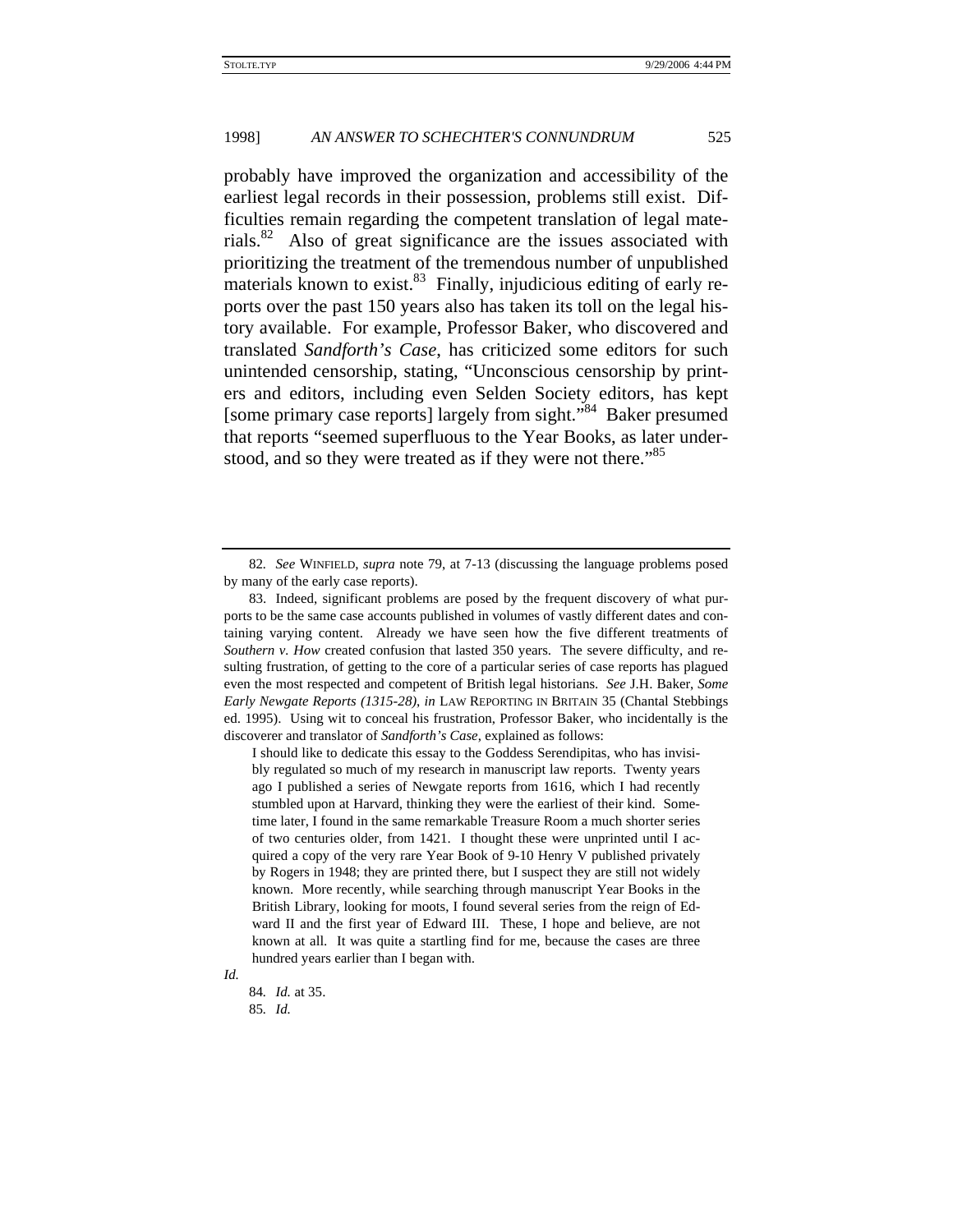#### 2. Law Reporting During the Elizabethan Era

*Sandforth's Case* was heard during the middle of Queen Elizabeth's reign. It is true that the English common law had developed considerably during the six hundred years before Elizabeth ascended the throne in 1558. Nevertheless, the record of the law thus developed created what one scholar termed "something of a crisis" by the  $1590s$ .<sup>86</sup> Much of the early British legal record was collected in a series of volumes called the Year Books.<sup>87</sup> One scholar, Percy Winfield,<sup>88</sup> suggests that the Year Books began coverage by 1270.<sup>89</sup> Although far from complete in their present form, those Year Books provide an indispensable chronicle of British case law for more than 250 years. The Year Books suddenly ceased, however, in 1535—twenty-three years before Elizabeth became monarch.<sup>90</sup> Ten years after the demise of the Year Books, the thirteen

90*. See id.* at 171. Ibbetson states that, even until close to the sixteenth century, the Year Books had been published; but after 1535, they ceased to include any new case reports. Ibbetson, *supra* note 86, at 74. There was apparently a half-hearted, and ultimately unsuccessful, effort made to rejuvenate publication of the Year Books in 1679.

<sup>86.</sup> David Ibbetson, *Law Reporting in the 1590s*, *in* LAW REPORTING IN BRITAIN 73 (Chantal Stebbings ed. 1995). Demonstrating the difficulties faced by Elizabethan lawyers and judges, Ibbetson explains:

From the point of view of those studying law, there were hardly any didactic treatises; apart from Littleton's *Tenures*, already well over a century old, and St. Germain's discursive *Doctor and Student*, the few texts which did exist were little more than collections of relevant statutes and cases. There had been no attempt to reduce the law to anything like order, so that even the bestequipped student might be well advised simply to digest anything he had read under alphabetical headings, in the hope that genuine understanding might flow from this garnering of information.

*Id.*

<sup>87.</sup> The Year Books basically incorporate abstracts and reports of varying completeness and scope of most law cases heard during each year of the reign of the sitting monarch. *See* WINFIELD, *supra* note 79, at 158-75 (discussing the apparent purposes and uses of the Year Books). According to Winfield:

On the whole, the contents of the Year-Books are of an intensely practical character. They take us into the law courts and keep us there. They do not impart elementary instruction, they tell us practically nothing of the theoretical foundations of the law. They record all procedural moves made in an action, and they assume a complete familiarity with the procedure on the part of the men likely to use them.

*Id.* at 161.

<sup>88</sup>*. See* Winfield, *supra* note79

<sup>89</sup>*. Id.* at 158-59.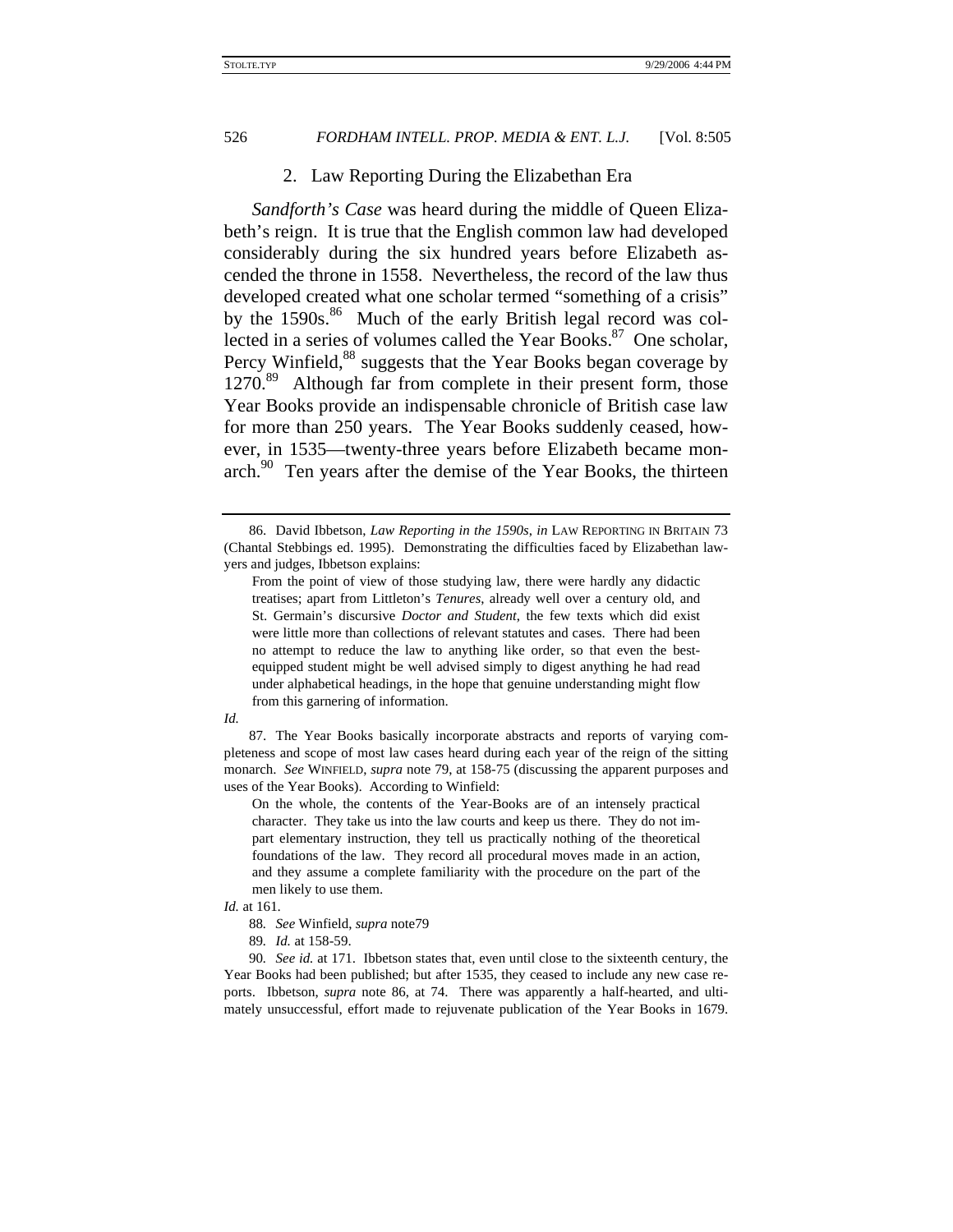judges of the realm apparently lamented the void in legal reporting caused thereby.<sup>91</sup>

While the Year Books disappeared during the early sixteenth century, a series of case reports emerged and continued until the nineteenth century.  $92$  Typically, they were compiled and made available by individual legal practitioners and scholars.  $93$ though they emerged during the sixteenth century, it was not until the seventeenth century that these new types of published case reports were able to satisfactorily replace the Year Books. Records and abstracts of law cases continued to be written in manuscript form, but not many were published in the new reporters until after the sixteenth century. $94$  Only two volumes of reports were generated during the period between 1535 and 1590.

It is certainly not a foregone conclusion that *Sandforth's Case* would have been brought to light and used by succeeding generations had the Year Books continued to incorporate contemporaneous case reports until the end of the sixteenth century. But it can be said accurately that the decline of the Year Books fifty years before the case was heard and the paucity of the new type of case reporters in the intervening period assuredly consigned *Sandforth's Case* to oblivion for 420 years. Thus, in *Southern v. How*, Judge Dodderidge had no other alternative but to rely on his imperfect memory to invoke *Sandforth's Case* thirty-four years after it was

*See* WINFIELD, *supra* note 79, at 171; 2 THE REPORTS OF SIR JOHN SPELMAN 164-78 (J.H. Baker ed. 1977) [hereinafter SPELMAN REPORTS].

<sup>91</sup>*. See* JOHN W. WALLACE, THE REPORTERS 78 n.2 (4th ed. 1882).

<sup>92</sup>*. See* WINFIELD, *supra* note 79, at 171-72 (ascribing the substitution of those series of case reports for the Year Books to the former's superior reporting and treatment of the cases heard by the courts during the mid-sixteenth century).

<sup>93.</sup> *See id.*

<sup>94</sup>*. See* Ibbetson, *supra* note 86, at 73-79. According to Ibbetson:

While the old Year Books continued to be produced in many editions during the rest of the century, there was very little modern material in print. Plowden's *Commentaries* had appeared in 1571 and Dyer's *Reports* in 1585, but although these were welcome additions to the canon they merely scratched the surface. The absence of recent case reports must—at the least—have inconvenienced practitioners who would have been forced to place greater reliance on the fickleness of memory.

*Id.* at 73. Winfield suggests that reliance on memory in recalling precedent was paramount even during the Year Book period because the Year Books' versions of cases suffered varying degrees of inconsistency. *See* WINFIELD, *supra* note 79, at 149-50.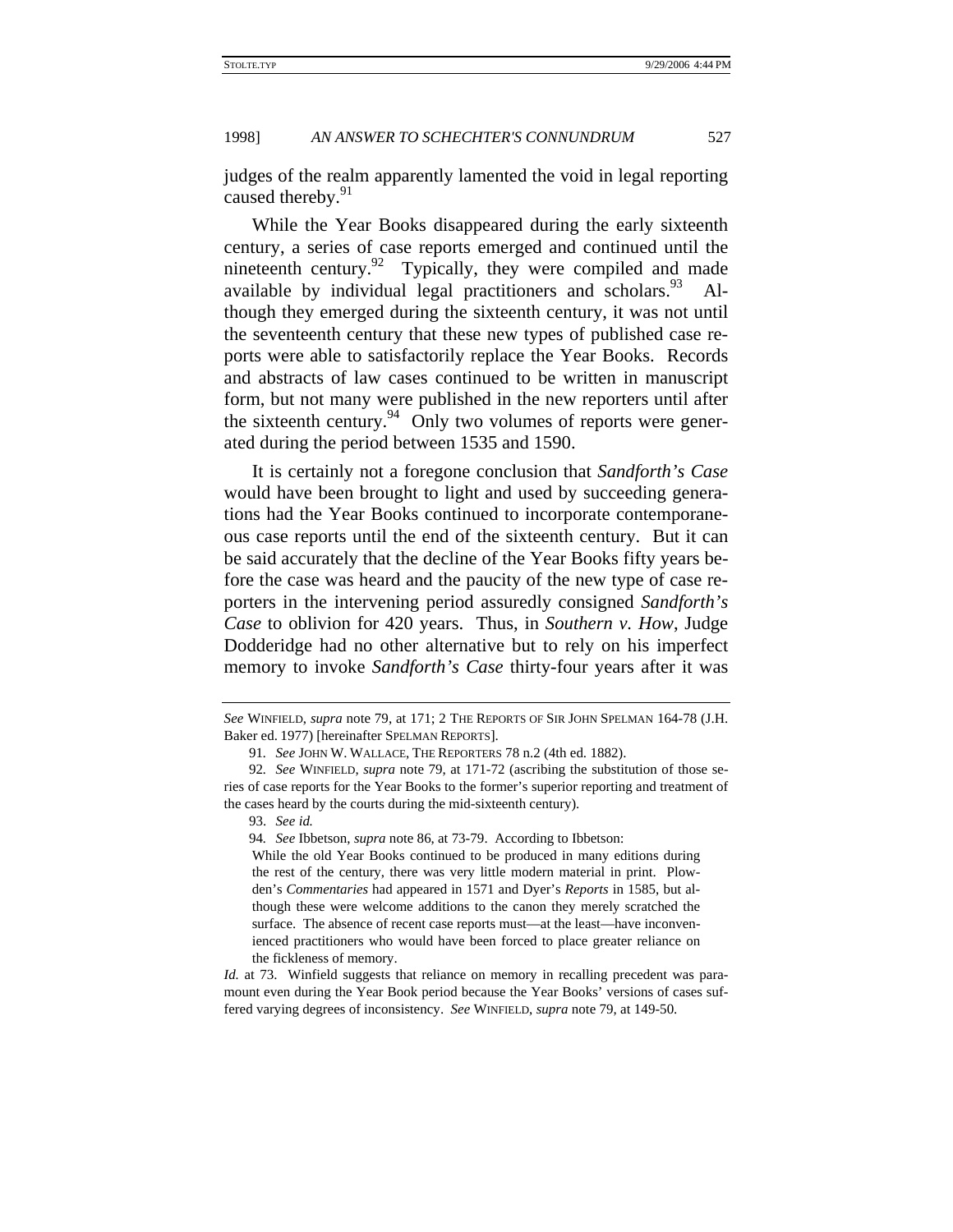decided.

#### 3. A Problem in Modern Legal Scholarship

Although it is easy to understand how *Sandforth's Case* was lost for more than 400 years, it is more difficult to explain why the case continued to slumber twenty years after it was first discovered and identified. The first published reference to the case occurred in 1979 in J.H. Baker's survey text, *An Introduction to English Legal History*. 95 Professor Baker, while citing the case, provided no translation and only a scant detail of the abstract.<sup>96</sup> There was no further reference to the case until Baker, together with S.F.C. Milsom, published their *Sources of English Legal History—Private Law to 1750*97 seven years after Baker's prior book.

In that second book, Baker provided a complete translation of three documents that report *Sandforth's Case*. In a footnote he once again identified the case as the one referred to in *Southern v.*  How.<sup>98</sup> Since 1986, however, when the second book was published, only one reference has been made to the case, and even that reference was relegated to a law review footnote.<sup>99</sup> To explain the silence surrounding *Sandforth's Case* for almost twenty years since its discovery, this Essay suggests that trademark scholars do not ordinarily peruse books on general British legal history to find support for their own literary enterprises. Moreover, as one law student once mused, trademark scholars do not possess the motivation to scour law review footnotes.<sup>100</sup>

98*. Id.* at 617 n.18.

<sup>95.</sup> ENGLISH HISTORY I, *supra* note 2, at 385 n.45. Professor Baker identified the case as the same one cited in *Southern v. How* and recognized the case to be the first account involving trademark infringement and unfair competition. *Id.*

<sup>96</sup>*. Id.*

<sup>97.</sup> BAKER & MILSOM, *supra* note 2, at 615-18.

<sup>99</sup>*. See* Timothy H. Hiebert, *Foundations of the Law of Parallel Importation: Duality and Universality in Nineteenth Century Trademark Law*, 80 TRADEMARK REP. 483, 492 n.45 (1990). Although Hiebert recognized that, as of 1990, "trademark historians generally have been unaware of [Baker's] significant discovery," he himself was not inclined to call much attention to that discovery. *See id.* While somewhat dismayed by Hiebert's reticence, the present author heartily thanks him for it.

<sup>100</sup>*. See* Phil Nichols, Note, *A Student Defense of Student Edited Journals: In Response to Professor Roger Cramton*, 1987 DUKE L.J. 1122, 1131 (1987) (confessing that "a common joke among law review editors is that no one reads footnotes anyway").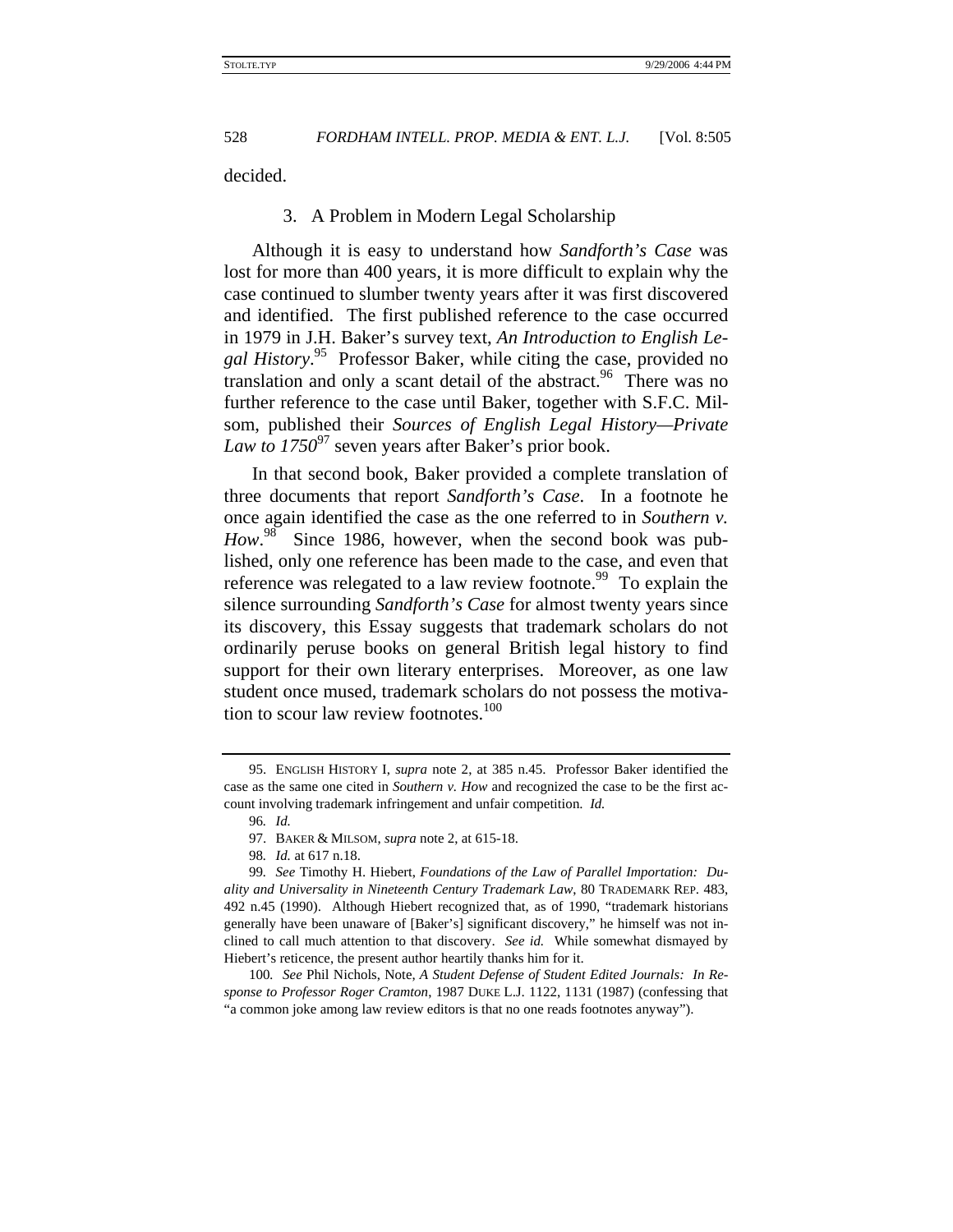#### B. *The Text of* Sandforth's Case

In his publication of the case, Professor Baker includes three extant reports that he discovered in manuscript form. He also referred to two additional manuscripts, which he did not furnish, that cite or explain the case.<sup>101</sup> Of the three documents provided by Baker, one appears to be what is considered a complaint in the United States or a statement of claim in Great Britain and Canada.<sup>102</sup> The two other documents are abstracts of the trial.

#### 1. The *Sandforth* Complaint

The complaint is important in the history of trademark law.<sup>103</sup> It states that the plaintiff in *Sandford's Case* was a "clothier" who for twelve years, manufactured "woollen cloths called Reading kerseys, 'halfes' cloths and Bridgewaters,"104 which "were good and substantial without any fraud or deception in that behalf  $\dots$  ."<sup>105</sup> The complaint further stated that the plaintiff "was accustomed to mark such cloths with the letters 'J.G.' and with a sign called a tucker's handle  $\dots$ ."<sup>106</sup> According to the complaint,

<sup>101</sup>*. See* BAKER & MILSOM, *supra* note 2, at 615 n.13. Baker cites a case entitled *Samforde*, CUL MS. Ii 5. 38, fo. 132, and another entitled *Sandforth's Case*, HLS MS. 2074, fo. 84v. Since publication of his 1986 book, Professor Baker has discovered yet another brief reference to the case in BL MS. Lansdowne 1086, fo. 74v. This last reference apparently indicates that the action was heard during the Easter term, 1585, rather than in 1584, the year other sources give.

<sup>102.</sup> BAKER & MILSOM, *supra* note 2, at 615-17 (citing *Cory's Entries*, BL MS. Hargrave 123, fo. 168v. (British Library) (1584)).

<sup>103.</sup> Although the complaint in *Sandforth's Case* is lengthy, its importance to trademark law makes it worthy of review. *See* Appendix, *infra* pp. 545-47 for the full text of the complaint.

<sup>104</sup>*. Id.* at 615. A "kersey" is defined as a "coarse ribbed woolen cloth for hose and work clothes woven first in medieval England." WEBSTER'S THIRD NEW INT'L DICTIONARY, *supra* note 24, at 1238. The author could not locate an appropriate definition for the two other types of garments or cloths.

<sup>105.</sup> BAKER & MILSOM, *supra* note 2, at 615.

<sup>106</sup>*. Id.* at 616. The author could find no definition for a "tucker's handle." Nevertheless, potentially relevant definitions for "tucker" are (1) "an attachment on a sewing machine for making tucks," and (2) "a piece of lace or cloth used to fill in the low neck line of a dress." WEBSTER'S THIRD NEW INT'L DICTIONARY, *supra* note 24, at 2460. The latter definition asks to compare the word to the use in the phrase "bib and tucker." *Id.* Most likely, the noun "tuck," as identified in the first definition of "tucker," refers to "a fold stitched or woven into cloth for the purpose of shortening, decorating or controlling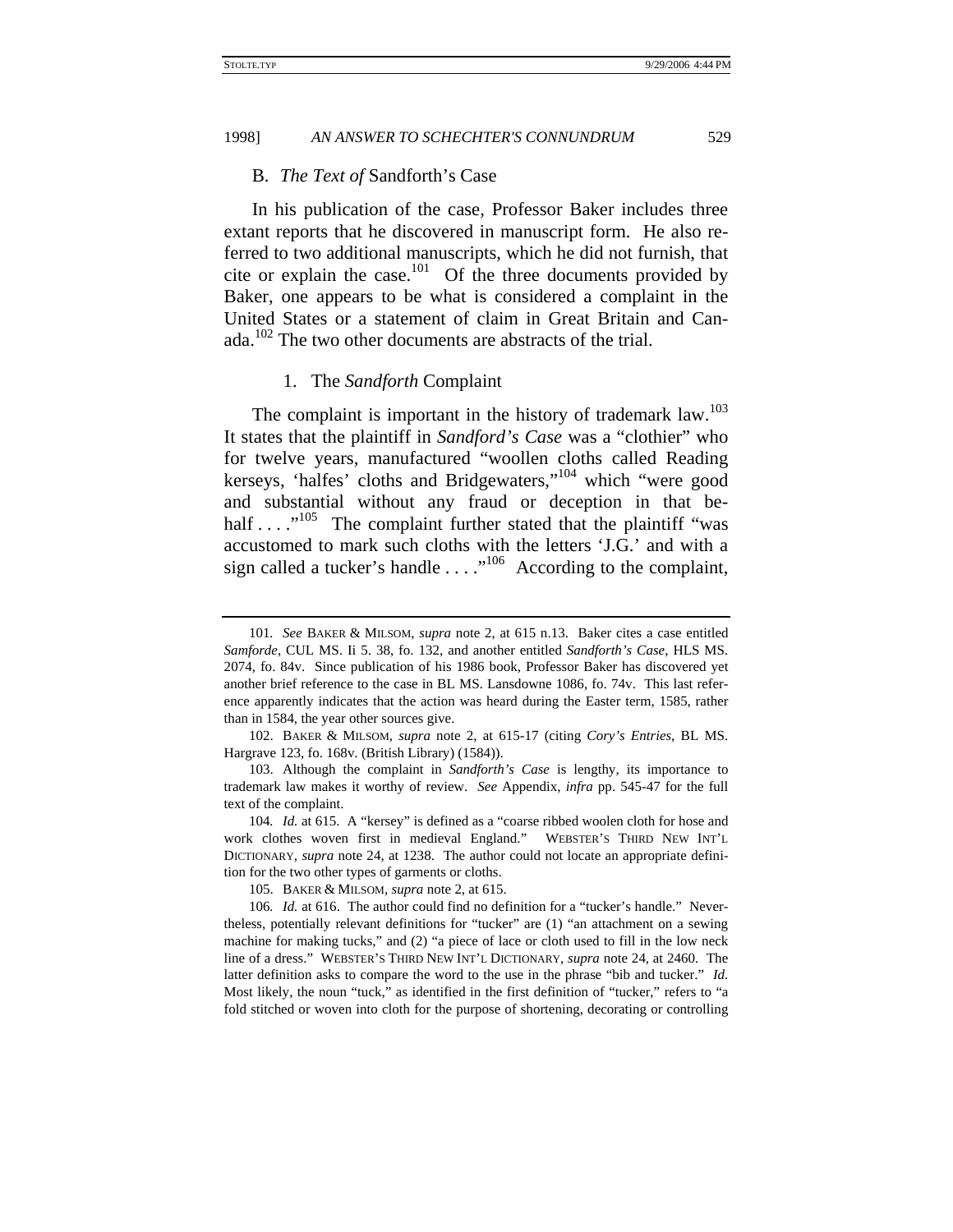the plaintiff sold the same cloths at home and overseas.<sup>107</sup>

The complaint asserted that the plaintiffs customers had become "accustomed" to buying "those cloths well and substantially made and from wool marked as above said," by paying the same for those "cloths as for good and substantial cloths . . . upon the affirmation of the same plaintiff and his servants and factors that the same cloths were good and substantial, without any inspection or contradiction of the same cloths . . . ."108 The complaint stated that the plaintiff had "lawfully and honestly obtained and acquired much gain and profit from the making and selling of such cloths, for the further support and living of the same plaintiff and his whole family."<sup>109</sup>

The complaint alleged that the defendant willfully schemed and plotted "to hinder the same plaintiff in selling such cloths of his and to take away and worsen the opinion and esteem which the aforesaid merchants and subjects had concerning the cloths of the same plaintiff." $110$  The complaint specifically alleged that, for two years, the defendant "made various woollen cloths . . . which were ill, insufficient and unmerchantable; and deceitfully marked the same cloths with the aforesaid letters 'J.G.' and with the aforesaid

BAKER & MILSOM, supra note 2, at 616.

fullness." *Id.* A "tucker's handle" could have been a tool of a clothier's trade. Also potentially relevant is that, during the Medieval and Renaissance periods, a "tuck" was a slender sword or rapier. AMERICAN HERITAGE DICTIONARY OF THE ENGLISH LANGUAGE 1923 (3rd ed. 1992). It is possible that the device used as part of the plaintiff's trademark was the handle of a sword. The author leaves it to experts in the field of medieval languages to offer a reasonable semblance of what the plaintiff's "tucker's handle" mark may have looked like.

<sup>107.</sup> The complaints states:

<sup>[</sup>T]he same plaintiff sold the same cloths, thus made and marked, through the whole of the aforesaid time, at T. aforesaid and at C. in the aforesaid county and in various other places within this realm of England, and likewise at M. in Wales and in various other places in parts beyond the seas, as well to various merchants and other subjects of this realm of England as to various other merchants and foreigners . . . .

<sup>108</sup>*. Id.* This seems to indicate that the plaintiff argued for the inherent "informational" value his mark had in relation to consumers. In this way, the plaintiff's customers did not need to spend time and effort inspecting the nature and quality of each cloth because the customers associated the plaintiff's trademark with high quality goods.

<sup>109</sup>*. Id.*

<sup>110</sup>*. Id.* Thus, our first recorded infringer was allegedly willful.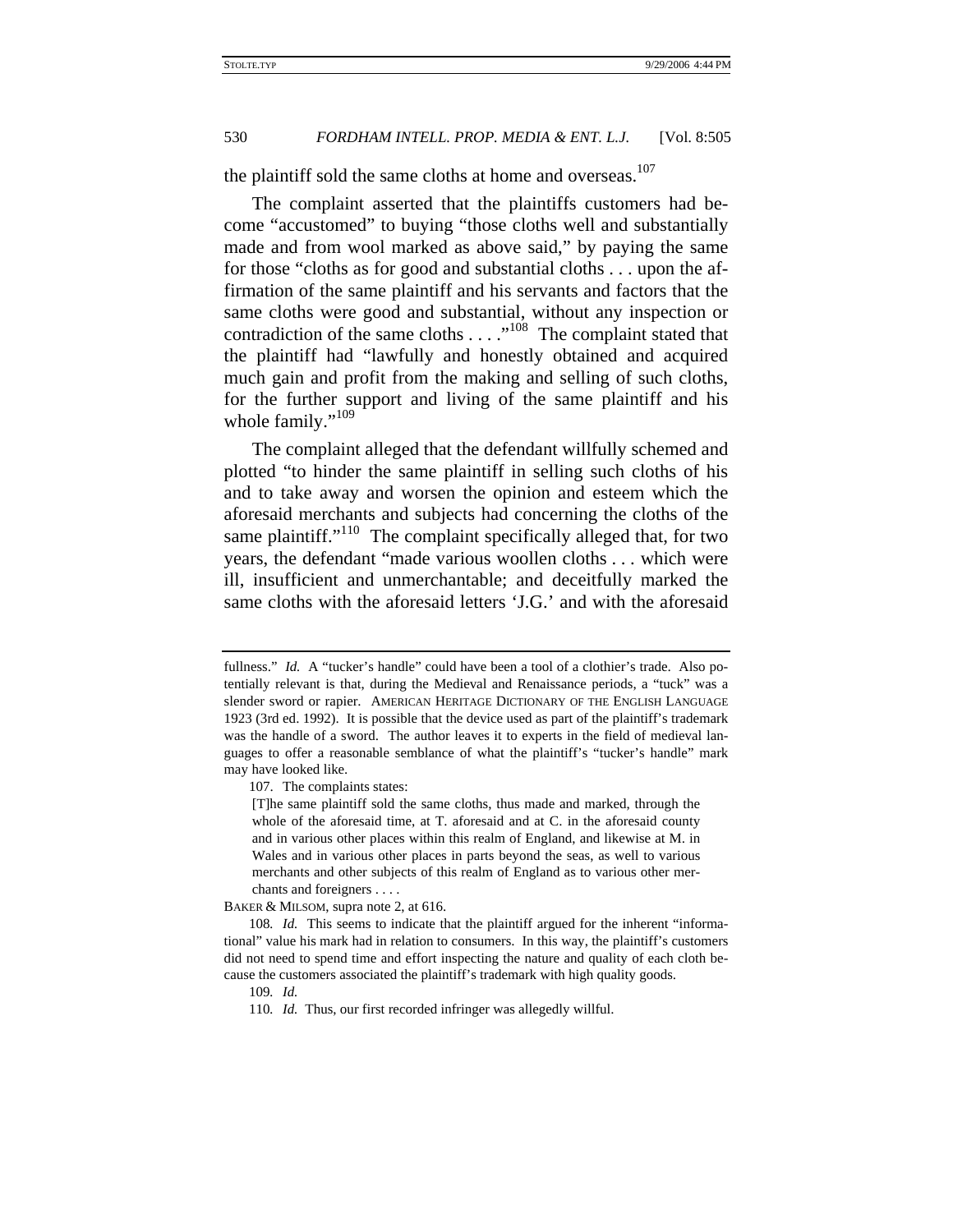mark called a tucker's handle; and exposed for sale the same cloths  $\dots$  as the cloths of the same plaintiff."<sup>111</sup>

As a result of the defendant's actions, "various merchants and other subjects who were buyers and had previously been accustomed to buy[ing] the same plaintiff's cloths," relying on the letters 'J.G.' and the tucker's handle mark to identify the plaintiff's cloths, bought the defendant's cloths after seeing the "cloths marked with the aforesaid letters 'J.G.' and the aforesaid mark called a tucker's handle."<sup>112</sup> Those buyers, who bought the defendant's cloths "without further inspection or contradiction of the same cloths, as being good and substantial cloths such as the cloths of the same plaintiff had used to be, and as being the same plaintiff's cloths," changed their opinion of the plaintiff's cloths after inspecting the cloths purchased from the defendant and finding that the cloths were "deceitful, insufficient and unmerchantable, both in length and width and in quality and substance of the same cloths."113 Those purchasers "not only completely reversed the opinion and esteem which they had previously had of the same cloths but also gave notice to many other merchants and subjects of the deceitful and insufficient making of the aforesaid cloths."114 Consequently, when the plaintiff attempted to sell "cloths of his (marked in form aforesaid)" he was unable to sell those "cloths (marked in form aforesaid) by reason of the deceit committed and used by the aforesaid defendant as set out above."<sup>115</sup> Thus, the plaintiff alleged that he was damaged because "the merchants and subjects aforesaid who previously used to buy such cloths from the same plaintiff refused to buy the same cloths from him by reason of the aforesaid deceit."<sup>116</sup>

Assuming that all allegations of the *Sandforth's* complaint were true, what modern trademark attorney would not welcome the opportunity to prosecute a case with such a mass of advantageous

<sup>111</sup>*. Id.* This suggests that the defendant posed as the plaintiff when actually making sales, or stated that he was an agent of the plaintiff with authority to make sales.

<sup>112</sup>*. Id.* at 617.

<sup>113</sup>*. Id.*

<sup>114</sup>*. Id.*

<sup>115</sup>*. Id.*

<sup>116</sup>*. Id.*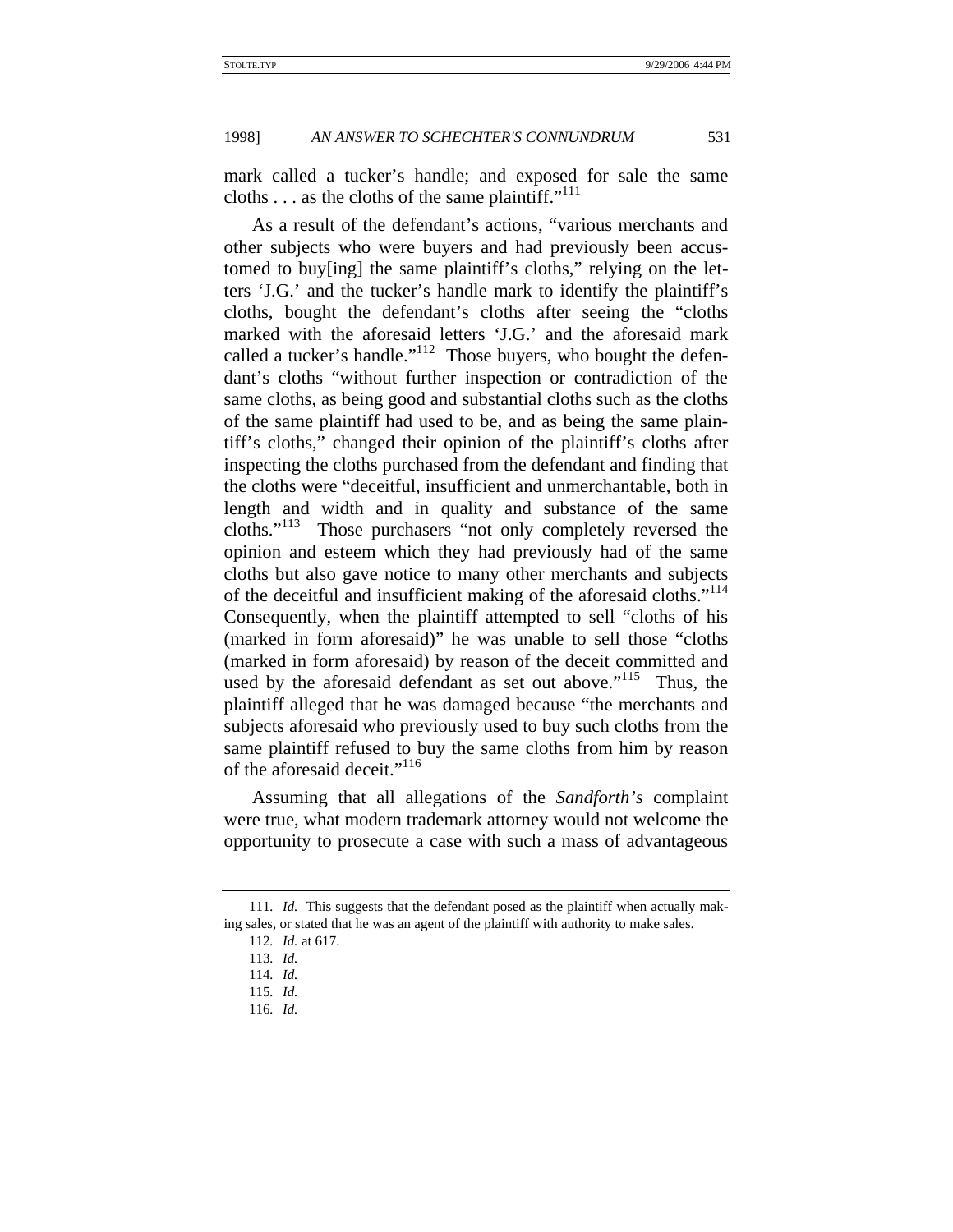facts? The complaint furnishes all the perks that attorneys look for in a trademark infringement and unfair competition suit: (1) wide distribution of the plaintiff's goods, (2) an apparently distinctive trademark, (3) a long period of use of the mark, (4) considerable fame in the mark (both in the plaintiff's own region and in other regions and abroad), (5) actual confusion, (6) the apparent availability of consumer witnesses that can attest to their confusion, (7) proof of damages, (8) the unjust enrichment of the defendant, (9) willful conduct on the defendant's part, (10) passing off, (11) loss of reputation and good will in the plaintiff's business, and (12) finally a poor, honest, hard working small businessman whose family may have to sacrifice during the next winter on account of the defendant's egregious conduct. The facts as alleged in *Sandforth's Case* provide an almost perfect plaintiff's case, incorporating more useful nuggets than are generally found in modern pleadings.

The plaintiff's attorney seems to have framed the issues and facts in the complaint of *Sandforth's Case* in a manner that is remarkably modern, albiet too reliant on the now-discarded word "aforesaid" or its Latin counterpart. Can it be a mere coincidence that a practitioner of the mid-Elizabethan age had the tools and presence of mind to draft a complaint that, if the pleaded facts were found to be true, would sail to a summary judgment, complete with a grant of increased damages, attorney's fees and costs? While this question calls for wild and unnecessary speculation, it highlights the possibility that actions of the sort found in *Sandforth's Case* may not have been uncommon during the sixteenth century, and that the plaintiff's attorney may have had doctrinal resources at hand to assist him in drafting his complaint. After all, contemporaneous case reports during the reigns of Edward VI, Mary, and Elizabeth were not collected and published in an appreciable degree, but were left to languish as unnoticed and long forgotten manuscripts, as *Sandforth's Case* had been. In the meantime, we must simply encourage Professor Baker, his colleagues, and their successors to keep digging among the massive body of unpublished manuscripts for additional cases of this species.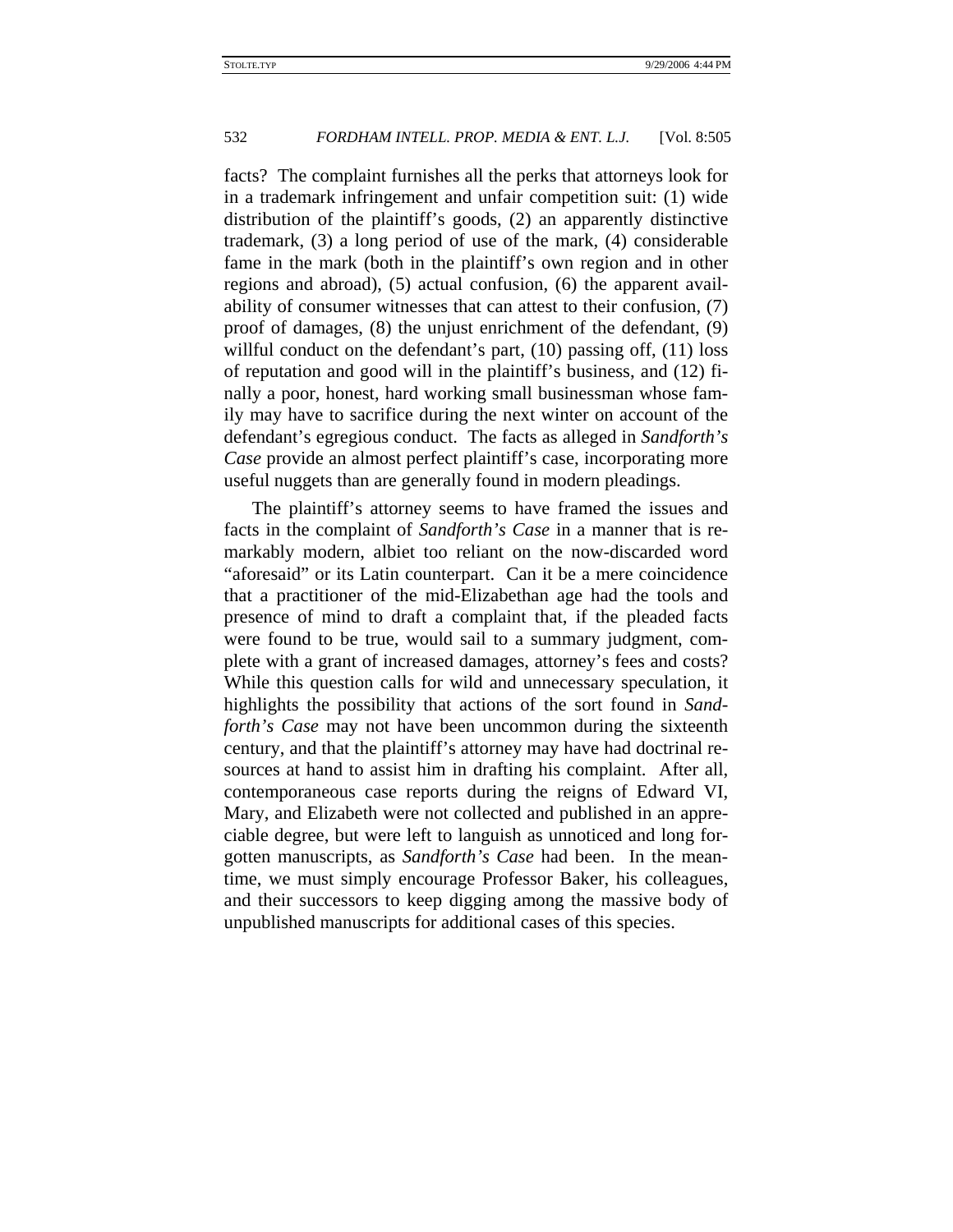#### 2. The *Sandforth* Decision

Now that we are aware of the pleaded facts of *Sandforth's Case*, we must turn to the two extant records of the court's decision in the case. These abstracts are considerably less detailed than the complaint. According to the text of the first abstract,  $117$  the action was brought by "J.S.,"118 a clothier known for making "good cloth" who used a mark, against "J.D.,"119 a different clothier known for making "bad cloth" who used another mark.<sup>120</sup> "J.S. brought an action on the case against J.D." because "J.D. set J.S.'s mark on his [own cloth], and by means thereof obtained good business (utterance)."<sup>121</sup> At trial, "[J.D.'s] cloth was found . . . to be bad, and by reason thereof J.S's cloth was discredited and he could not have as good business afterwards as he had before." $122$ 

Chief Judge Anderson<sup>123</sup> noted that "[i]t seems the action lies,

*Id.* (citing the manuscript denoted as HLS MS. 2071, fo. 86).

<sup>117.</sup> The text of the first abstract is as follows:

J.S., being a clothier who made good cloth, used a mark; and J.D., being also a clothier but who made bad cloth, used another mark; then J.D. set J.S.'s mark on his [own cloth], and by means thereof obtained good business (utterance); but [J.D.'s] cloth was found upon trial to be bad, and by reason thereof J.S's cloth was discredited and he could not have as good business afterwards as he had before. Upon all this matter J.S. brought an action on the case against J.D.

Anderson C.J. said it seems the action lies, because J.S. is damaged by J.D. using his mark.

Peryam J. said there was no law against anyone using whatever mark he wished; and when J.D. used the mark which J.S. used he did no wrong to J.S., it being a lawful act. And even though J.S. was thereby damaged, he shall not have an action on the case for it, because it is *damnum absque injuria*.

Anderson C.J. said if someone has a house he may lawfully burn it if he wishes; but if by its being burned someone else's house is burned, the latter shall have an action on the case; and yet it was a lawful act.

<sup>118.</sup> There is a discrepancy between this abstract and the complaint. In the complaint, the plaintiff's initials (and mark) are "J.G.," but in the abstract, the initials are "J.S."

<sup>119.</sup> Based on the manuscripts, Baker identifies the defendant as some variation of Samford, Sandforde, or Sandforth. *Id.* at 615 n.13. The text of this abstract identifies him as "J.D."

<sup>120</sup>*. Id.* at 617.

<sup>121</sup>*. Id.* The same term was used in the Popham version of *Southern v. How*.

<sup>122</sup>*. Id.*

<sup>123.</sup> The Chief Judge, Sir Edmund Anderson, was known to be a very independent and efficient jurist. *See* A.L. ROWSE, THE ENGLAND OF ELIZABETH—THE STRUCTURE OF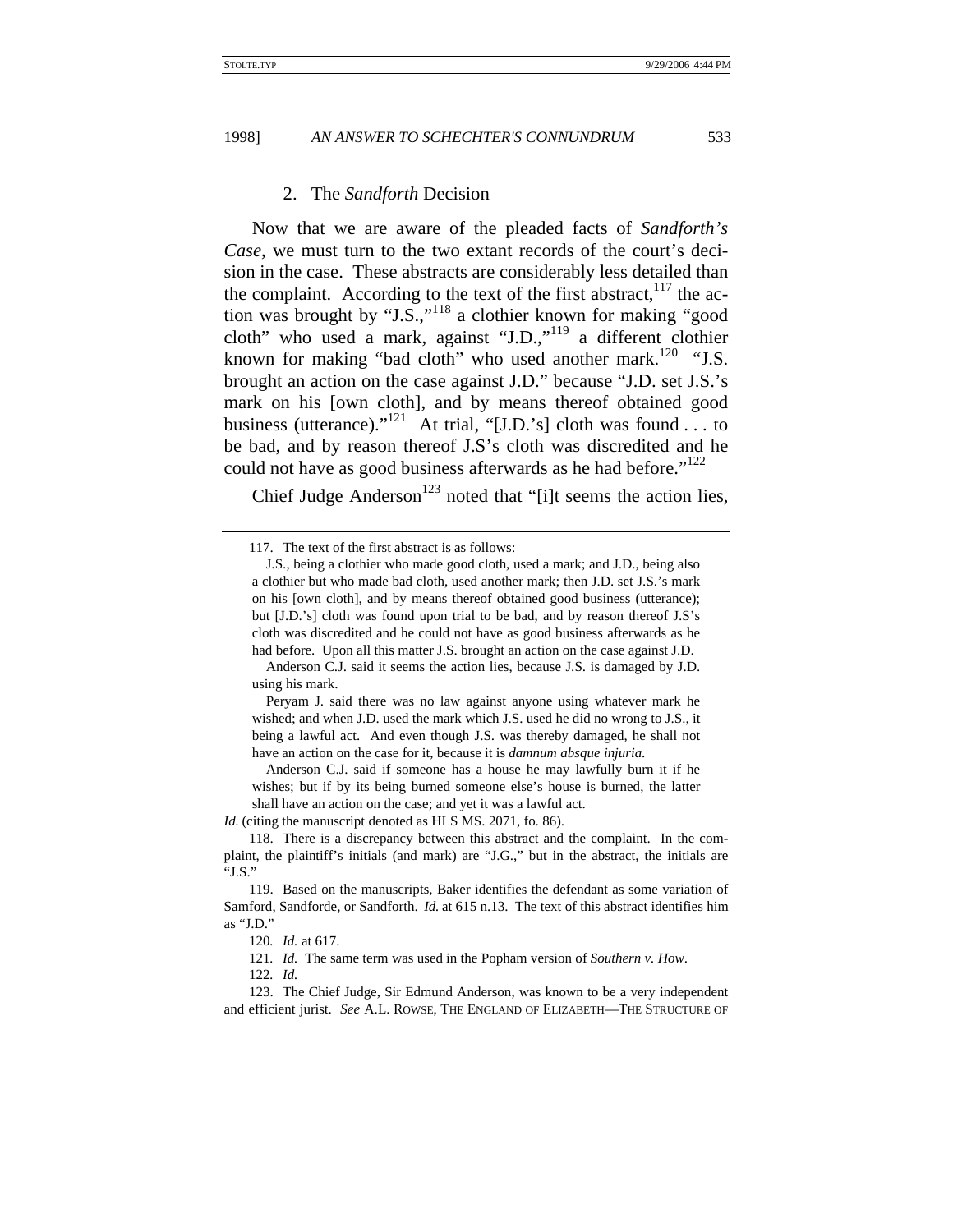because J.S. is damaged by J.D. using his mark."124 Judge Peryam, however, disagreed, finding that "there was no law against anyone using whatever mark he wished; and when J.D. used the mark which J.S. used he did no wrong to J.S., it being a lawful act."<sup>125</sup> Peryam added that "even though J.S. was thereby damaged, he shall not have an action on the case for it, because it is *damnum absque injuria*."126 Chief Judge Anderson responded by ruling that "if someone has a house he may lawfully burn it if he wishes; but if by its being burned someone else's house is burned, the latter shall have an action on the case; and yet it was a lawful act."<sup>127</sup>

In this abstract of the case, the Chief Judge recognized the damage sustained by the senior user and declared that relief is available under the common law.128 Judge Peryam disagreed, stating that he was not aware of any action at law that would justify relief, even if the plaintiff had been damaged.<sup>129</sup> The most interesting aspect of the abstract, however, is Anderson's analogous reply that the action constituted a trespass, regardless of whether the defendant's conduct had theretofore been assumed lawful. In other words, a merchant may choose to apply any mark he wishes to his

 Anderson, C.J., who was of Scots descent, was a quick worker, but harsh and brutal in manner . . . . [H]e had certain qualities of a great judge: he was even more independent than Coke [the sixteenth century's most famous jurist]; it was he who stood up to Leicester over the Cavendish case and drew up the protest of the judges against arbitrary imprisonment. He came down strongly against a Puritan mayor of Leicester for imprisoning a man for setting up maypoles: the Puritans considered this a pagan survival. One finds the judge's action congenial. At the age of seventy-two, while on circuit in Somerville, confronted with a disturbance, he snatched a sword from a man-at-arms, laid about him, and quelled it. A man of spirit, he gave judgement according to reason; if he considered there was no reason in the old books, he threw them over.

*Id.*

125*. Id.*

129. *See id.*

SOCIETY 374 (1961). The English Historian, Professor A.L. Rowse characterized Anderson thus:

<sup>124.</sup> BAKER & MILSOM, *supra* note 2, at 617.

<sup>126</sup>*. Id.* The term "*damnum absque injuria*" refers to an injury for which there is no legal remedy. *See* BLACK'S LAW DICTIONARY 393 (6th ed. 1990) (defining *damnum absque injuria* as a harm or loss "which does not give rise to an action for damages against the person causing it").

<sup>127.</sup> BAKER & MILSOM, *supra* note 2, at 617.

<sup>128.</sup> *See id.*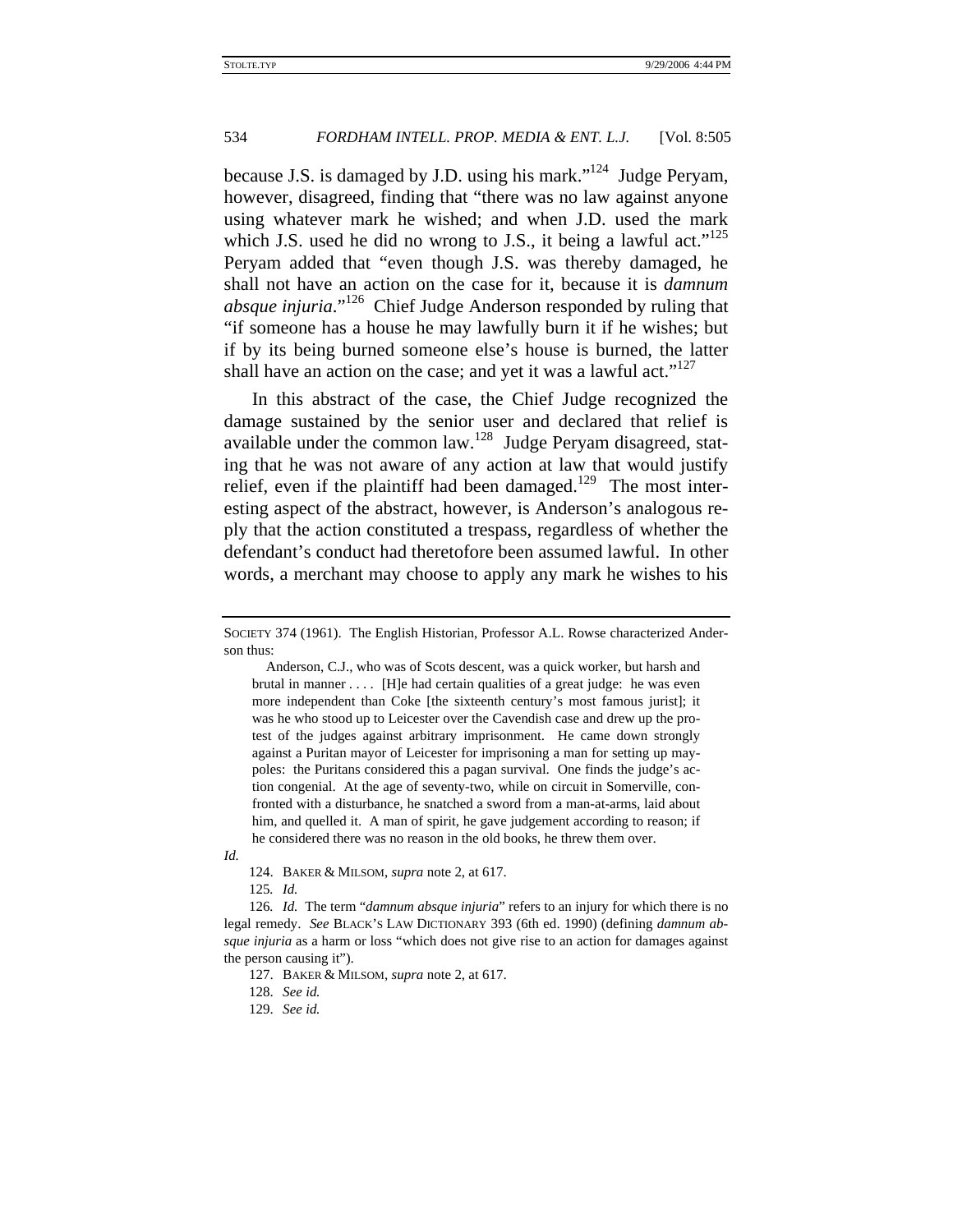goods—that is his right—but once his choice of a mark results in quantifiable damage to another merchant who had previously chosen and used the mark, the former's choice becomes actionable.

Baker's second abstract of *Sandforth's Case* is much more interesting than the first report.<sup>130</sup> The second abstract contains a note by "Fletewoode," $^{131}$  stating "that an action on the case lies by the custom of London for counterfeiting another's mark."<sup>132</sup> The second abstract also includes language that suggests that "Fenner"<sup>133</sup> informed the court that "'a clothier did give the mark of another clothier, but with a little difference hardly to be perceived, and set that on bad and false cloths, whereby the cloths of the other

Anderson C.J. said it did.

 Wyndham J. agreed, if the statute enacted that no clothier shall give the mark of another.

 *Fletewoode*. In 5 Mar. it was adjudged in one Longe's case accordingly in parliament, and the counterfeiter was [a member] of the house and for this reason was put out and paid the other 300 pounds.

 Peryam and Mead JJ. said that anyone may give what mark he will, and it is *damnum absque injuria* to the other; and deceit does not lie against him who does a wholly lawful act for his own profit.

*Id.* at 617-18 (citing manuscript HLS MS. 5048, fo. 118v. (formerly HLS MS. Acc. 704755, fo. 118v.)).

131. Winfield identifies William Fletewoode as "at one time Recorder of London" and the indexer of the Year Book series for the reigns of Edward V, Richard III, Henry VII, and Henry VIII. WINFIELD, *supra* note 79, at 181. Fletewoode was also a member of the Middle Temple and represented parties at court at least during the 1560s. *See* BAKER & MILSOM, *supra* note 2, at 488 (presenting a case heard in 1565 at which Fletewoode acted as plaintiff's counsel). In their index, Baker and Milsom also characterize Fletewoode as acting as a Sargent of Law in *Sandforth's Case*. As a Sargent of Law, Fletewoode could have been present at the hearing and voiced his views without necessarily acting as either of the party's counsel. Telephone Interview with J.H. Baker (Oct. 21, 1997).

132. BAKER & MILSOM, *supra* note 2, at 617-18.

133. Edward Fenner acted as counsel during the later part of the sixteenth century and was later appointed as a justice to the King's Bench sometime during the reign of James I. He died in 1612.

<sup>130.</sup> The second abstract of *Sandforth's Case* reads as follows:

Note, by *Fletewoode*, that an action on the case lies by the custom of London for counterfeiting another's mark. And he put this case when the following matter was moved by *Fenner*: 'a clothier did give the mark of another clothier, but with a little difference hardly to be perceived, and set that on bad and false cloths, whereby the cloths of the other (which made good) were after discredited.' And it was demanded whether an action on the case lay.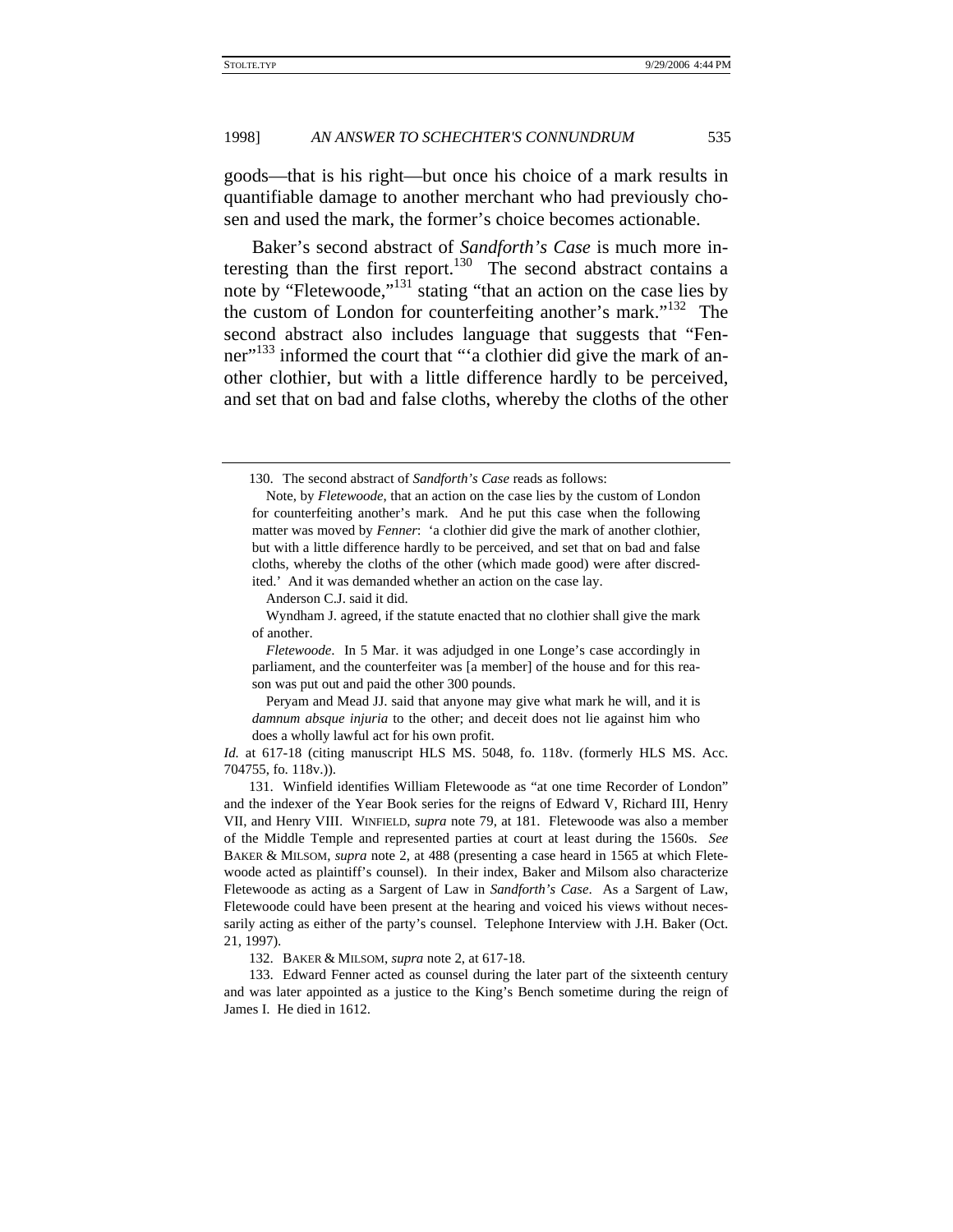(which made good) were after discredited."<sup>134</sup> Furthermore, "it was demanded whether an action on the case lay."<sup>135</sup>

As in the first abstract, Chief Judge Anderson "said it did."<sup>136</sup> Judge Wyndham "agreed, if the statute enacted that no clothier shall give the mark of another."<sup>137</sup> Fletewoode informed the court that, in "5 Mar.,"138 the matter "was adjudged in one Longe's case accordingly in parliament, and the counterfeiter was [a member] of the house and for this reason was put out and paid the other 300 pounds."<sup>139</sup> Judges Peryam and Mead said, however, "that anyone may give what mark he will, and it is *damnum absque injuria* to the other; and deceit does not lie against him who does a wholly lawful act for his own profit."<sup>140</sup>

As the construction of the abstract is ambiguous, it is not entirely clear whether Fletewoode and Fenner represented the parties in *Sandforth's case* in opposition to each other, jointly represented just the plaintiff, or acted as counsel at all. The language, "Note, by *Fletewoode*," might mean that the court was presented by a written record penned by Fletewoode relating to an earlier trademark counterfeiting case heard in the House of Commons in 1558. Perhaps the language indicates that Fletewoode authored the abstract itself or a previous version of it. Alternatively, and more likely, the phrase should have read, "By *Fletewoode*, note that an action on the case lies . . . ." If that is the correct interpretation, then Fletewoode could have acted as counsel in the case. According to the gist of his comments, Fletewoode likely acted as plaintiff's counsel; he cited an earlier precedent where an action for trademark counterfeiting was recognized by the House of Commons.

On the other hand, if Fletewoode acted as defendants' counsel,

<sup>134</sup>*. Id.* Baker indicates that the passage in internal quotation marks was originally in English, indicating that the other portions of the abstract were either in Latin or French. *Id.* at 618 n.19.

<sup>135</sup>*. Id.* at 618

<sup>136</sup>*. Id.*

<sup>137</sup>*. Id.*

<sup>138.</sup> During the fifth year of the reign of Mary: 1558.

<sup>139</sup>*. Id.* The best interpretation of this phrase is that the counterfeiter was expelled from the House of Commons for his conduct and was forced to pay damages.

<sup>140</sup>*. Id.*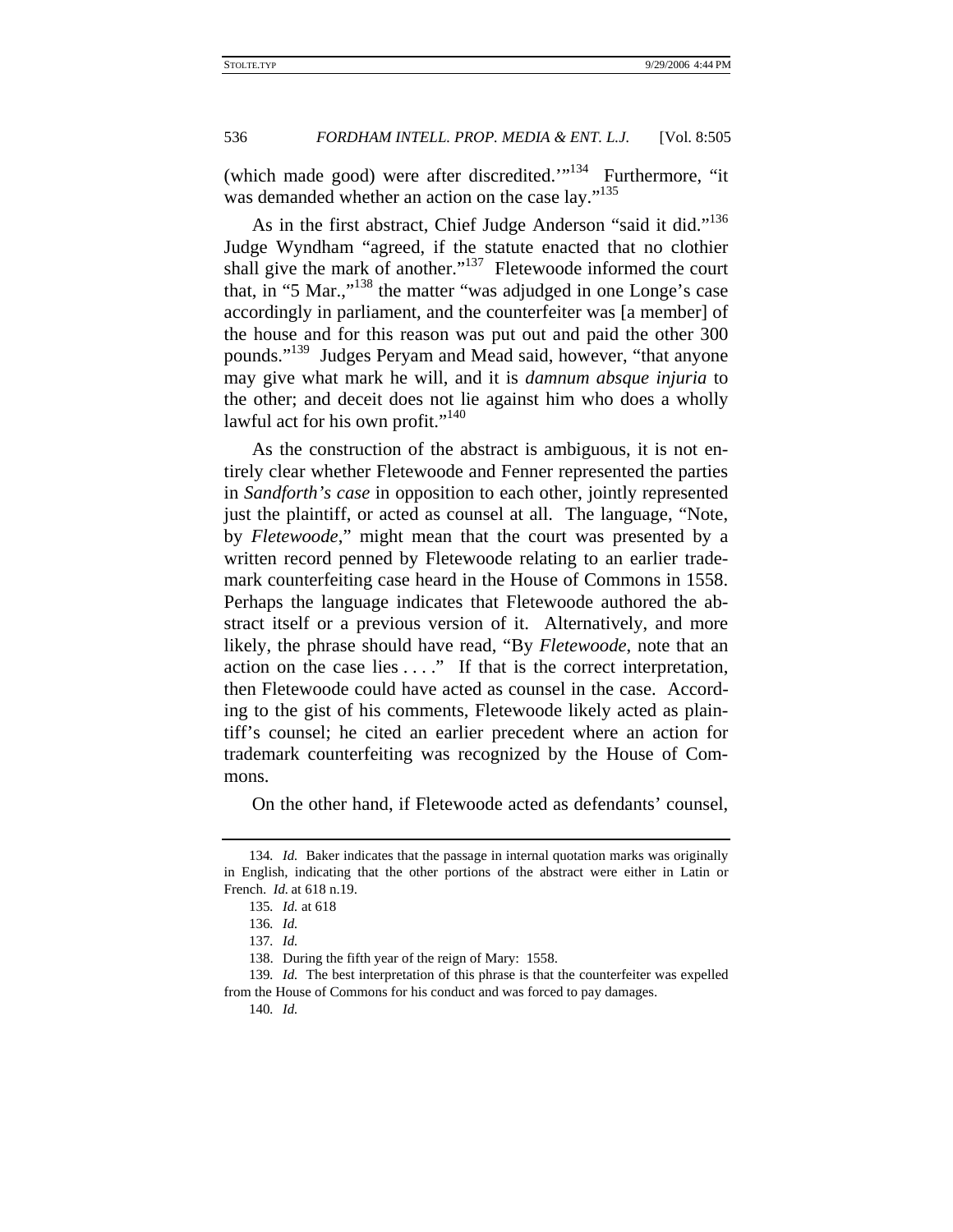his comments may be a badly edited effort at distinguishing the facts in *Sandforth* from the earlier case. It would appear, by the language of the abstract, that Fenner probably did act as counsel for the plaintiff because the record states that he "moved" the matter in *Sandforth*. It also is possible that both Fletewoode and Fenner appeared on behalf of the plaintiff, and the silence of the defendant's counsel could be explained away by a speculation that he had nothing memorable to add to the proceeding. Finally, because Fletewoode was a "sargent of law," he simply could have been present and pointed out the prior parliamentary action to the court in his official position, without having represented either party.

The jewel, and inevitably a nagging annoyance, of this abstract is the reference to *Longe's Case*, an earlier case—reportedly heard in parliament and not at the Queen's Bench—involving trademark infringement. That brief citation, if ever discovered and published, could authoritatively push back the date of the earliest British trademark law to 1558—prior to the reign of Elizabeth. Baker states that no record exists in the Journal of the House of Commons for that year.<sup>141</sup>

Another interesting point is that Fletewoode characterized an action for trademark counterfeiting as a "custom of London."142 That characterization, which demonstrates that trademark infringement violated local London law at the time, together with the

<sup>141</sup>*. Id.* at 618 n.1.

<sup>142.</sup> A "custom" was a type of legal action heard by local or municipal courts, as opposed to common law courts. Telephone Interview with Professor J.H. Baker (Oct. 21, 1997). Professor Baker indicated that Fletewoode, who had served as Recorder of London and would therefore have been quite knowledgeable about the actions that would lie in a London municipal court, characterized the action in *Sandforth's Case* as one which would ordinarily lie in a London court. *Id.* Common law courts frequently adopted the "customs" of important municipalities, such as London, and incorporated them into the common law of the realm. *Id.*; *see* Andrea C. Loux, Note, *The Persistence of the Ancient Regime: Custom, Utility, and the Common Law of the Nineteenth Century*, 79 CORNELL L. REV. 183, 185-201 (1993) (providing a thorough discussion of the history and importance of legal customs and their impact on the development of the English common law); *see also* CARLETON KEMP ALLEN, LAW IN THE MAKING 85-88 (1927) (stating that "if a custom is proved in an English Court by satisfactory evidence to exist and to be observed, the function of the Court is merely to recognize the custom as operative law"). *See generally* Albert Kiralfy, *Custom in Mediaeval English Law*, 9 J. LEGAL HIST. 26 (1988) (discussing differences in customs based on geography, as well as the various customs in specific areas of the law).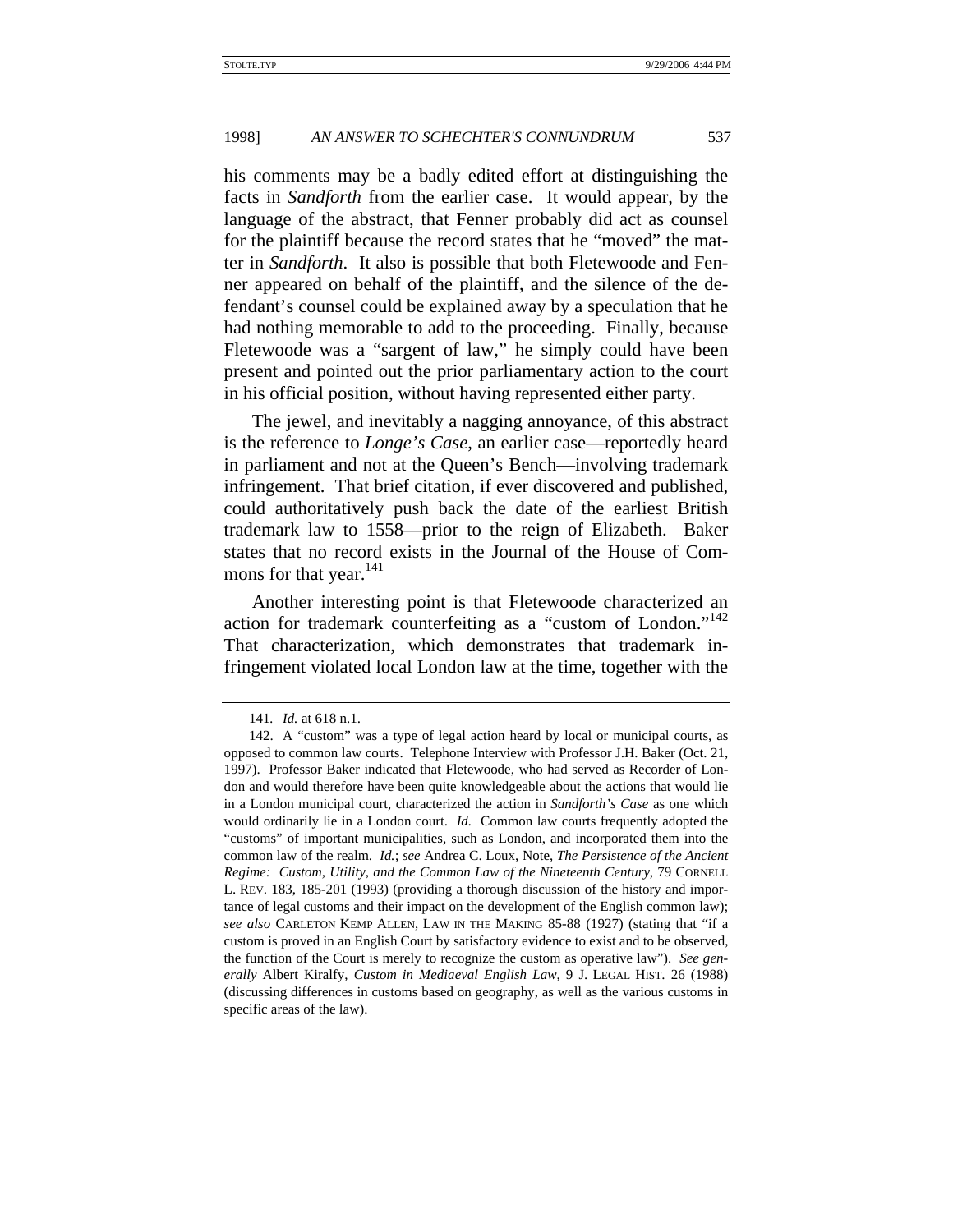fact that in *Sandforth's Case* and possibly in an even earlier, pre-Elizabethan parliamentary case, trademark infringement was actionable, would strengthen the contention that the origins of the common law of trademarks should be securely assigned to the sixteenth century and not, as historically argued, the nineteenth.

# III. THE IMPACT OF *SANDFORTH'S CASE*

Although the reports of *Sandforth's Case* undoubtedly will pose more questions than they answer, one question that should be addressed now is whether the case represents the old action for the tort of deceit or an entirely new type of action, theretofore unrecognized and uncategorized. Certainly, if the case was an action for deceit, it is a hybrid. Ultimately, the answer to this question will not detract from the newly established authority of *Sandforth's Case* as the first reported action for trademark infringement. But it may support the argument that in Elizabethan England, the common law courts, responding to a quickly changing and expanding mercantile economy, promulgated a new tort, separate from that of deceit, and in later cases in later centuries, reverted back to the nomenclature of deceit. There is not enough in *Sandforth's Case* to justify the viability of such an argument, but any attempt to fit the case into the tort of deceit poses significant difficulties.

## A. *Categorizing* Sandforth's Case

In his assertion that a case did not lie, Justice Peryam specifically identified the tort doctrine he thought was being invoked as deceit. At the time *Sandforth's Case* was decided, Peryam's position appears to have been the stronger one; it was supported by the common law of the day. Even though Peryam's position appears to be correct, his rationale was not. Peryam reasoned that a merchant could use any trademark he fancied, including the famous and successful marks of competitors. The actual reason that *Sandforth's Case* should not have been actionable in deceit is that at least one—and possibly two—elements normally required under the sixteenth century common law of deceit were missing: a warranty by the defendant and a relationship of privity, or at least a re-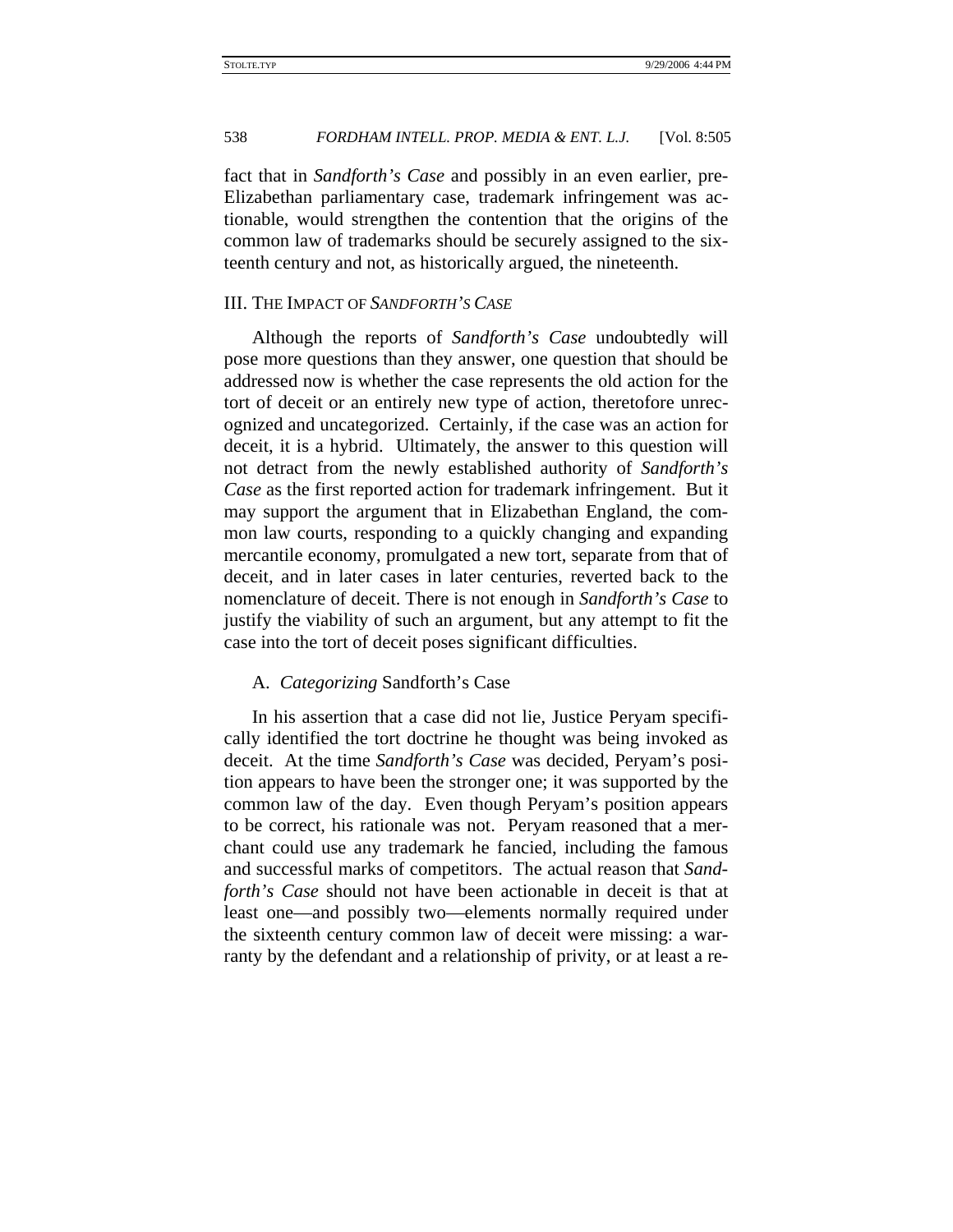lationship of trust, between the parties. $143$ 

The requirement of a warranty in cases involving deceit was firmly established within the common law between the fourteenth and sixteenth centuries. Essentially, an action for deceit would lie only if the plaintiff could establish that the defendant warranted goods or services and subsequently breached his warranty.<sup>144</sup> In 1604, the Court of the Exchequer confirmed that the warranty rule prevailed in the British common law.145 A few years later, however, in another case involving the same parties, the court of the King's Bench relieved the plaintiff from the burden of showing that a warranty existed, relying instead on the defendant's fraudulent intent as an alternative.<sup>146</sup> Other cases required privity or some relationship of trust between the parties as well.<sup>147</sup> In *Sandforth's Case*, there is no warranty made by the defendant, at least not made to the plaintiff. Furthermore, it seems clear that there was no relationship between the parties, either in privity or in trust. Therefore, *Sandforth's Case* does not appear to fit into the common law action for deceit.

Nevertheless, some legal historians have depicted the action for

<sup>143</sup>*. See supra* note 27 (discussing reported cases in deceit arising during the fourteenth, fifteenth, and sixteenth centuries).

<sup>144</sup>*. See* S.F.C. MILSOM, STUDIES IN THE HISTORY OF THE COMMON LAW 105, 126- 30 (1985) (discussing the warranty requirement as applied to the sale of goods in the fifteenth century); S.F.C. MILSOM, HISTORICAL FOUNDATIONS OF THE COMMON LAW 276-77, 316-21 (1969) (examining the requisite of a warranty in actions for deceit).

<sup>145.</sup> Chandelor v. Lopus, 79 ENG. REP. 3, 3-4 (Ex. 1604). Here the Court of Exchequer stated that:

<sup>[</sup>T]he bear affirmation that it was a bezar-stone, without warranting it to be so, is no cause of action; and although he knew it to be no bezar-stone, it is not material; for every one in selling his wares will affirm that his wares are good, or the horse which he sells is sound; yet if he does not warrant them to be so, it is no cause of action.

*Id.* The author could find only one case sounding in deceit before the seventeenth century where a court may have relaxed the warranty rule. Commentator's Note, *Caryll's Reports*, Keil 91, pl 16 (1505), *reprinted in* BAKER & MILSOM, *supra* note 2, at 516.

<sup>146.</sup> Lopus v. Chandler, YLS M.S. G.R. 29.17, fo. 157v; YLS M.S. G.R. 29.18, fo. 123v; HLS M.S. 118, fo. 114v (1606), *reprinted in* BAKER & MILSOM, *supra* note 2, at 520-22.

<sup>147</sup>*. See, e.g.*, Lord Mounteagle v. Countess of Worcester, *Dyer's Reports*, 121, BL M.S. Harley 1691, fo. 94 (1555) (requiring privity or a relationship of trust between the parties); Anon, *Year Book*, Trinity Term, 11 Edw. IV, fo. 6, pl. 10 (1471); Anon, *Year Book*, Michealmas Term, 9 Hen. VI, fo. 53v, pl. 37 (1430).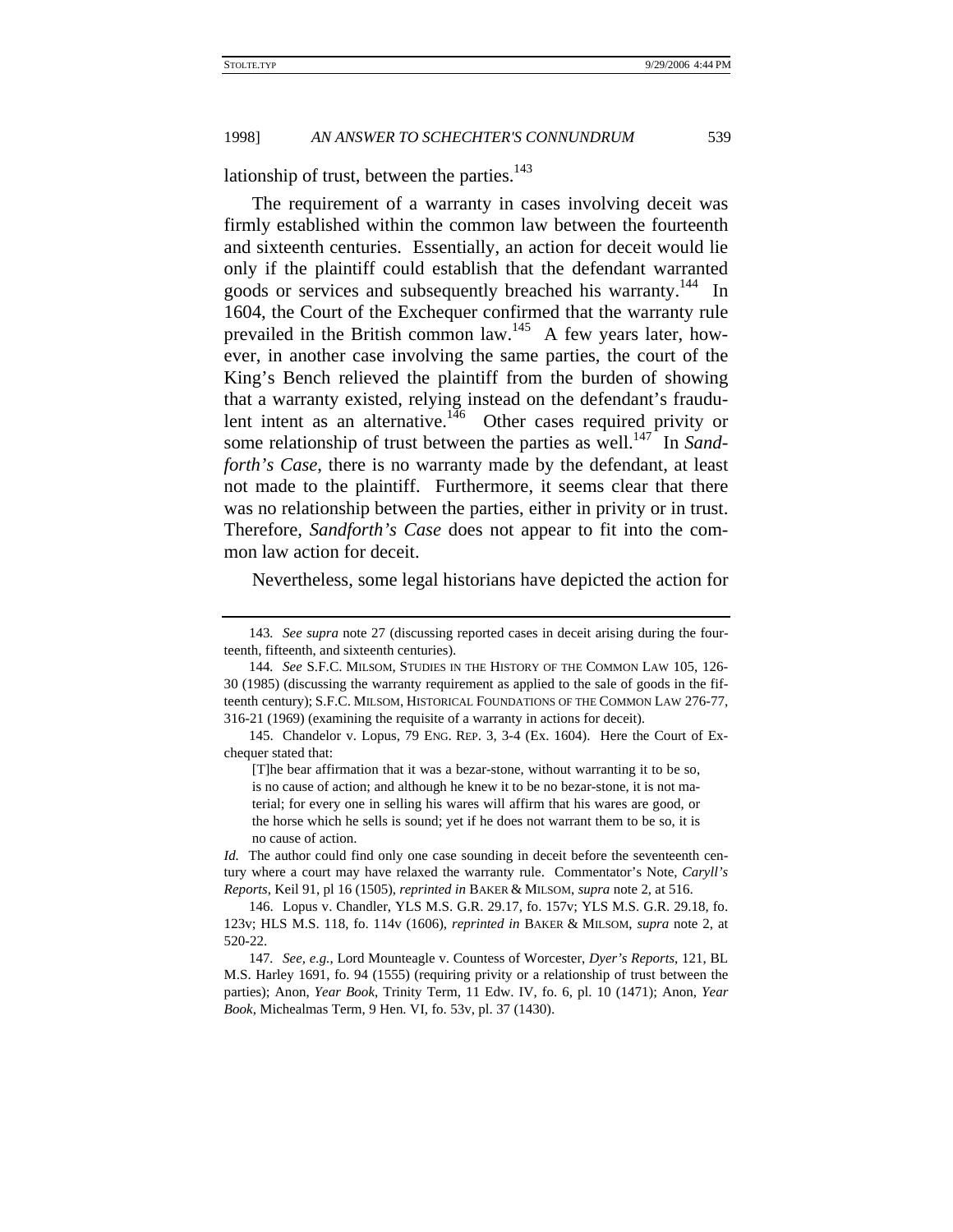deceit as evolving as early as the sixteenth century.<sup>148</sup> For example, Professor Baker contends that the term deceit, or its Latin or French equivalents, were invoked to characterize all kinds of cases of trespass, devoid of any true basis in the old common law tort of deceit.<sup>149</sup> According to Baker, "[d]eceit [was] featured at one stage or another in most other actions on the case for wrongs.<sup>150</sup> Conversion was a 'plea of trespass and deceit' or 'deceit on the case'; but here again the deceit was to become, probably by the midsixteenth century, a meaningless allegation."<sup>151</sup>

*Sandforth's Case* may be an example of the abuse—alluded to by Baker—of attaching the nomenclature of an established tort to an action where the facts of the case do not fit the tort's parameters. The *Sandforth* court, looking for the nearest analogous doctrine of tort to fit the facts, may have simply settled for deceit. We will never know this. Moreover, it is unknown whether the action for deceit had expanded by the time of *Sandforth's Case* to ease the requirements of warranty and privity. Whatever the ultimate answers to those questions, *Sandforth's Case* clearly establishes trademark infringement as a violation of sixteenth century common law.

# B. *Placing* Sandforth's Case *in the Commercial and Economic Context of Sixteenth Century England*

Whether the court in *Sandforth's Case* created a new tort or expanded the scope of an action for deceit to encompass trademark infringement and unfair competition is, at this point, of little consequence. Regardless of its doctrinal basis, the court recognized that the prevailing economic and commercial realities of the realm required the promulgation or expansion of the common law to protect merchants against trademark piracy and unfair methods of competition in the marketplace. Anticipating the substantial development of the law during the Industrial Revolution 250 years later, the courts of the Elizabethan era witnessed extraordinary

<sup>148</sup>*. See* SPELMAN REPORTS, *supra* note 90, at 230-32.

<sup>149</sup>*. Id.*

<sup>150</sup>*. Id.* at 232 (citations omitted).

<sup>151</sup>*. Id.* (citations omitted).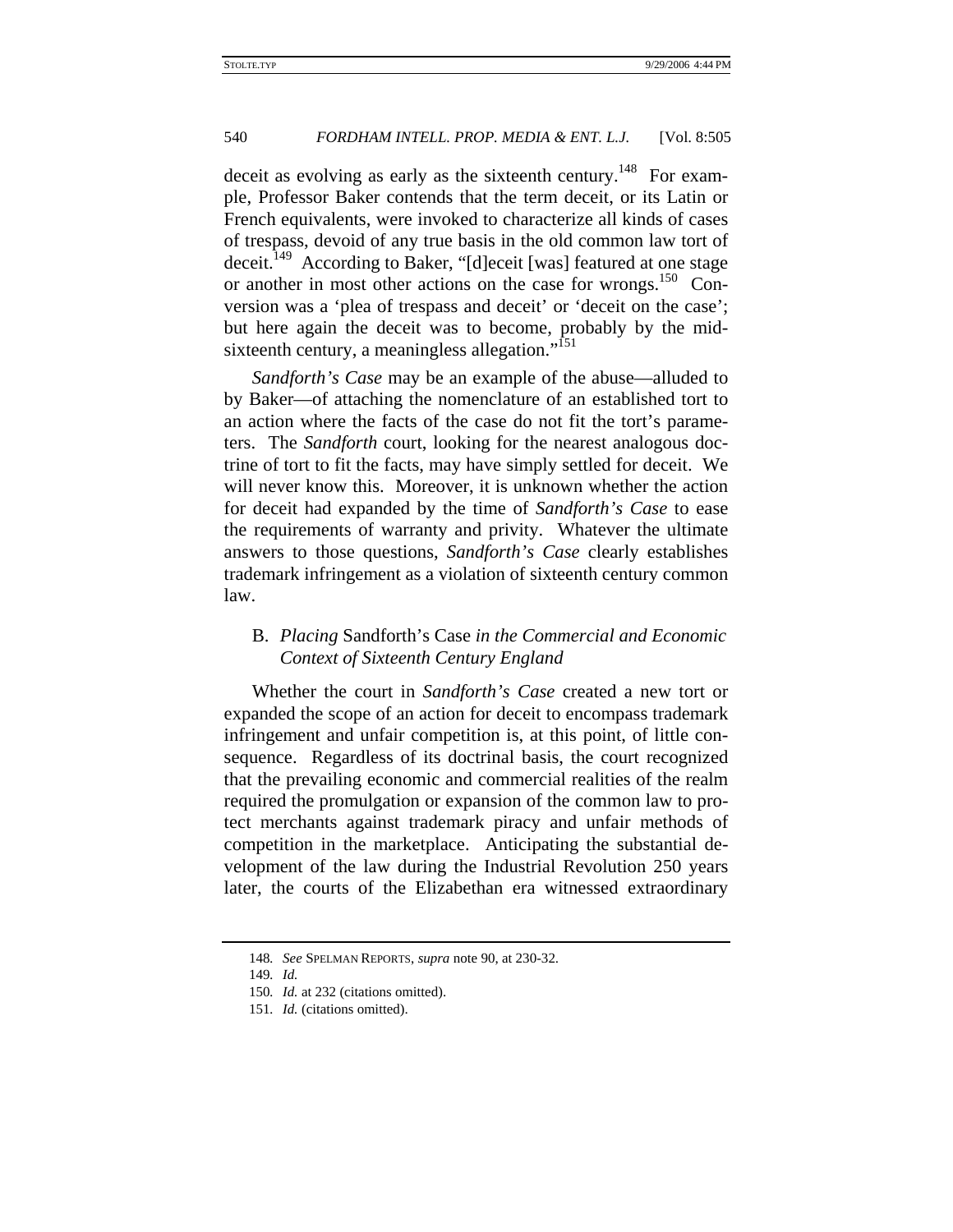economic and commercial growth throughout England and probably had little alternative but to fashion the common law to meet the exigencies of the times.

With the advent of the Tudor Monarchy,<sup>152</sup> the English Middle Ages came to an end.<sup>153</sup> The sixteenth century brought to England a tremendous growth in commerce and the economy.<sup>154</sup> In fact, during this period, England experienced so much progress in its internal economy as well as its development of external markets that the century "amounted to a sort of Industrial Revolution."<sup>155</sup>

154*. See* EDWARD P. CHEYNEY, AN INTRODUCTION TO THE INDUSTRIAL AND SOCIAL HISTORY OF ENGLAND 116-51 (1937). Focusing on the notable distinction of the sixteenth century as a passing of one era to another, from the Middle Ages to what we like to refer to as "modern times," Professor Cheyney opined that:

 The century and a half which extends from the middle years of the fifteenth century to the close of the sixteenth was, as has been shown, a period remarkable for the extent and variety of its changes in almost every aspect of society. In the political, intellectual, and religious world the sixteenth century seemed far removed from the fifteenth. It is not therefore a matter of surprise that economic changes were numerous and fundamental, and that social organization in town and country alike was completely transformed.

*Id.* at 120-21; *see also* GEORGE CLARK, THE WEALTH OF ENGLAND 1496-1760, at 57-89 (1961) (arguing that mercantile enterprise and the development of a money economy resulted in the wide availability and significant surpluses of raw materials and finished goods during the sixteenth century).

155. J.U. Nef, *War and Economic Progress, 1540-1640*, ECON. HIST. REV. 25 (1942). England, more than any other country of Europe, tied its economic advancement to the new science and technology ushered in during the Renaissance. ROWSE, *supra*

<sup>152.</sup> The House of Tudor, which assumed hold of the British throne in 1485, produced three of the most dynamic monarchs in English history. The Tudor Monarchy was ushered in after the bloody Battle of Bosworth Field, when Henry Tudor, a bastard pretender to the throne, vanquished Richard III, thus putting an end to the War of the Roses, which disrupted English commerce and society for thirty years. *See generally* J.R. LANDER, THE WARS OF THE ROSES (1965); JOSEPH R. STRAYER & DANA C. MUNRO, THE MIDDLE AGES 395-1500, at 500-06 (5th ed. 1970). Henry Tudor was coronated as Henry VII and his direct future lineage included Henry VIII, Edward VI, Mary, and Elizabeth I, the death of the latter in 1603 extinguishing the Tudor hold on the British throne.

<sup>153</sup>*. See generally* JACOB BURCKHARDT, THE CIVILIZATION OF THE RENAISSANCE IN ITALY (1860) (expressing the view that the late Middle Ages was a period of economic and cultural decline); F.R.H. DU BOULAY, AN AGE OF AMBITION: ENGLISH SOCIETY IN THE LATE MIDDLE AGES (1970) (exploring the transformation of social, economic, cultural, and religious forces and institutions at the close of the fifteenth century); J. HUISZINGA, THE WANING OF THE MIDDLE AGES (1955) (sharing Burckhardt's views of the late Medieval period in England); PERCIVAL HUNT, FIFTEENTH-CENTURY ENGLAND (1962) (offering the view that the late Middle Ages was less a period of stagnancy and decline and more a bridge to the Renaissance than generally supposed).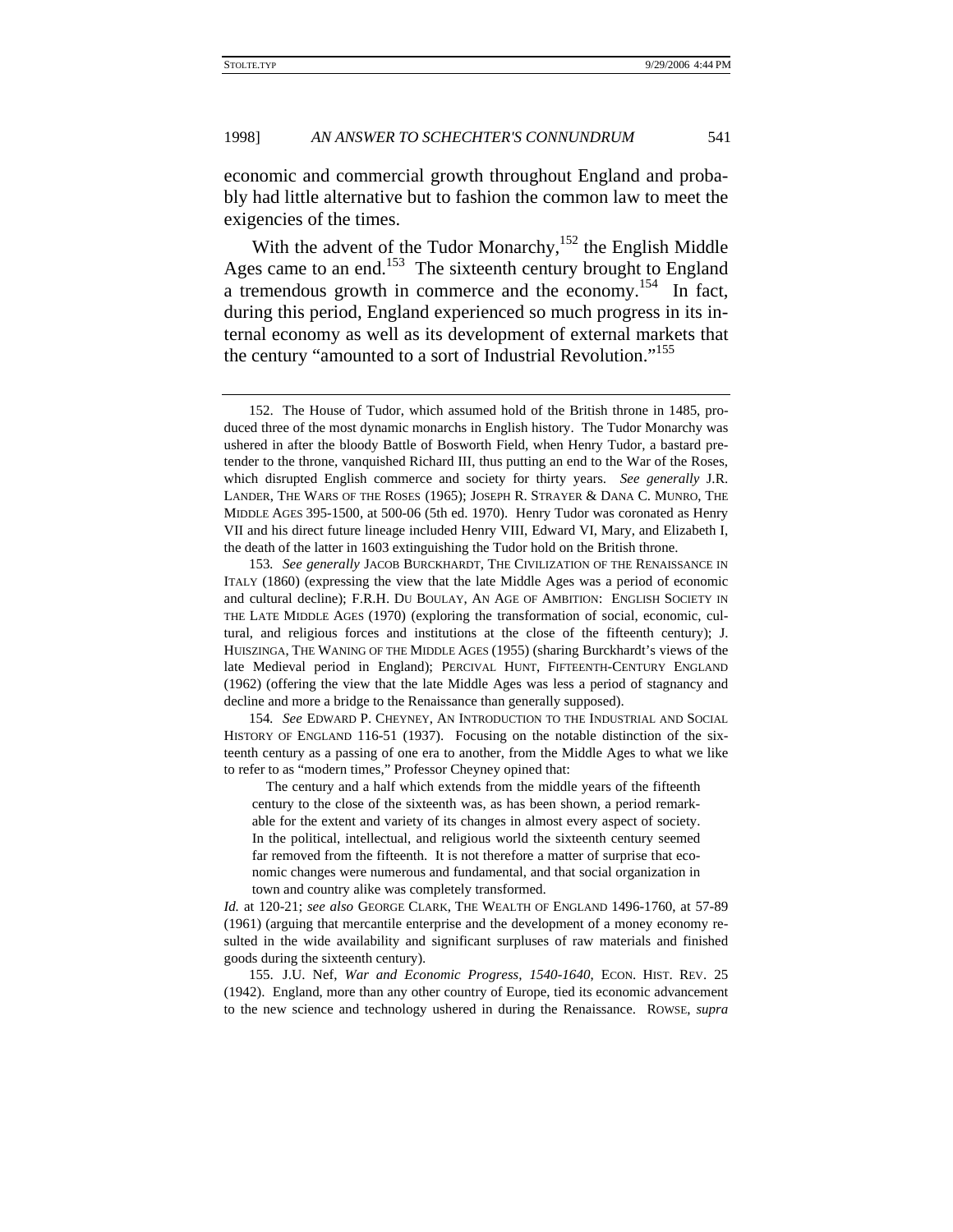While land was still the economic basis for making and maintaining family fortunes during the period, the century saw a rise in local markets, the increasing availability of consumable goods, and a significant escalation of exports to the continent and other parts of the world.<sup>156</sup> New inventions and technological advances vastly expanded Britain's industrial capabilities, thereby increasing the production and distribution of goods throughout the realm and beyond.157 Moreover, the recent discovery and colonization of North and South America, and the colonization of parts of India, Asia,

ROWSE, *supra* note 123, at 109.

157*. See* CHEYNEY, *supra* note 154, at 138-42. For example, during the middle of the fourteenth century, the longest list of merchants engaged in any appreciable degree of commerce contained only 169 names. *See id.* at 139. By 1500, however, over 3,000 merchants engaged in foreign trade and many thousands more engaged in the native commerce of England. *See id.* By the end of the sixteenth century, over 3,500 merchants traded with the Netherlands alone. *See id.*

note 123, at 112. According to Professor Rowse:

England achieved the position of leadership in industrial technology and heavy industry she held till the late nineteenth century largely during the century between the Dissolution and the Civil War [1540-1640]; that Elizabeth's reign saw a shift in the centre of progress in both science and technology from the continent to [England], where more fresh industries were started and more new kinds of machinery and furnaces were developed than in any other country. The Renaissance impulse signalised itself in a host of new inventions: the printing press, the blast furnace, furnaces for separating silver from copper ore, for using coal in glass making, steel and brick-making for drying malt in brewing, boring rods for exploring underground stata, horse and water driven engines for draining mines—an immense field of development [in England] as new mines were opened up and old workings deepened; the stocking knitting frame, the Dutch loom for knitting small wares, besides more specialized scientific devices.

*Id.* Many historians believe that the seeds of the later Industrial Revolution of the nineteenth century were sown during the Elizabethan era. "The rise of industrialism in Great Britain can be more properly regarded as a long process stretching back to the middle of the sixteenth century . . . than as a sudden phenomenon associated with the 18th and 19th centuries." J.U. Nef, *The Progress of Technology and the Growth of Large-Scale Industry in Great Britain, 1540-1640*, ECON. HIST. REV. 22 (1934).

<sup>156</sup>*. See* CHEYNEY, *supra* 154, at 136-50; CLARK, *supra* note 154, at 176-87. In explaining the economic progress that occurred in England during the reign of Elizabeth, Professor Rowse states:

There were the striking improvements in industrial and financial technique; the increased mobility of labour, particularly in the iron, coal and glass industries, special fields for the new capitalist; the growth of investment in new enterprises, the opening up of markets in America, Asia [and] Africa. In all these things, England, at length, caught up and went ahead.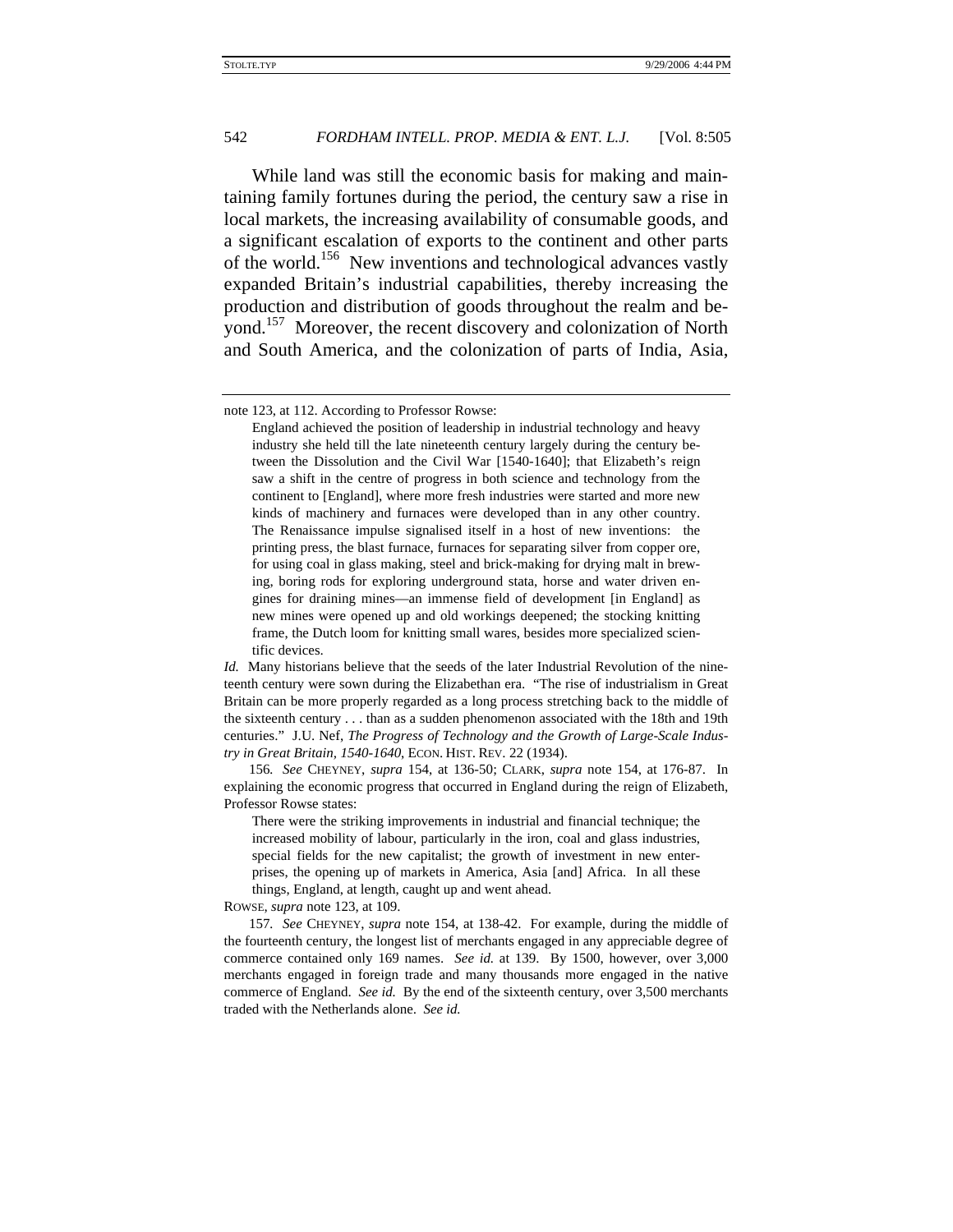and Africa during the century, made no small impact on the growth of British industry.

Local craftsmen and artisans made way for a new class of businessmen, the merchant-adventurers.<sup>158</sup> As a result of this and the vast expansion of industry and foreign trade in general, the guilds, which had theretofore dominated as the regulating force in the English economy, began to decline in membership and influence.<sup>159</sup> Schechter demonstrated that it was the guilds that regulated the earliest form of "trademark law" in Great Britain.<sup>160</sup> It is highly probable that the decline of the guilds, the escalation of the powers of the general government, and the growing influence of the merchant-adventurers in the English economy converged at this period in removing the regulation of trademarks from the "guild jurisprudence" to the common law courts.<sup>161</sup>

*Id.* at 139. In fact, the merchant-adventurers had become so numerous, wealthy, and influential during the century that they furnished 10 out of the 16 London ships sent to assist the British fleet in destroying the Spanish Armada. *See id.* at 142.

160. SCHECHTER, *supra* note 1, at 38-77.

161. CHEYNEY, *supra* note 154, at 136-38. According to Cheyney:

Thus the gilds lost the unity of their membership, were weakened by the growth of industry outside of their sphere of control, superseded by the government in many of their economic functions, deprived of their administrative, legislative and jurisdictional freedom, robbed of their religious duties and of the property which had enabled them to fulfil them, and no longer possessed even the bond of their dramatic interests. So the fraternities which had embodied so much of the life of the people of the towns during the thirteenth, fourteenth, and fifteenth centuries now came to include within their organization fewer and fewer persons and to affect a smaller and smaller part of their interests. Although the companies continued to exist into later times, yet long before the close of the period . . . they had become relatively inconspicuous and insignificant.

*Id.* at 137.

<sup>158</sup>*. See id.* at 139-43. There was such a surplus of new finished goods during this period that England's export trade flourished. *See id.* The new wealth also resulted in the greater desire for foreign luxury items and other types of imports. *See id.* During the sixteenth century, Britain's import-export business was booming. According to Cheyney:

These merchants exported the old articles of English production and to a still greater extent textile goods, the manufacture of which was growing so rapidly in England. The export of [raw] wool came to an end during the reign of Queen Elizabeth, but the export of woven cloth was more than enough to take its place. There was not so much cloth now imported, but a much greater variety of foodstuffs and wines, of articles of fine manufacture, and of the special products of the countries to which English trade extended.

<sup>159</sup>*. See id.* at 135-38.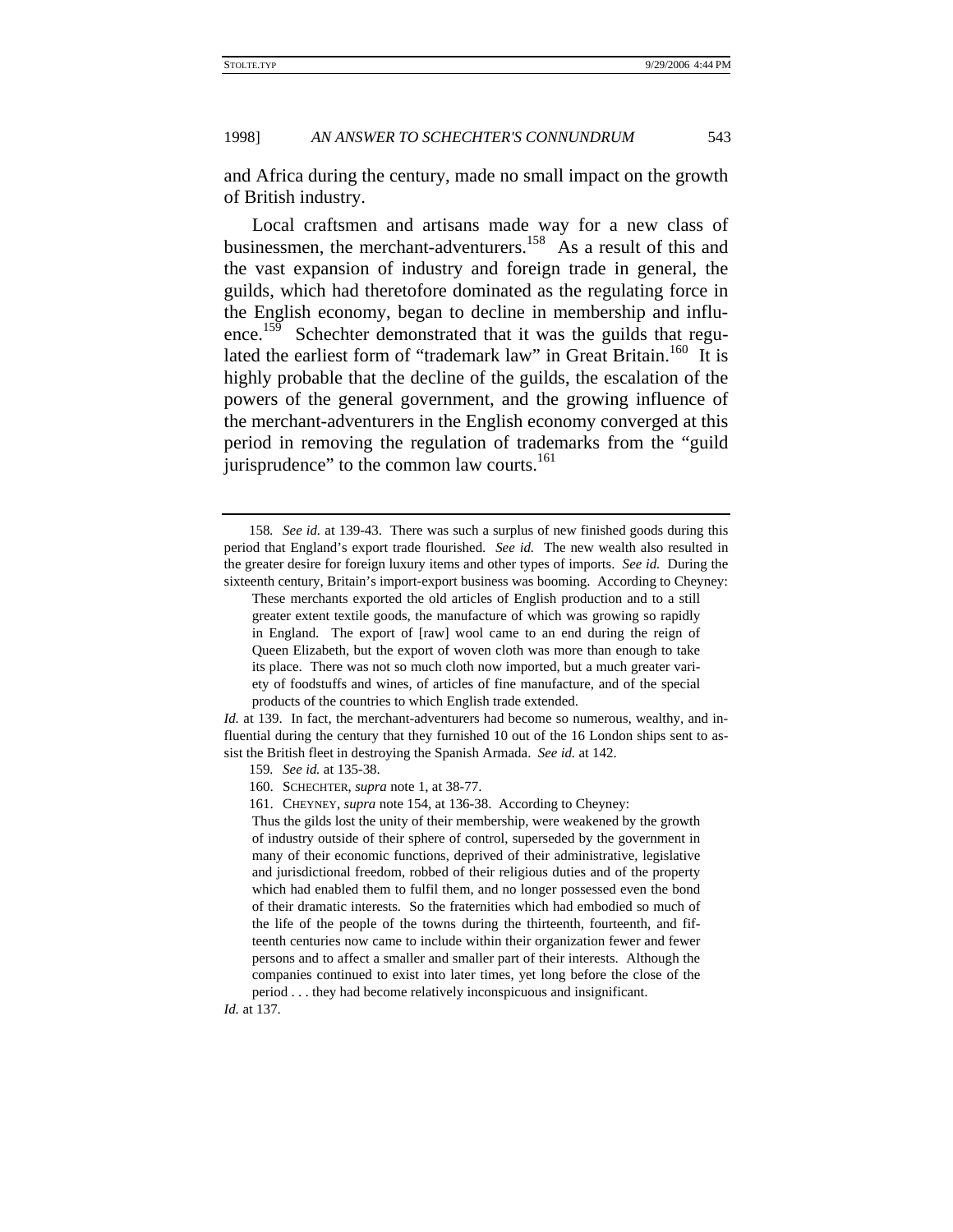With the guilds in decline, the plaintiff in *Sandforth's Case*, and potentially others like him during the sixteenth century, probably viewed the common law courts as a more appropriate forum for obtaining relief against a trademark pirate. "J.G.," or whatever his name may have been, could expect the courts of that period to render a judgment that made sense in light of the economic and commercial context of that time. As the Industrial Revolution of the nineteenth century made it imperative to extend substantial legal protection against trademark infringement and unfair competition, so too did the earlier, more contained "Industrial Revolution" of the sixteenth century.

#### **CONCLUSION**

More than seventy years ago, the legal scholar Frank Schechter challenged other legal scholars and historians to find a bridge linking the regulation of trademark usage by the medieval English trade guilds to the later assumption of trademark jurisprudence by the common law courts of the nineteenth century. Schechter fully discounted the case of *Southern v. How* as providing such a bridge. The recent discovery of *Sandforth's Case* now allows us to disregard *Southern v. How* as the earliest basis for trademark and unfair competition law in English legal history. Moreover, *Sandforth's Case*, together with the unreported parliamentary action in *Longe's Case*, provide the historical bridge linking guild regulation of trademarks to the development of trademark jurisprudence by the common law courts as early as the mid-sixteenth century, 250 years before *Sykes v. Sykes*, the case that Schechter declared to be "the first reported case squarely involving the protection of trademarks by an English common law court."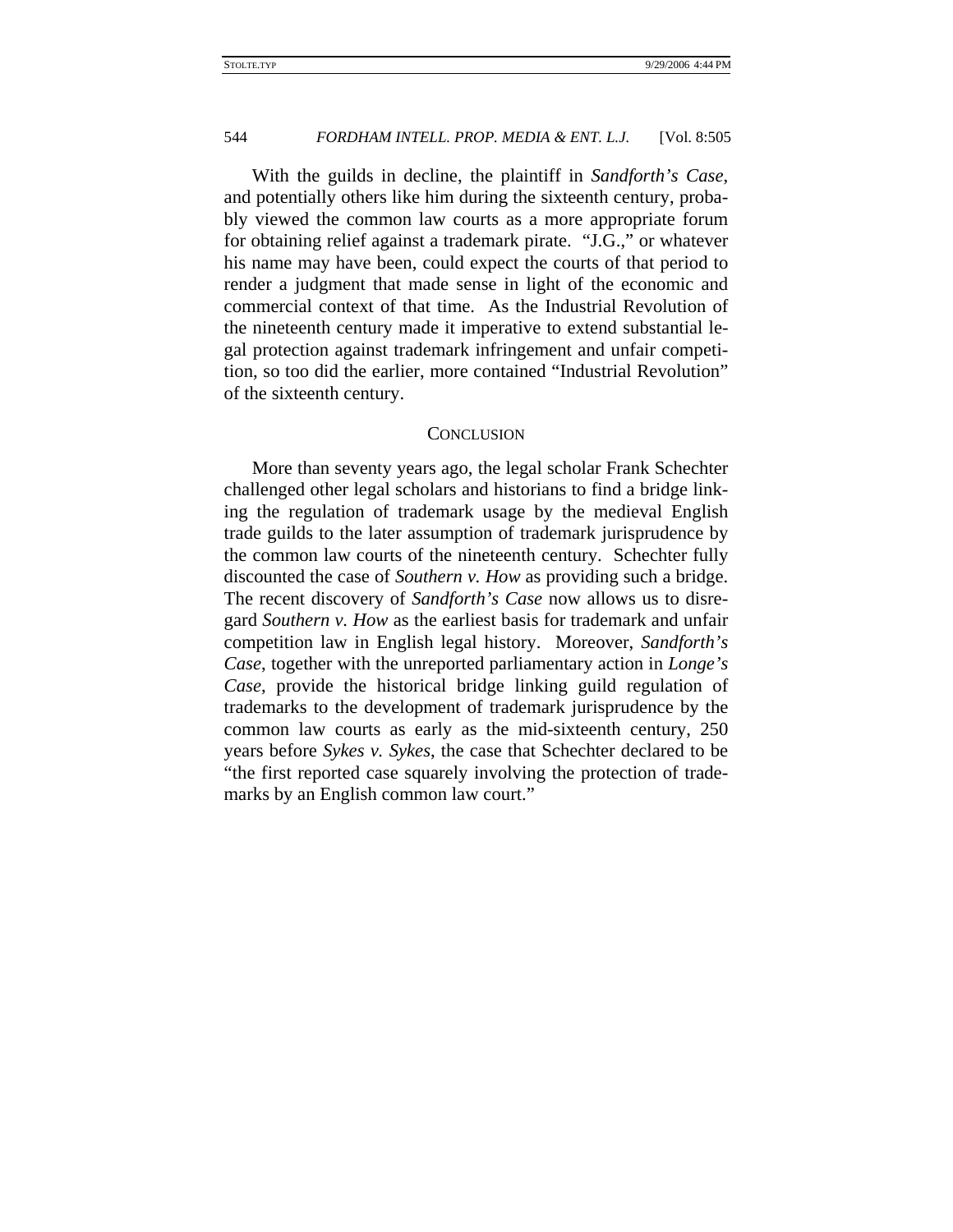#### **APPENDIX**

# THE COMPLAINT IN *SANDFORTH'S CASE*

Although the complaint in *Sandforth's Case* is somewhat lengthy, its importance in the history of trademark law makes it worthy of full review. Accordingly, an annotated version of the complaint is provided in its entirety as follows:

[The plaintiff, by his attorney, complains] $162$  that, whereas the same plaintiff is a clothier, and for 12 years past at  $T<sup>163</sup>$ in the county aforesaid used the art and mystery [of making]<sup>164</sup> woollen cloths called Reading kerseys, "halfes" cloths and Bridgewaters, $165$  and during all that time all such cloths as he made at T. aforesaid were good and substantial without any fraud or deception in that behalf; and for the whole of the aforesaid time he was accustomed to mark such cloths with the letters 'J.G.' and with a sign called a tucker's handle; $166$  and the same plaintiff sold the same cloths, thus made and marked, through the whole of the aforesaid time, at T. aforesaid and at  $C<sup>167</sup>$  in the aforesaid county and in various other places within this realm of Eng-

<sup>162</sup>*. See* BAKER & MILSOM, *supra* note 2 (providing the bracketed text).

<sup>163.</sup> Location unknown. Some versions of *Southern v. Hall* indicated that the plaintiff operated his business out of Glouchester or somewhere in Glouchestershire.

<sup>164</sup>*. See* BAKER & MILSOM, *supra* note 2 (providing the bracketed text).

<sup>165.</sup> A "kersey" is defined as a "course ribbed woolen cloth for hose and work clothes woven first in medieval England." WEBSTER'S THIRD NEW INT'L DICTIONARY 1238 (1986). The author could not locate an appropriate definition for the two other types of garments or cloths.

<sup>166.</sup> The author could find no definition for a "tucker's handle." However, during the Medieval and Renaissance periods, a "tuck" was a slender sword or rapier. AMERICAN HERITAGE DICTIONARY OF THE ENGLISH LANGUAGE 1923 (3rd ed. 1992). It is possible that the device used as part of the plaintiff's trademark was the handle of a sword. Other potentially relevant definitions for "tucker" are (1) "an attachment on a sewing machine for making tucks" and (2) a piece of lace or cloth used to fill in the low neck line of a dress." WEBSTER'S DICTIONARY, *supra* note 100, at 2460. The latter definition asks to compare the word to the use in the phrase "bib and tucker." *Id.* The definition for the most likely noun "tuck" identified in the first definition of "tucker" is "a fold stitched or woven into cloth for the purpose of shortening, decorating or controlling fullness." *Id.* A "tucker's handle" could have been a tool of a clothier's trade.

<sup>167.</sup> Location unknown.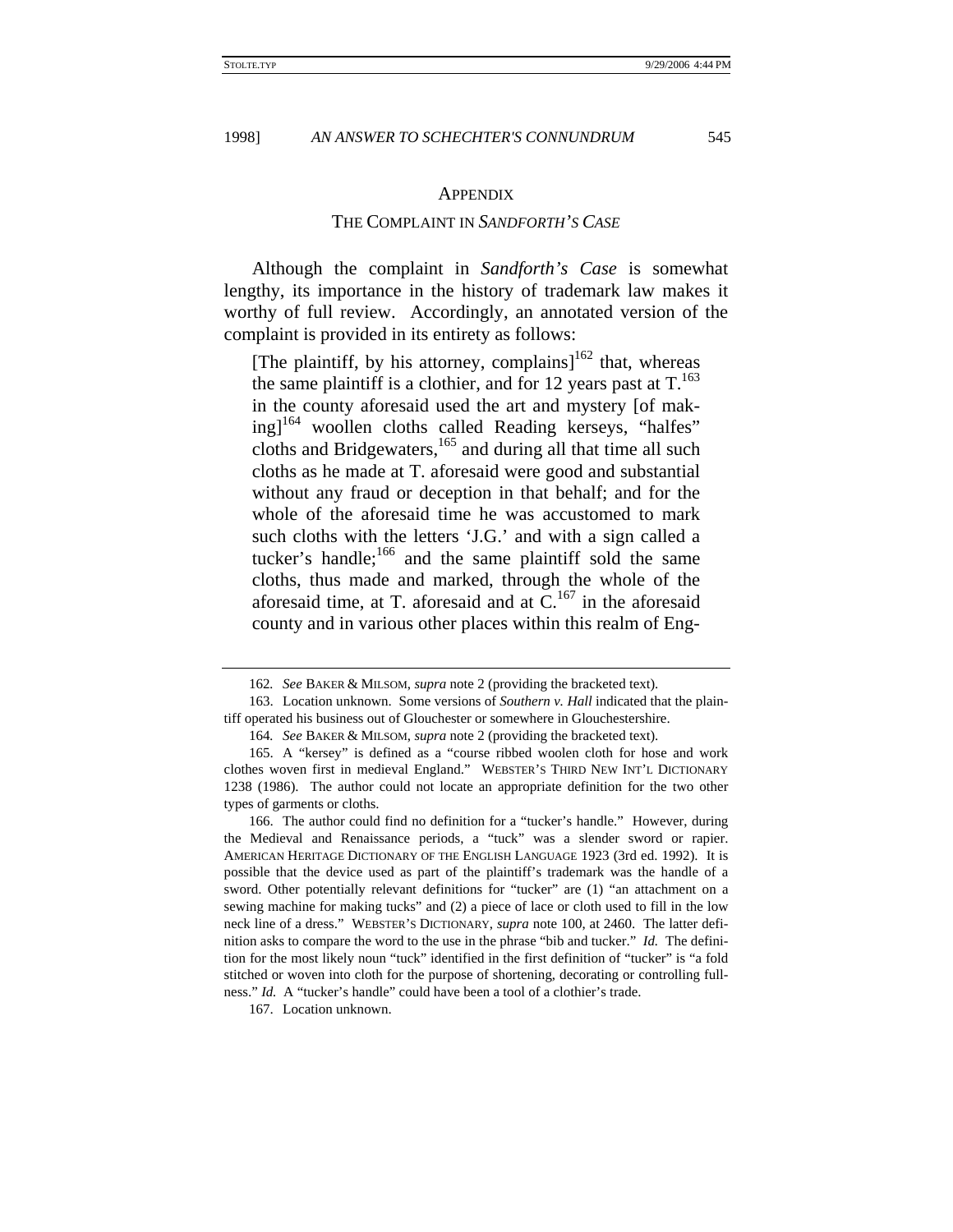land, and likewise at M.<sup>168</sup> in Wales and in various other places in parts beyond the seas, as well to various merchants and other subjects of this realm of England as to various other merchants and foreigners; and the buyers thereof were accustomed for eight years<sup>169</sup> last past to buy those cloths well and substantially made and from wool marked as above said, from the same  $J.G.<sup>170</sup>$  at all the aforesaid several places, and to pay for the same cloths as for good and substantial cloths (the same cloths in truth being good and substantial), upon the affirmation of the same plaintiff and his servants and factors that the same cloths were good and substantial, without any inspection or contradiction of the same cloths; $^{171}$  and by reason thereof the same plaintiff throughout the aforesaid time lawfully and honestly obtained and acquired much gain and profit from the making and selling of such cloths, for the further support and living of the same plaintiff and his whole family:  $[nevertheless]^{172}$  the defendant, being not unaware of the foregoing, scheming and plotting to hinder the same plaintiff in selling such cloths of his and to take away and worsen the opinion and esteem which the aforesaid merchants and subjects had concerning the cloths of the same plaintiff, for the space of two years now past at T. aforesaid made various woollen cloths called etc. which were ill, insufficient and unmerchantable; and deceitfully marked the same cloths with the aforesaid letters 'J.G.' and with the aforesaid mark called a tucker's handle; and exposed for sale the same cloths, so insufficiently and deceitfully made and marked as aforesaid, in the aforesaid several places, as the cloths of the same plaintiff and under the aforesaid

<sup>168.</sup> Location unknown.

<sup>169.</sup> The document previously states that the plaintiff had manufactured and marketed his cloths for twelve years, not eight.

<sup>170.</sup> Only the initials of the plaintiff are given.

<sup>171.</sup> This would seem to indicate that the plaintiff argued for the inherent "informational" value his mark had to consumers. The plaintiff's customers need not spend time and effort inspecting the nature and quality of each cloth since the customers' association of the plaintiff's trademark with high quality goods had already been established.

<sup>172</sup>*. See* BAKER & MILSOM, *supra* note 2 (providing the bracketed text).